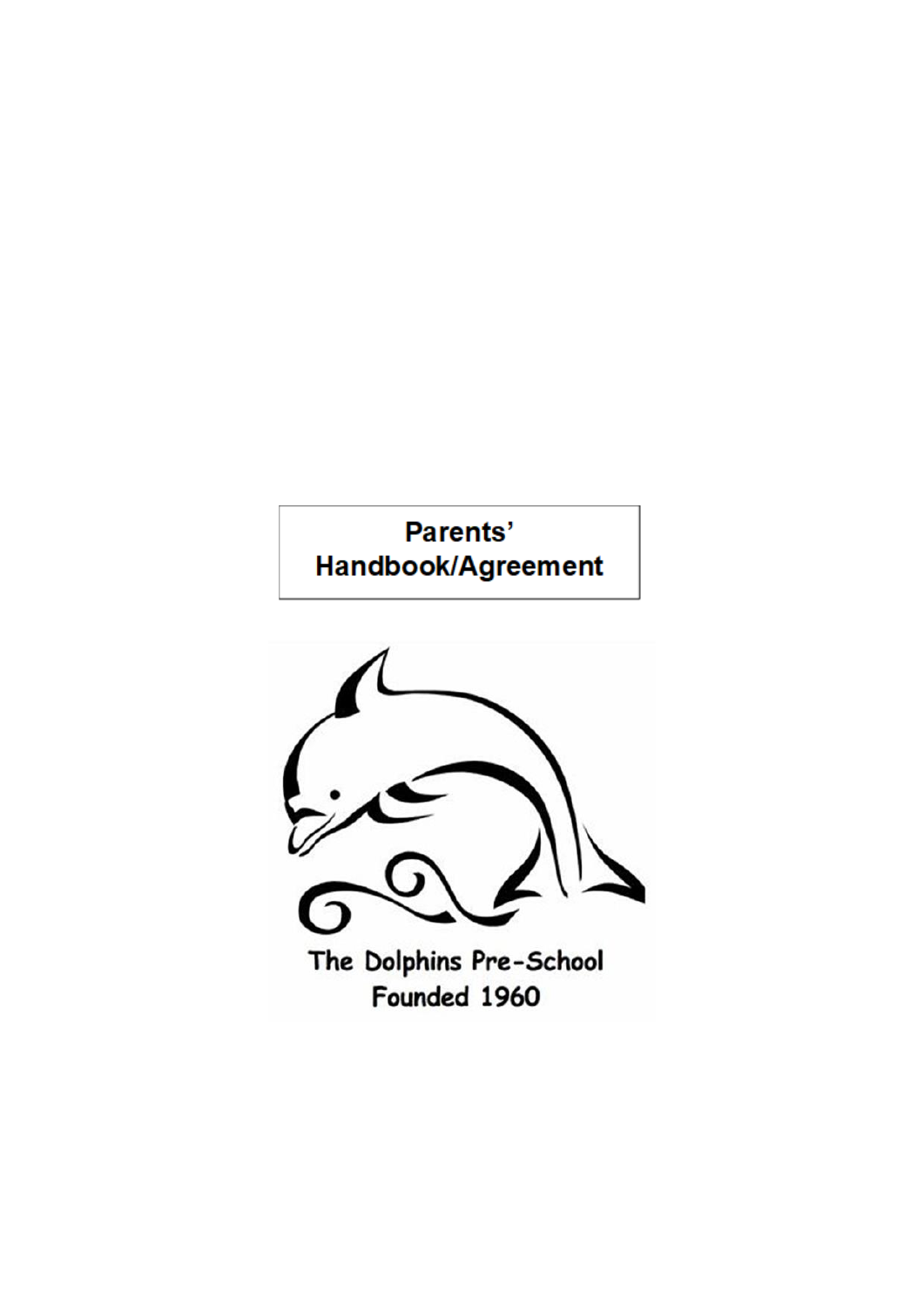## **Dolphins Pre-school** Parents' Handbook/Agreement

## Contents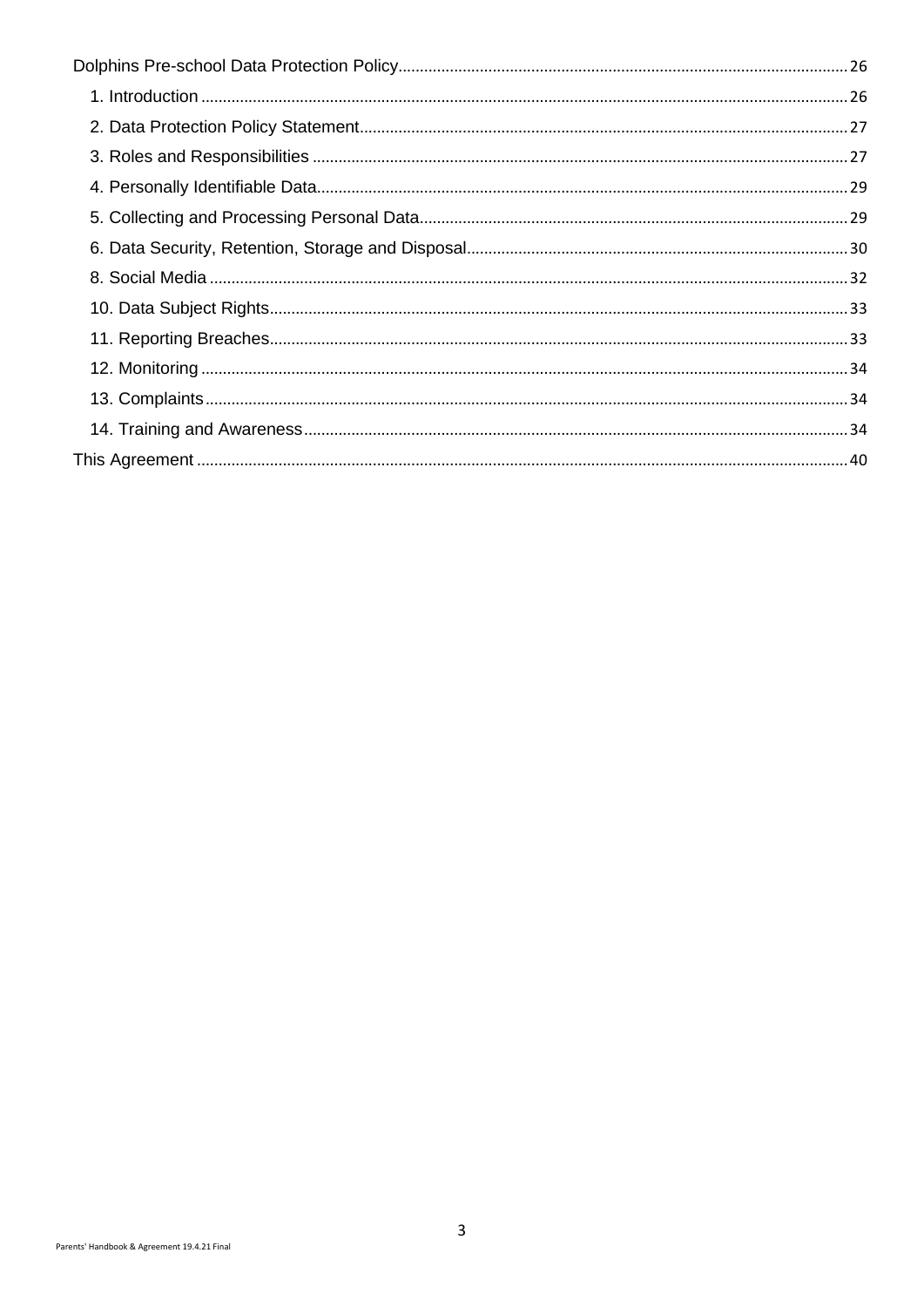

## **Dolphins Pre-school Parents' Handbook/Agreement**



## <span id="page-4-0"></span>**Organisation, Information and Documentation**

## <span id="page-4-1"></span>*Introduction*

## <span id="page-4-2"></span>**Who We Are**

Founded in 1960, Dolphins Pre-school is a long established, family-run, Ofsted outstanding Pre-school which has served generations within Brighton and Hove.

## <span id="page-4-3"></span>**Our Ethos**

We provide a friendly, happy, stimulating environment that successfully bridges the gap between home and day school. The Dolphins Pre-school ethos is one of "caring and sharing" and based on the recognition of the "child's right to play".

We believe children flourish in an ordered environment in which they know that high standards are expected of them and at the same time are free to pursue their play, learning and development without fear of being hurt or hindered by anyone else.

We create an environment in which children develop self-discipline and self-esteem in an atmosphere of mutual respect and encouragement.

## <span id="page-4-4"></span>**Our Mission**

To provide a friendly, happy atmosphere to bridge the gap between home and day school, gently introducing children to community life; to know every child in our care and to fulfil every child's individual needs. Underpinning every area of the Dolphins Pre-school aims and objectives is the recognition of the child's right to play.

Dolphins Pre-school is committed to an open access policy and is fully inclusive. We are not linked to any religious organisations nor are we affiliated with any particular schools, although we do have excellent working relationships with all primary schools in our local community.

## <span id="page-4-5"></span>**Location and Mailing Address**

Dolphins Pre-school is situated in the Nevill Playing fields in Hove, next to Aldrington school. Visitors should ring the doorbell and speak clearly into the intercom. Please be patient as staff may be attending to children.

For details of our location and a map of where we are please consult our website. Website: [www.dolphins.pre-school.co.uk](http://www.dolphins.pre-school.co.uk/)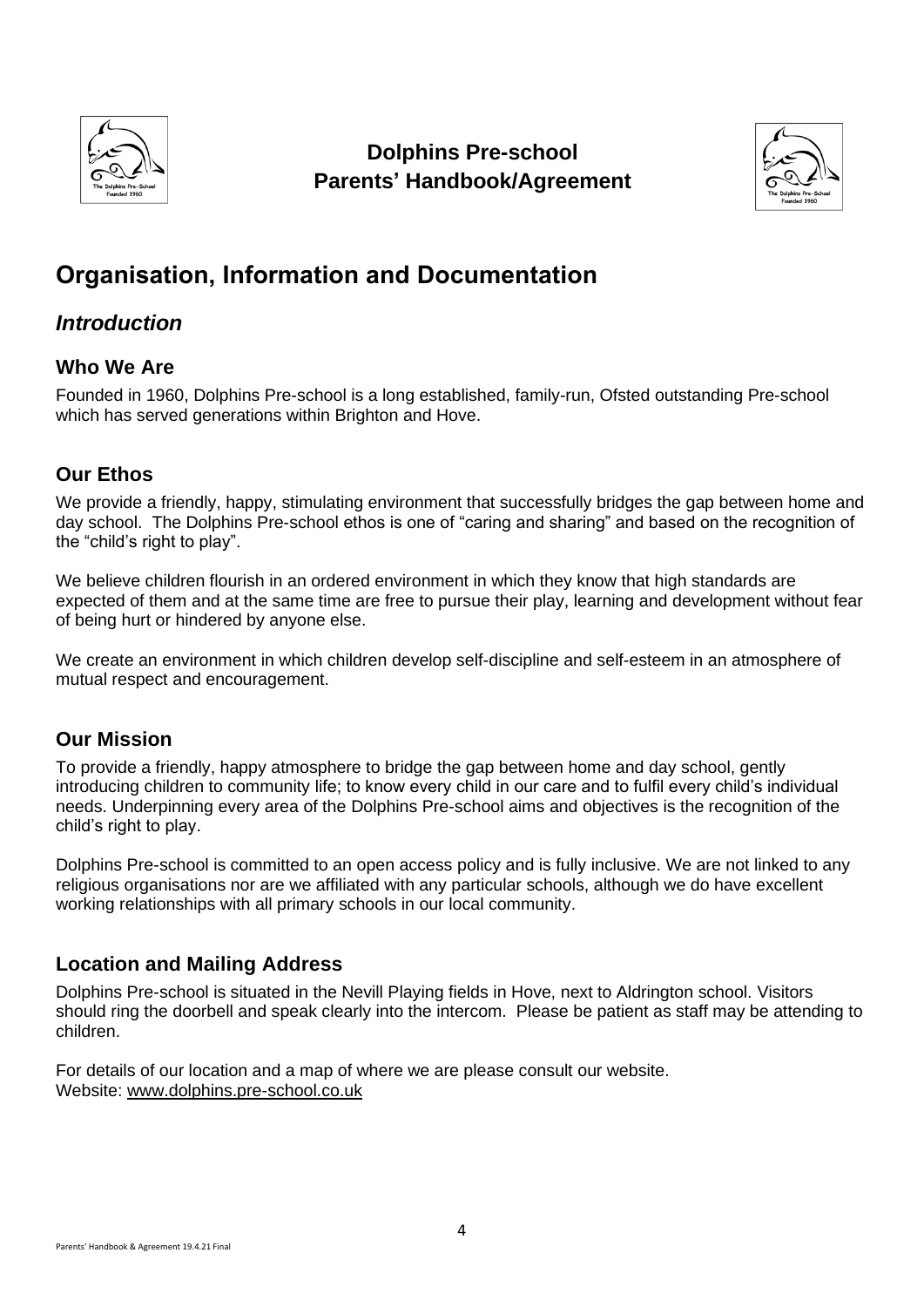### *Physical Location:*

The Pavilion Nevill Playing Fields Off Eridge Road Hove BN3 7QD Telephone: 01273 500513 (urgent calls only during sessions)

*Mailing Address:* 34 Welbeck Avenue **Hove** East Sussex BN3 4JN

All correspondence should please be sent to our mailing address, not to the pre-school, as the delivery there is unreliable. In addition, we may be contacted by e-mail at: [dolphins.preschool.uk@gmail.com](mailto:dolphins.preschool.uk@gmail.com)

## <span id="page-5-0"></span>**Staff**

Dolphins Pre-school is a long-established pre-school and many of our staff have been looking after children on a professional basis for many years. For the various roles that they perform, each member of staff has appropriate qualifications, training, skills and knowledge. Dolphins Pre-school provides a staffing ratio which is generally always better than the minimum welfare requirements of the EYFS. By doing so, we aim to ensure that all Dolphins Pre-school children have sufficient individual attention to guarantee high quality care and education.

We carry out checks on staff through the Disclosure and Barring Service/Criminal Records Bureau in accordance with statutory requirements.

Each Dolphins Pre-school child is assigned a "Key Person" - this is a named member of staff who will meet the individual needs of the child by responding sensitively to each particular child's feelings, ideas and behaviour and through developing a genuine, close bonding relationship.

## <span id="page-5-1"></span>**Curriculum/EYFS**

Our trained and experienced staff place emphasis on children having fun and learning through play. The Dolphins Pre-school curriculum is largely based on the EYFS, a statutory framework that was launched by the Government's Department for Children, Schools and Families (DCSF) which first came into force in September 2008 and is due for revision in 2021.

Work and play at Dolphins Pre-school is structured towards achieving the seven areas of learning and development in a wide variety of ways, through specific activities, through general guidance, by instruction and by example.

We aim to sustain a culture where achievement and perseverance are valued and staff continually provide sensitive, constructive feedback to help children evaluate and extend their performance.

The EYFS-based Dolphins Pre-school curriculum (educational programme) involves activities and experiences in 7 areas: The 3 "Prime" areas are in bold, the 4 "Specific" areas through which the prime areas are strengthened are in italics:

•Communication and language *•Literacy* •Physical development •*Mathematics* •Personal, social and emotional development •*Understanding the world*

- 
- 
- •*Expressive arts and design*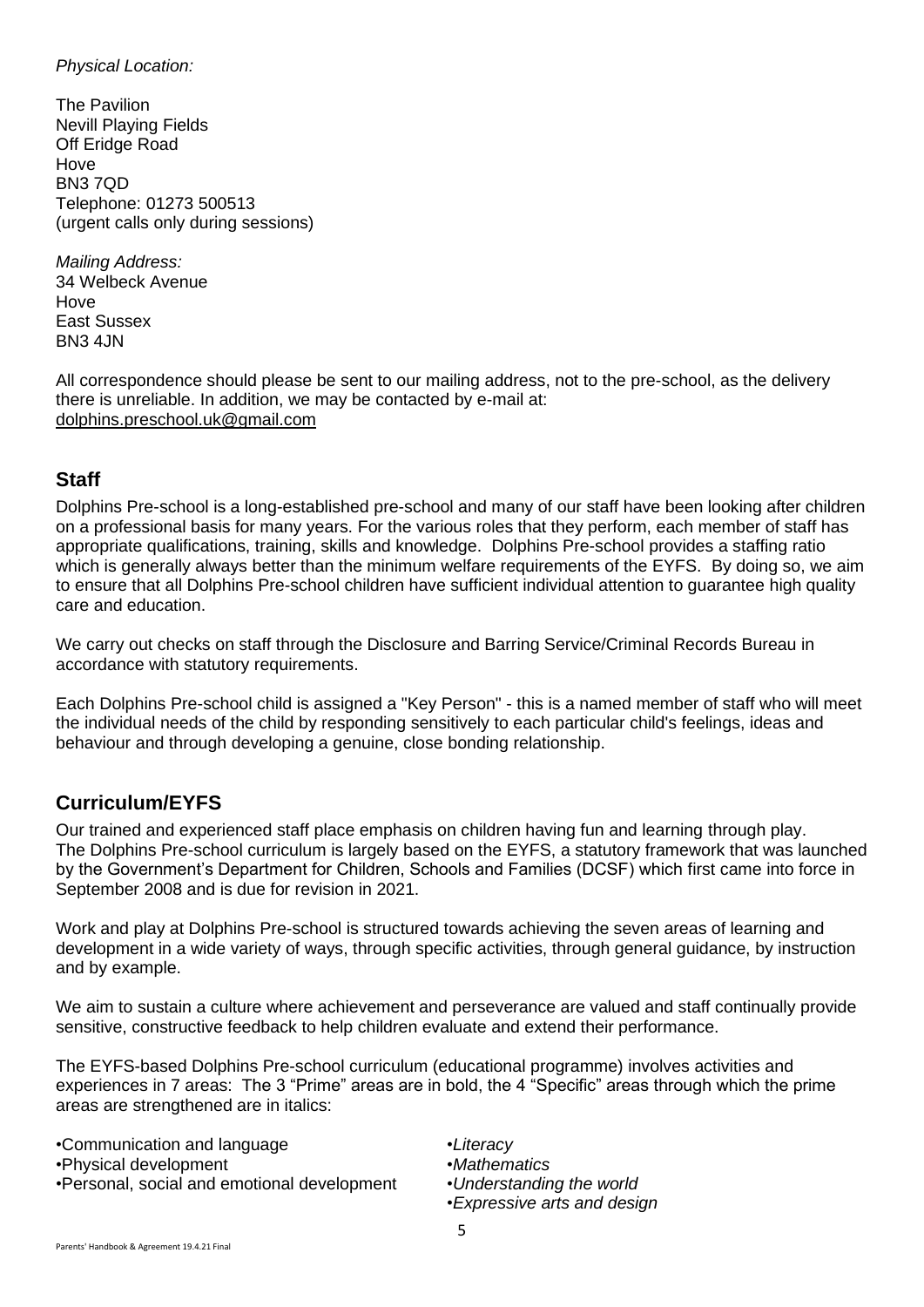Dolphins Pre-school's high staff to child ratio and our Key Person scheme allow children to develop at their own pace with individual attention as necessary.

## <span id="page-6-0"></span>**Key Person System**

All Dolphins Pre-school children have a member of staff and a support member of staff who take a special interest in them and spend time on a one-to-one basis with them. Once your child is attending Dolphins Pre-school, you will be introduced to your child's Key Person with whom you will be working in partnership. Records of your child's development and progress will be created and shared with parents/carers, the child, the Key Person and other professionals as necessary.

#### *The role of the Key Person in settling-in*

Before a child starts regular attendance at Dolphins Pre-school, we provide parents/carers with information – on our website, Facebook group pages (including Instagram and WhatsApp), in this handbook, the parents/carers folder, and our newsfeed (Spl@sh). We provide an induction to help the settling-in process when the child and parents/carers visit the setting to learn more about our routines and fill in any gaps in the child's registration records.

The Key Person will welcome and look after the child at the child's first session and during the settling-in process. The Key Person will jointly decide with parents/carers the best way to help the child to settle into Dolphins Pre-school.

We recognise that every child is different and cater for all children's needs when deciding upon the most appropriate settling-in strategy. Some children are happy to say goodbye to their parent/carer at the door; others like to be settled at an activity/with their friends or Key Person; and some children like their parent/carer to stay for circle time. When a child experiences anxiety separating from their grown-up we work with the parent/carer to find the most appropriate course of action.

Some children may take longer to settle in than others, e.g. children who have not previously spent time away from home or shy/self-aware children. Children who have had a period of absence may also need their parent/carer to be on hand to re-settle them.

Our visual timetable is shown to children in the settling-in phase throughout the session to present them with a time-frame and indication of when their parents/carers will return.

When parents/carers leave, we ask them to say goodbye to their child and to re-assure the child that they will be coming back, and when.

Parents/carers are asked to provide us with photos of their child's home life for our settling-in albums which are available for children to look at independently in the book corner or with their Key Person/members of staff.

## <span id="page-6-1"></span>*Admissions*

### <span id="page-6-2"></span>**Enrolment**

By completing the on-line *Application Form* and paying the enrolment fee, you will have reserved a place at the Dolphins Pre-school for your child, subject to availability and confirmation by Dolphins Pre-school. In the event that a place is not available your enrolment fee will be fully refunded.

Please note: You will require the following files in order to complete the *Application Form*:

- A current head and shoulders photograph of your child (jpeg no larger than 5MB)
- A copy of your child's birth certificate as evidence of your child's date of birth (jpeg or pdf no larger than 5MB)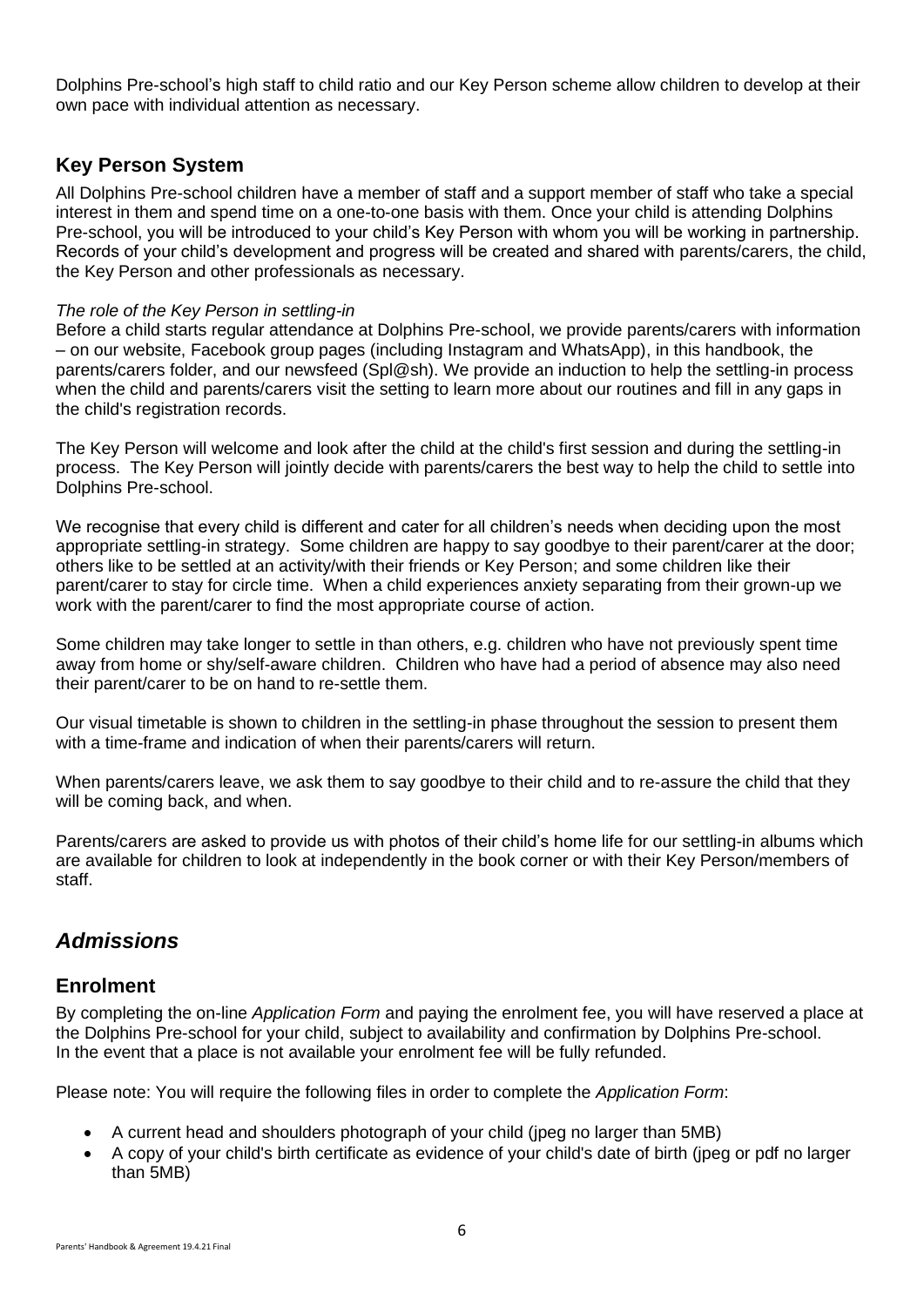We reserve the right to request presentation of the original documents.

## <span id="page-7-0"></span>**Cancellation Policy**

For non-funded sessions / hours parents/carers must give a minimum notice period of 12 weeks in writing (or 12 weeks fees in lieu of such notice) if they intend to decrease sessions / remove their child from Dolphins Pre-school / no longer require a place once sessions have been confirmed. This policy will be strictly enforced.

For EYFE sessions parents/carers must give a minimum notice period of four weeks in writing (or four weeks fees in lieu of such notice) if they intend to remove their child from Dolphins Pre-school or if they no longer require the place once sessions have been booked and confirmed. This policy will be strictly enforced.

## <span id="page-7-1"></span>**Early Years Free Entitlement (EYFE)**

All children are able to claim up to a total of 15 hours EYFE funding per week from the term after their 3rd birthday. Such EYFE funding is provided by central Government but is administered by Brighton and Hove City Council (BHCC). In order to claim EYFE through BHCC you must provide a copy of your child's birth certificate as evidence of your child's date of birth.

It is a further requirement of BHCC EYFE funding that your child should not be absent for more than a total of 3 weeks, after which period funding may be withdrawn unless there is a legitimate reason for the child's absence. Parents/carers should also note that the level of EYFE funding does not cover Dolphins Preschool's costs of £6.20 per hour. As agreed with Brighton and Hove City Council Early Years Team, we charge for any additional hours or part thereof over and above the 15 funded hours.

Funding is for a maximum of 15 hours per week. It is your responsibility to advise us if you are claiming any portion of your 15 hours free funding at another setting.

Parents/carers may use a portion of their child's 15 hour entitlement towards these sessions:

- *Morning sessions* 9.15am to 12.15pm. As morning sessions at Dolphins Pre-school are always oversubscribed, parents/carers will be allocated a maximum of 3 morning sessions per week for their child; morning-only sessions are not available to children from the term after they turn three.
- *Afternoon sessions* 12.00pm to 2.30pm. The afternoon may not be combined with a same day morning session.
- *All-day sessions* 9.15am to 2.30pm. Please note that we charge for any additional hours over and above our maximum of five funded hours per day.

Please see 'Fees' section below for details of the 'Transitional Quarter Hour'.

We offer a limited number of "free" 15 hour places. Parents/carers are not able to request particular days / sessions. Dolphins Pre-school will allocate places subject to availability. Once a place has been allocated and accepted by a parent/carer that place and those sessions are for that one term only. There is no guarantee that those sessions will be available in the next term. Requests for changes of day / session during term time will not be accepted.

## <span id="page-7-2"></span>**30 Hours Free Childcare**

Currently, all parents/carers of three and four year olds are entitled to up to 15 hours a week free childcare.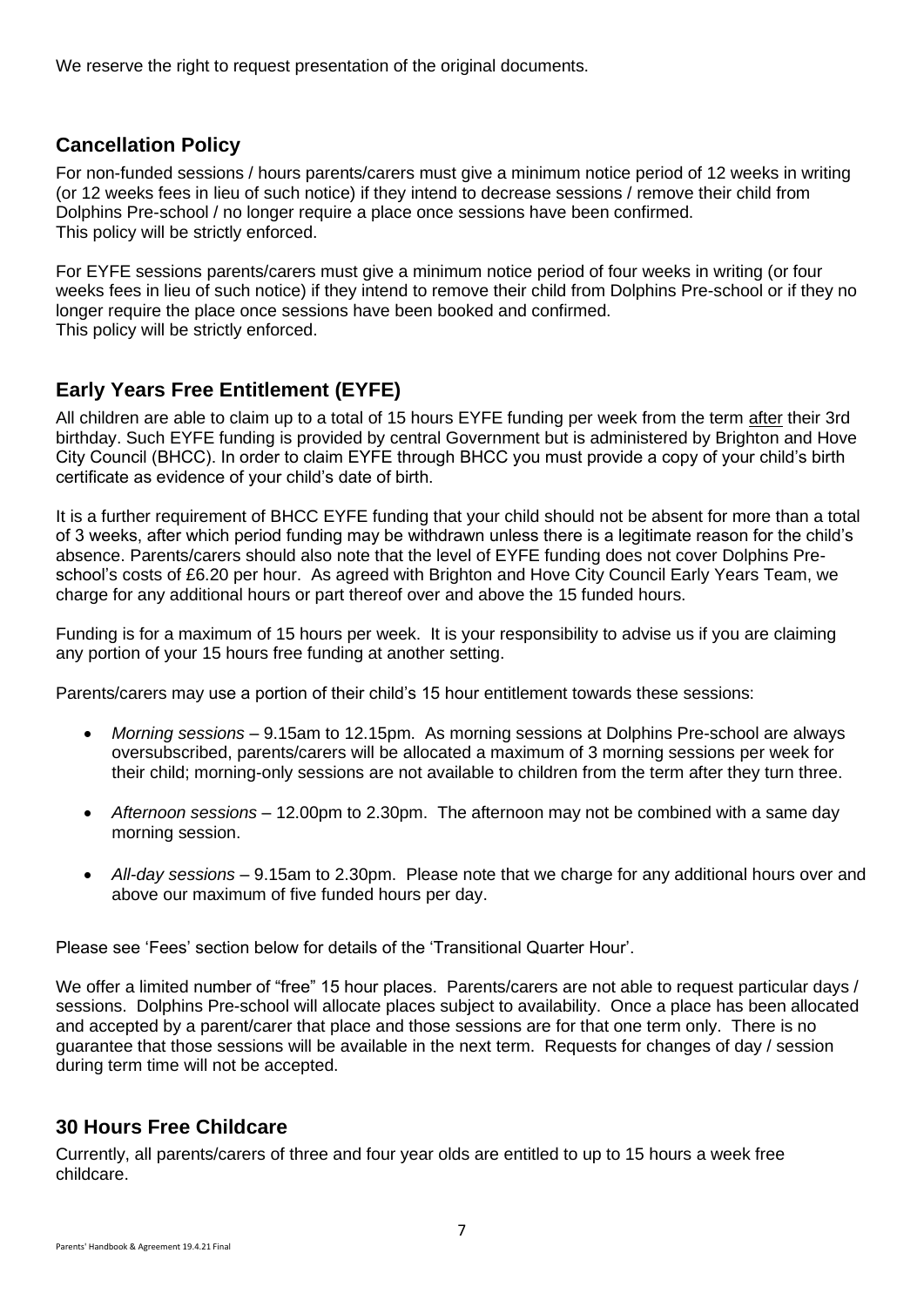Since September 2017, some three and four year olds have been eligible for an extra 15 hours of free childcare per week (making a total entitlement of 30 hours a week). This is to help parents/carers with their childcare costs and, if they want to, increase their hours of work.

The additional 15 hours are available to families where both parents/carers are working (or the sole parent/carer is working in a lone parent/carer family), and where each parent/carer earns, on average, a weekly minimum equivalent to 16 hours at national minimum wage or national living wage, and earns less than £100,000 per year. This includes employed and self-employed parents/carers and those on zero hours contracts who meet the criteria.

Dolphins Pre-school will offer up to 25 hours of free childcare. You may be able to take up the remainder of your 30 hour entitlement with another childcare provider, but you may be restricted regarding the days/times you can use these hours. The same conditions apply to the 30 Hours Free Childcare as to the 15 hours EYFE:

Parents/carers should note that the level of 30 Hours Free Childcare funding does not cover Dolphins Preschool's costs of £6.20 per hour. We charge for any additional hours or part thereof over and above the 25 funded hours.

Funding is for a maximum of 25 hours per week. It is your responsibility to advise us if you are claiming any portion of your 30 Hours Free Childcare at another setting.

Parents/carers may use a portion of their child's 25 hour entitlement towards these stand-alone free sessions:

- *Morning sessions* 9.15am to 12.15pm (as morning sessions at Dolphins Pre-school are always oversubscribed, parents/carers will be allocated a maximum of 3 morning sessions per week for their child; morning-only sessions are not available to children from the term after they turn three).
- *Afternoon sessions* 12.00pm to 2.30pm (but the afternoon may not be combined with a same day morning session).
- *All-day sessions* 9.15am to 2.30pm. Please note that we charge for any additional hours over and above our maximum of five funded hours per day.

Please see 'Fees' section below for details of the 'Transitional Quarter Hour'.

#### *Will I qualify for 30 hours free childcare?*

Parents/carers of three and four year olds will need to meet the following criteria in order to be eligible for 30 hours free childcare:

- They earn or expect to earn the equivalent to 16 hours at National Minimum or Living Wage over the coming three months.
- This equates to £120 a week (or c.£6,000 a year) for each parent/carer over 25 years old or £112.80 a week for each parent/carer between 21 and 24 years old.
- This applies whether you are in paid employment, self-employed or on zero hours contract.
- The parent/carer (and their partner where applicable) should be seeking the free childcare to enable them to work.
- Where one or both parents/carers are on maternity, paternity, shared parental or adoption leave, or if they are on statutory sick leave.
- Where one parent/carer meets the income criteria and the other is unable to work because they are disabled, have caring responsibilities or have been assessed as having limited capability to work.
- Where a parent/carer is in a 'start-up period' (i.e. they are newly self-employed) they do not need to demonstrate that they meet the income criteria for 12 months.
- If a non-EEA national, the parent/carer must have recourse to public funds.

#### *Who will not qualify?*

A parent/carer will not meet the criteria when: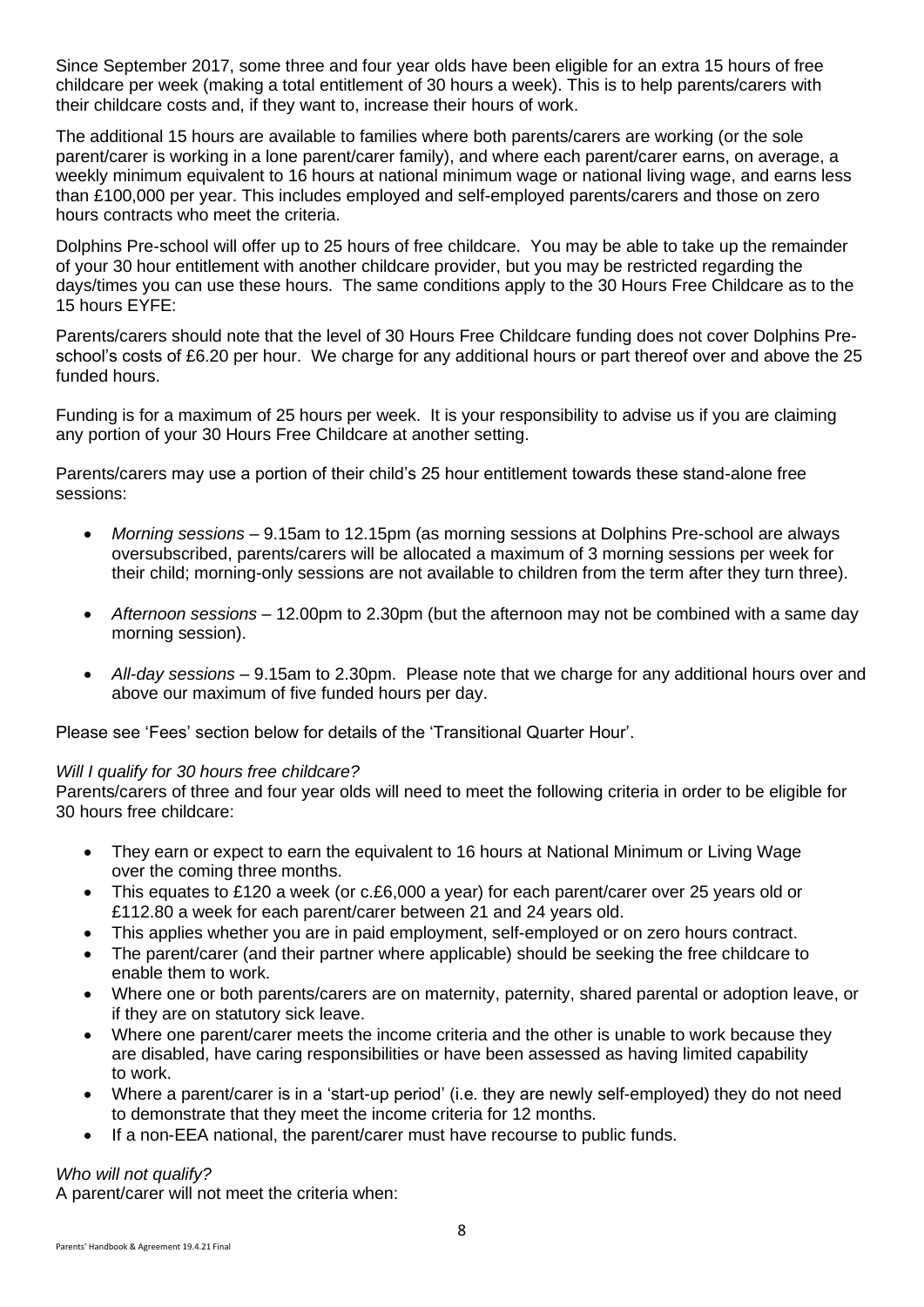- Either parent/carer has an income of more than £100,000
- Either parent/carer is a non-EEA national and subject to immigration control (and has no recourse to public funds)

*What happens if a parent/carer loses eligibility?*

- They will receive a "grace period" this means they will be able to keep their childcare for a short period.
- Once the "grace period" has lapsed, the parent/carer may be entitled to the universal 15 hour entitlement.

## <span id="page-9-0"></span>**Tax Free Childcare**

The government has introduced a new scheme that provides a financial contribution towards the cost of childcare:

- For working families, including the self-employed, in the UK
- With children under 12 (or under 17 if disabled)
- For every £8 you pay in, the government will add an extra £2, up to £2,000 per child per year that's up to £500 every three months
- Parents/carers of children born on or after 1st April 2013, and parents/carers of disabled children, can apply now

The Government's Childcare Choices website: https://www.childcarechoices.gov.uk/ sets out all current and upcoming childcare offers and support available to parents/carers, including the Tax-Free Childcare scheme, the 15 and 30 free hours entitlement, tax credits, Universal Credit and childcare vouchers. It is via this website that parents/carers can apply and check if they are eligible for 30 hours free childcare. If eligible parents/carers will be given an 11 digit eligibility code. Parents/carers will be required to re-confirm their eligibility every three months.

## <span id="page-9-1"></span>**Free Childcare for Two Year Olds**

Is my child eligible for a free place?

Once your child is eligible for a place, they stay eligible, even if your circumstances change.

If you receive one or more of the following benefits, your child is entitled to a free place:

- Income Support
- Income-based Jobseekers Allowance (JSA)
- Income-related Employment and Support Allowance (ESA)
- Support through Part 6 of the Immigration and Asylum Act
- The quaranteed element of State Pension Credit
- The Working Tax Credit 4-week run on (the payment you get when you stop qualifying for Working Tax Credit )
- Tax credits and have an annual income under £16,190 before tax
- Universal Credit

Your two year old can also have a free place if:

- they have a statement of special educational needs (SEN) or an education, health and care plan<sup>\*</sup>
- they get Disability Living Allowance\*
- they have left the care of the local authority under a special guardianship order, child arrangements order or adoption order \*
- they are looked after by a local authority\* (e.g. foster care)

\* You will need to provide evidence if any of the above apply to you - see 'Free Childcare for Two Year Olds' application form for details

When will my child be eligible for their free place?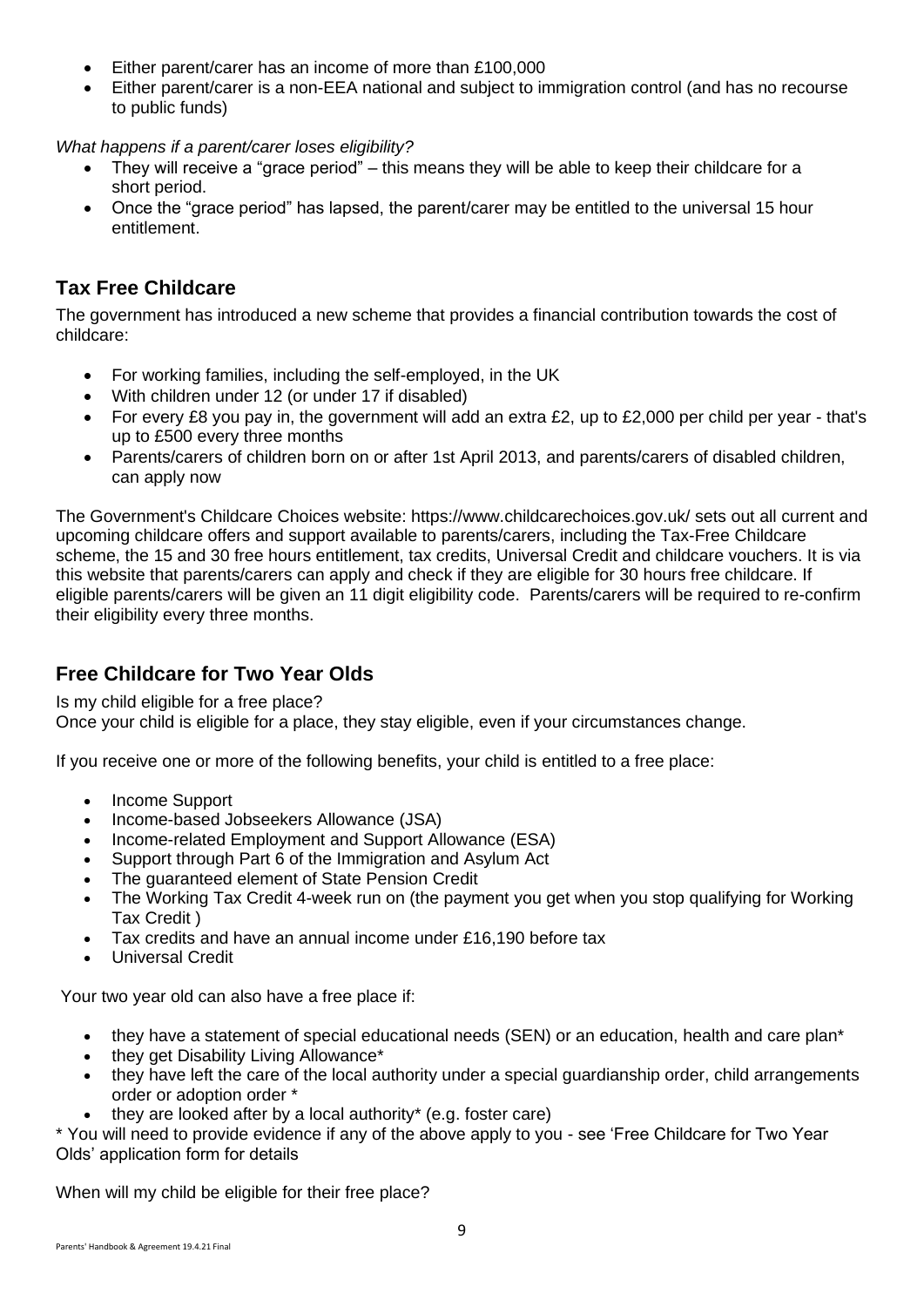Your child will be entitled to a free place from the term after their second birthday. You can check if your child is eligible for a place from the beginning of the term when your child turns two.

| <b>Child's birthday falls between</b> | They can start in their place from            |  |  |  |  |  |
|---------------------------------------|-----------------------------------------------|--|--|--|--|--|
| 1 January to 31 March                 | The beginning of term on or after 1 April     |  |  |  |  |  |
| 1 April to 31 August                  | The beginning of term on or after 1 September |  |  |  |  |  |
| 1 September to 31 December            | The beginning of term on or after 1 January   |  |  |  |  |  |

Visit *www.brighton-hove.gov.uk/twos* where you can download a factsheet all about free childcare for two year olds and apply online. You can also call the Family Information Service on the number below, or send them an email

*What happens once I have applied?* - The Family Information Service will check whether you are eligible or not and let you know. If you are eligible, they will provide you with a reference number to give to Dolphins Pre-school who will then claim the funding from the local authority.

### *How to contact the Family Information Service*

#### **T** 01273 293545

#### **E** familyinfo@brighton-hove.gov.uk

If you need help to complete the form for any reason, get in touch, as they can complete your application form over the phone with you.

#### How do I apply for a place?

Complete the [two year old application form](https://www.brighton-hove.gov.uk/content/children-and-education/childcare-and-family-support/childcare-two-year-olds-enquire-about) *(www.brighton-hove.gov.uk/twos)* and provide any evidence that they have requested. You can send your evidence to them in any of the following ways:

- Scan a copy and email to them
- Photocopy your letter and post to them at Tarner Children's Centre, FREEPOST, NAT21592, Brighton, BN1 1BR (no stamp required)
- Bring your letter to FIS at Tarner Children's Centre, Ivory Place, Brighton, BN2 9QE, for them to photocopy

If you have more than one child, please complete a separate form for each. They will then check if your child is eligible for a place and let you know.

The factsheet for parents/carers [February 2016 \(PDF 415KB\)](https://www.brighton-hove.gov.uk/sites/brighton-hove.gov.uk/files/Parents%20factsheet%20Feb2016.pdf) *(www.brighton-hove.gov.uk/twos)* will help you to choose a place to meet your needs and tell you about what to expect when your child starts in their place

If you have any questions, or need help to complete the form, you can call the helpline on 01273 293545 Monday to Thursday 9am to 5pm and Friday 9am to 4.30pm.

## <span id="page-10-0"></span>**Early Years Pupil Premium**

From April 2015, nurseries, schools, childminders and other childcare providers have been able to claim extra funding through the Early Years Pupil Premium to support children's development, learning and care.

The Early Years Pupil Premium provides an extra 53 pence per hour for three and four year old children whose parents/carers are in receipt of certain benefits or who were formerly in local authority care but who left care because they were adopted or were subject to a special guardianship or child arrangements order. This means an extra £302 a year for each child taking up the full 570 hours funded entitlement to early education. This additional money could make a significant difference to us.

We can use the extra funding in any way we choose to improve the quality of the early years education that we provide for your child. This could include, for example, additional training for our staff on early language; investing in partnership working with our colleagues in the area to further our expertise; or supporting our staff in working on specialised areas such as speech and language.

#### *Eligibility*

Three and four year-olds in state-funded early education will attract EYPP funding if they meet at least one of the following criteria: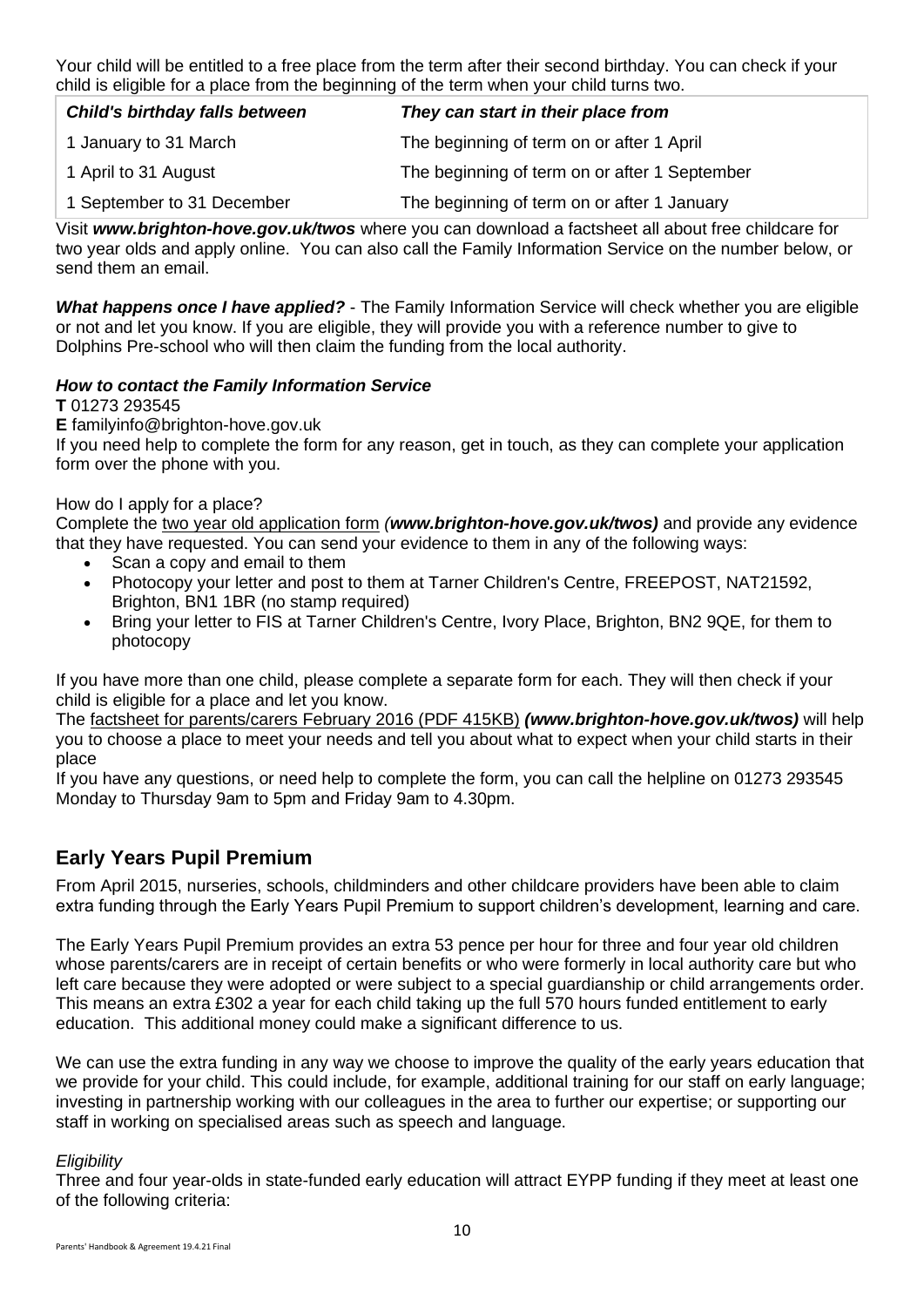- 1. Their family gets one of the following:
	- Income Support
	- Income-based Jobseeker's Allowance
	- Income-related Employment and Support Allowance
	- Support under Part VI of the Immigration and Asylum Act 1999
	- The quaranteed element of State Pension Credit
	- Child Tax Credit (provided they're not also entitled to Working Tax Credit and have an annual gross income of no more than £16,190)
	- Working Tax Credit run-on, which is paid for four weeks after they stop qualifying for Working Tax Credit
	- Universal Credit
- 2. They are currently being looked after by a local authority in England or Wales
- 3. They have left care in England or Wales through an adoption / a special guardianship order / a child arrangement order

Children must receive free early education in order to attract EYPP funding. They do not have to take up the full 570 hours of early education they are entitled to in order to get EYPP.

We ask that you keep us updated in respect of your circumstances and complete the corresponding section 10 on the *Application Form*.

## <span id="page-11-0"></span>**Sessions**

| $9.15$ am - 12.15pm | Mon to Fri Mornings   |
|---------------------|-----------------------|
| 12.00pm - 2.30pm    | Mon to Fri Afternoons |
| $9.15am - 2.30pm$   | All-Days              |

The minimum number of sessions a child may take is 2 per week. Taking just one session per week makes our Key Person approach untenable.

#### *"Bolt-Ons"*

We also offer Early (8.45am–9.15am) and Late (2.30pm-3.00pm) "Bolt-On" sessions, which are not covered by EYFE funding or the 30 Hours Free Childcare. Please indicate if you wish to take advantage of these "Bolt-On" sessions on the *Application Form*.

| <b>Number Weekly Sessions</b>   |                  | <b>Monday</b>                          |    | Tuesdav |              | Wednesday    |    | Thursdav |    | Friday |    |
|---------------------------------|------------------|----------------------------------------|----|---------|--------------|--------------|----|----------|----|--------|----|
|                                 | <b>Choice</b>    | am                                     | pm | Am      | pm           | am           | pm | am       | pm | am     | pm |
| 2 Sessions pm (5 hrs)           | A                |                                        |    |         | $\checkmark$ |              |    |          |    |        |    |
| 2 Sessions am (6 hours)         | $B^*$            |                                        |    |         |              |              |    |          |    |        |    |
| 3 Sessions (71/2 hrs)           | C                |                                        |    |         |              |              |    |          |    |        |    |
| 3 Sessions am (9 hours)         | D*               |                                        |    |         |              | $\checkmark$ |    |          |    |        |    |
| 2 All-day (101/2 hours)         | Е                |                                        |    |         |              |              |    |          |    |        |    |
| 3 All-day (15% hours)           | F                |                                        |    |         |              |              |    |          |    |        |    |
| 4 All-day (21 hours)            | G                |                                        |    |         |              |              |    |          |    |        |    |
| 4 All-day (21 hours)            | н                |                                        |    |         |              |              |    |          |    |        |    |
| 4 All-day (21 hours)            |                  |                                        |    |         |              |              |    |          |    |        |    |
| 4 All-day (21 hours)            | J                |                                        |    |         |              |              |    |          |    |        |    |
| 5 All-day (261/4 hours)         | Κ                |                                        |    |         |              |              |    |          |    |        |    |
| 5 Sessions pm (121/2 hours)     |                  |                                        |    |         |              |              |    |          |    |        |    |
| "Free" EYFE Sessions (15 hours) | $M^{\star\star}$ | By arrangement subject to availability |    |         |              |              |    |          |    |        |    |

**\* These mornings-only options are not available to children from the term after they turn three**

**\*\*Parents/carers who only want to access their child's full 15 hours "free" entitlement should choose "M". These sessions are subject to availability and are allocated by Dolphins Pre-school subject to availability.**

The basis of the register for the following academic years is generally formalized during the Summer Term, when all parents/carers will be advised of their allocated sessions. Parents/carers making session requests after this time will be offered available sessions on a first-come-first-served basis.

You should only book the actual sessions that you wish your child to attend. Additional sessions cannot be held in reserve as an option to be taken up later in the year. For example, if you wish your child to start with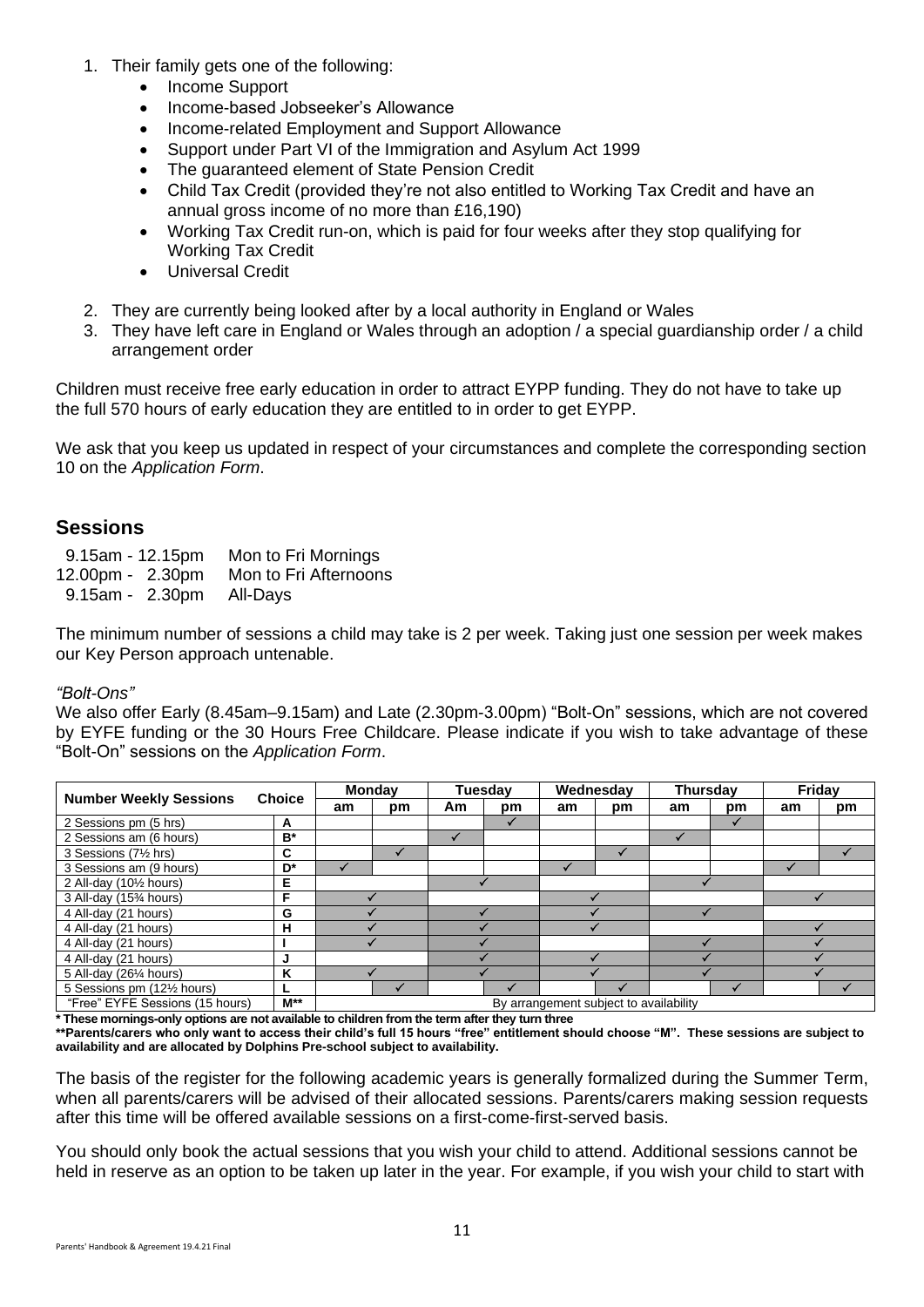a few sessions per week and eventually increase their sessions throughout that academic year, all these sessions must be booked and paid for from when your child starts at Dolphins Pre-school. Parents/carers may not save sessions for when their child's funding becomes available. As the year progresses, parents/carers may wish to add extra sessions and such requests will be considered at that time should spaces become available (e.g. if another child were to reduce sessions or leave Dolphins Preschool).

Please indicate your preferred session combinations (1st and 2nd choice) on the *Application Form*. You should indicate 2 choices in case your first choice is oversubscribed.

## <span id="page-12-0"></span>**Fees/Charges**

Fees for each full term must be paid in advance before commencement. There is no reduction for public holidays and INSET days.

Fees must still be paid even if your child is absent, for whatever reason.

*Enrolment Fee:* To secure your child's place a one-off enrolment fee of £38 is payable. This non-refundable fee includes staff administration/documentation for your child.

*Session Fees*: £6.20 per hour.

*Bolt-Ons*: £3.10 (£6.20 per hour)

*Transitional Quarter Hour:* EYFE funding falls short of Dolphins Pre-school's actual costs of £6.20 per hour. As agreed with Brighton & Hove City Council, we charge for any additional hours over and above our maximum of five funded hours per day and 15 funded hours per week, or 25 hours per week for those entitled to the 30 Hours Free Childcare. For children attending all day sessions we charge for a Transitional Quarter Hour - £10 (12.15pm-12.30pm). Parents/carers of children attending all day are not permitted to remove their children for this transitional quarter hour.

*Late collection of children:* £15 per quarter hour or part thereof (Two members of staff are legally required to remain at the setting with your child and this is the cost incurred by Dolphins Pre-school).

*Overdue/incomplete payments:* All invoices are payable in advance of sessions commencing. Late payments incur an automatic charge of £15 per week or part thereof until settled in full.

*Payment via Instalments (effective from September 2019):* In exceptional circumstances parents/carers may apply for a payment plan (usually three instalments per term payable on the first day of each month). This is at the discretion of Dolphins Pre-school and will incur a charge of £15 per term. All payment plans are reviewed termly. Missed / late payments will result in late payment charges as detailed above.

*Change of sessions:* At the end of each academic year there is the opportunity to amend sessions for the next academic year, subject to availability, without charge. Changes to sessions at any other time incur a charge of £15 per change.

*Fee increases:* Parents/carers will be given at least 4 weeks' notice of any fee increase.

## <span id="page-12-1"></span>**Methods of Payment**

Important: If you have previously made a payment to Dolphins Pre-school via your bank /building society please check your invoice for our current bank details and methods of payment as these may change from time to time. *Please note:* Regrettably we are unable to accept payments via cash or cheque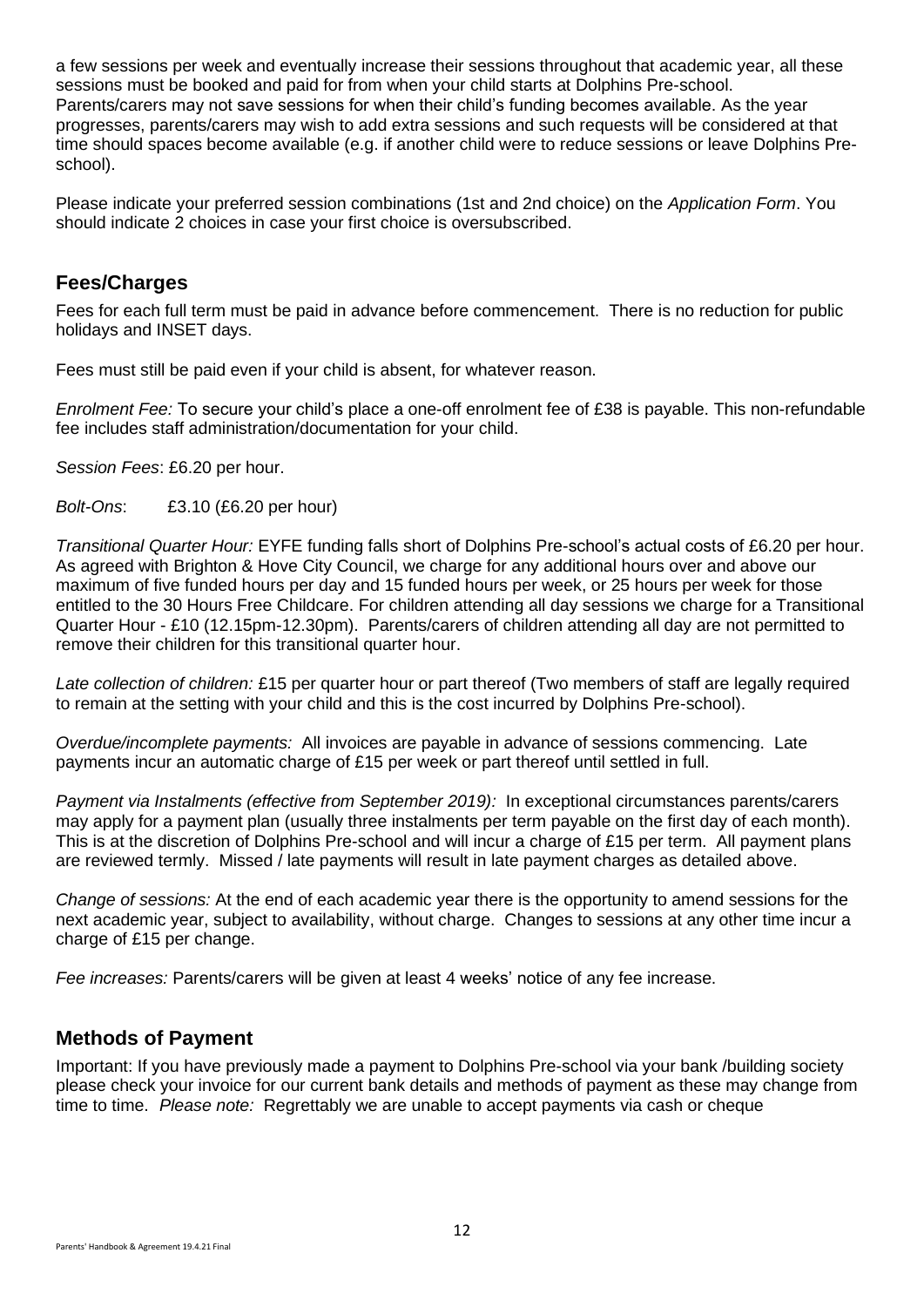## <span id="page-13-0"></span>**Starting Date**

Our main intake is at the start of the Autumn term, although some children who are not developmentally ready to start in September may join Dolphins Pre-school at the start of the Spring / Summer Term.

## <span id="page-13-1"></span>**Academic year**

A total of 38 weeks comprising 3 terms:

- Autumn term
- Spring term
- Summer term

## <span id="page-13-2"></span>**Absence**

If you plan to go on holiday during term time then please advise us of this in writing as this information has to be recorded. If your child is unwell please telephone to let us know as all absences have to be explained in the daily register sheet. Please note that Brighton and Hove City Council finance department, who administer Government funding, reserves the right to reclaim funding from the parent/carer in the event of non-attendance.

## <span id="page-13-3"></span>*Parental/Carer Information*

## <span id="page-13-4"></span>**"Getting to Know Me" Form**

To enable us to better understand your child, please provide us with some right-up-to-date information on the "Getting to know me and helping me settle in" form completed via Tapestry. Parents/carers are also encouraged to keep us informed about any significant events or developments (such as a new baby on the way, moving house, visiting a farm, swimming without arm bands, a new interest in dinosaurs) in the family life of your child through regular informal contact with your child's Key Person and Tapestry.

## <span id="page-13-5"></span>**Keep Informed**

Please ensure that you keep up to date with developments at Dolphins Pre-school by reading the notice boards in the hallway, Spl@sh, looking at our web-site [\(www.dolphins.pre-school.co.uk\)](http://www.dolphins.pre-school.co.uk/), Google calendar and Facebook page.

## <span id="page-13-6"></span>**Parent Partners**

Dolphins Pre-school seeks to involve "Parent Partners" in the activities of the Pre-school. This is a key theme in the Early Years Foundation Stage (EYFS), which recognises:

- that parents/carers are children's first and most enduring educators
- that when parents/carers and practitioners work together in early years settings, the results have a positive impact on children's development and learning.

Our efforts to involve Parents/carers as Partners have had mixed results. Some parents/carers have risen magnificently to this challenge and have been instrumental in major projects (most notably our raised beds) to the considerable benefit of all Dolphins Pre-school children and staff.

Other parents/carers have dutifully volunteered their time and energy in organising specific projects (such as preparing and baking cakes with the children) or in helping out with general childcare duties. However, significant numbers of parents/carers do not participate in directly supporting Dolphins Pre-school.

#### *Barriers to Involvement in Parents/carers as Partners*

Dolphins Pre-school is not unique in this respect and we have looked at some research undertaken in Scotland (where Parental Involvement is a Statutory Obligation - there is a link on our WEB-LINKS page)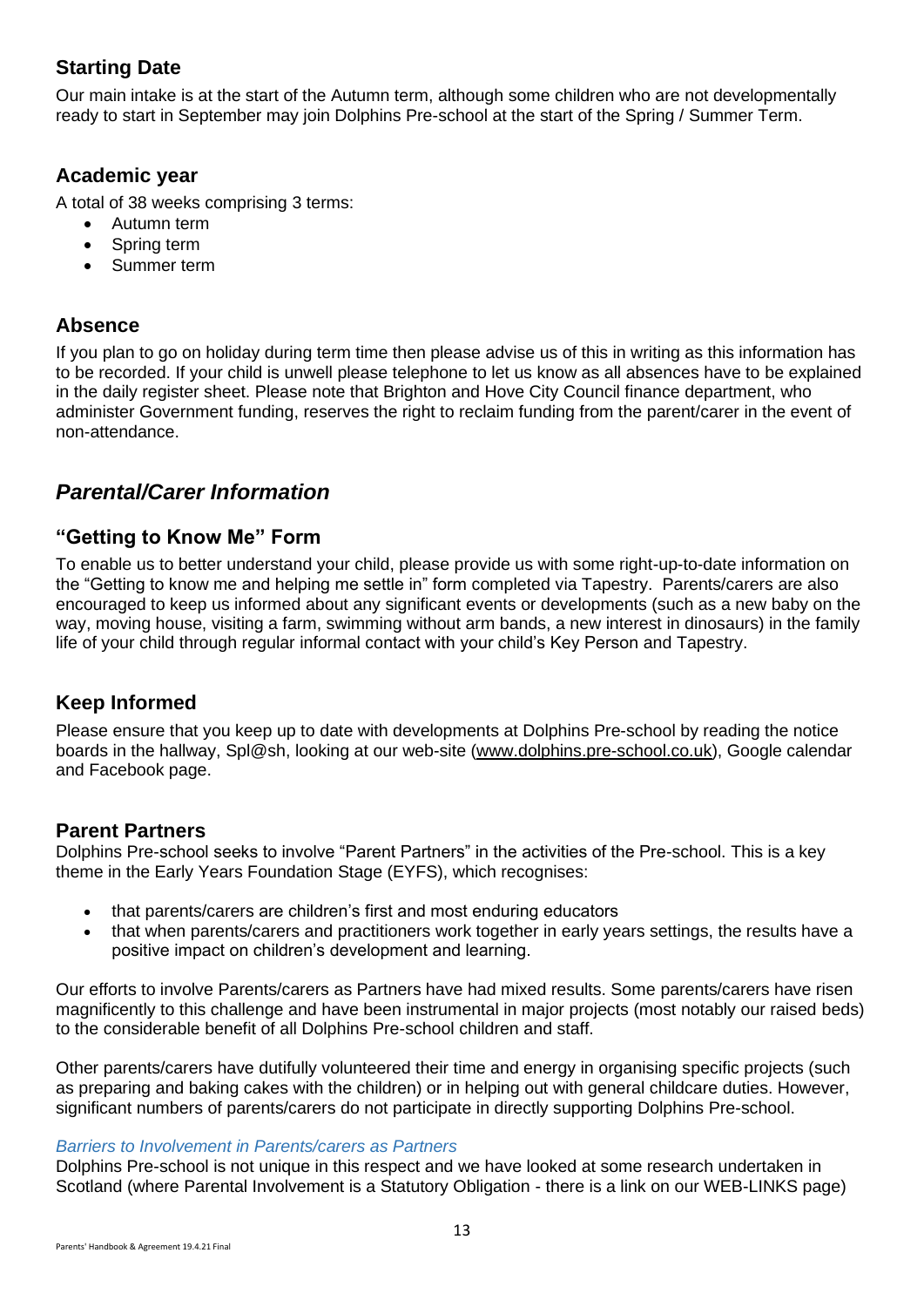which has revealed some possible barriers to involvement by parents/carers that may impact on Dolphins Pre-school parents/carers:

- Time parents/carers are very busy and often trying to juggle a number of roles.
- Family Circumstances families come in all shapes and sizes and have different needs; those parents/carers with younger toddlers or babies, in addition to a child attending Dolphins Pre-school, may find it particularly difficult to participate in Parent Partners.
- Lack of Confidence parents/carers can feel uncomfortable in Pre-school for a number of reasons (e.g. perceived lack of knowledge or skills which puts them at a disadvantage; parents/carers do not wish to appear "pushy" or "too bossy" in trying to organise events or projects; fathers, in particular, can feel out of place given that most staff / volunteers are women).
- Unfamiliarity some parents/carers can feel that "membership" of Parent Partners is "not for them" – they may perceive such involvement as "closed", "cliquey", "elitist" of "formal" or simply do not see themselves as the right kind of person to be involved.

#### *Dolphins Pre-school Initiatives Promoting Parent Partners*

The ongoing requirements of implementing the EYFS, and in particular the burden of observation and assessment, mean that we need the support of parents/carers now more than ever. By carrying out some of the more routine duties and also being involved in overseeing children's activities (e.g. snack, art and other creative activities such as junk modelling, outdoor play and messy play), parents/carers could free staff and thereby allow them to document children's developmental progress / spend time with and bond with their Key Children.

OFSTED inspection recommended that we should enhance our links with parents/carers to encourage children's learning at home. We launched a series of initiatives, partly based on overcoming the barriers to involvement research outlined above, with a view to promoting and securing greater involvement on the part of Dolphins Pre-school parents/carers:

#### • *Website overhaul*

We have undertaken a review and redesign of the website making it more engaging, informative, reliable, and easier to navigate on both computers and various portable devices regularly used by parents/carers.

• *Tapestry*

The introduction of Tapestry at Dolphins Pre-school enables us to create records of observations which we share with parents/carers and encourage parents/carers to contribute to.

• *Spl@sh*

Our regular news e-bulletin for parents/carers has been redesigned to help convey important information more quickly.

- *Facebook (including Instagram and WhatsApp)*  Controlled use of social media channels allows us to foster greater engagement from busy parents/carers who appreciate important key messages being reinforced as well as planning highlights.
- *Raising expectations of Parents/carers*

Rather than merely suggesting that parents/carers become involved, we now expect that Dolphins Pre-school parents/carers will offer to help out with duties at Dolphins Pre-school. Parents/carers of children who are settling-in at Dolphins Pre-school are not be expected to help out during the first term of their child's time at Dolphins Pre-school.

### • *Family Members in lieu of Parents/carers*

While we prefer Dolphins Pre-school parents/carers to volunteer their services, if this is not practicable we will accept other family members (grand-parents/carers/aunts/uncles) *in loco parentis*.

#### • *Deferred Volunteer*

Parents/carers may defer their volunteer time until their child leaves Dolphins Pre-school to attend "Big School". In fact this deferred timing might be to our considerable advantage as September is a very busy period in Dolphins Pre-school when staff seek to nurture and develop bonds with their new Key Children.

#### • *Additional Communications*

Whilst principal means of parental engagement remain face to face interaction with staff and the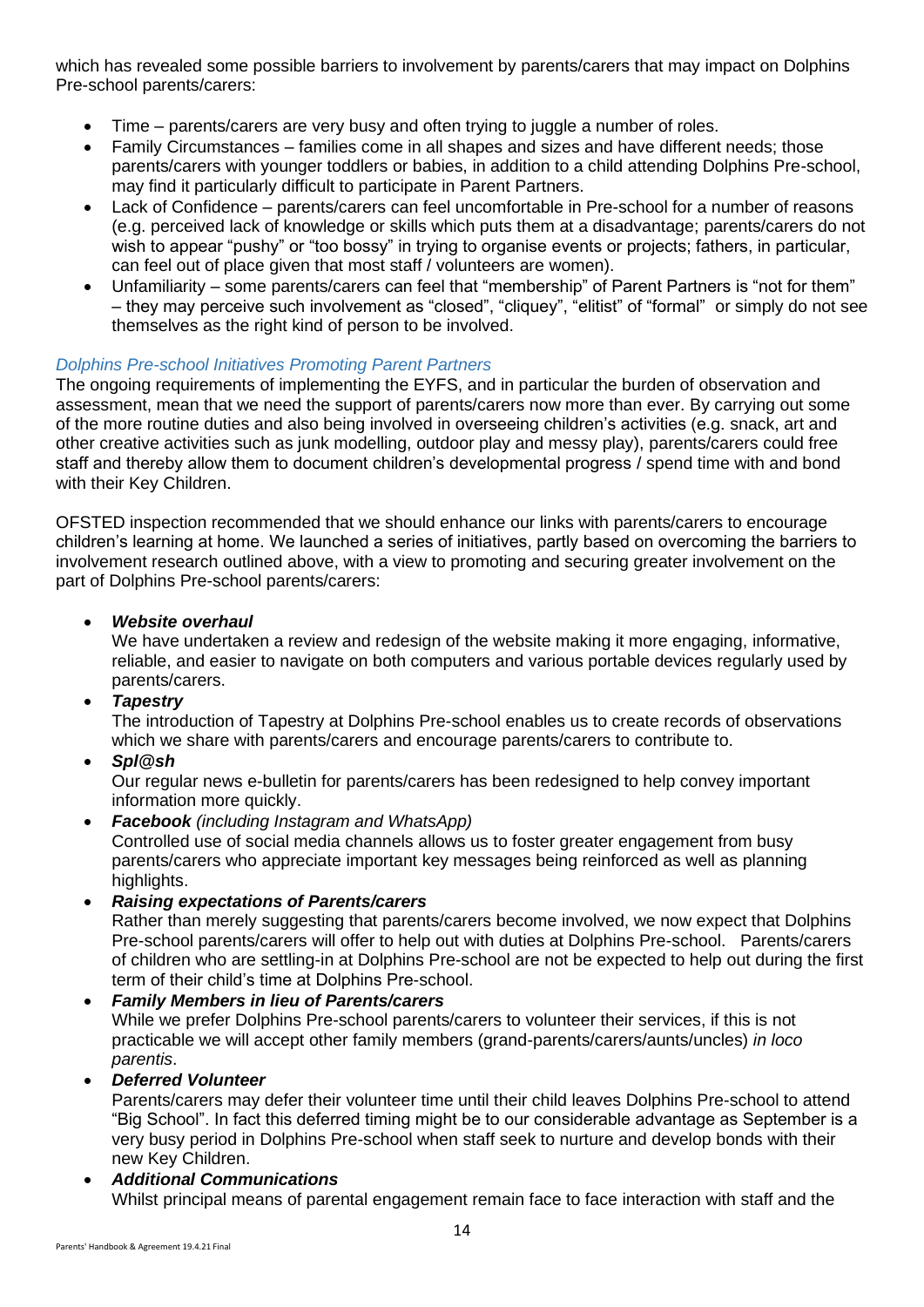parents/carers' calendar located in the hallway, we have now added additional means of enhancing communications including an Enquiry Form located on our redesigned website, direct email, our Facebook page as well as Tapestry.

• *Direct Approach*

Rather than passively waiting for participants to sign up to volunteer their services, we proactively approach parents/carers to enlist their help during busy periods.

We hope that these new measures will result in a greater uptake in Parent Partners for the benefit of all.

## <span id="page-15-0"></span>**Policies**

A reference copy of our policies is available at the setting and parents/carers are encouraged to read these during setting opening hours. Please familiarise yourself with our Valuing Diversity and Promoting Equality Policy.

## <span id="page-15-1"></span>*Children's Records*

## <span id="page-15-2"></span>**Tapestry Learning Journals**

Learning Journals offer Dolphins Pre-school a way to record your child's special moments at Pre-school and keep parents/carers involved in a partnership as their children blossom and grow. In order to conform with requirements of OFSTED they also provide the opportunity to monitor and record how children are progressing within the EYFS developmental stages.

Only trained and authorized staff have access to the secure Dolphins Pre-school Tapestry EYFS online learning journal in order to record observations. All devices utilizing Tapestry are password protected when not in use. Appropriate management settings have been implemented to ensure such records are not stored on any such device but encrypted and stored on a secure dedicated server.

The introduction of Tapestry at Dolphins Pre-school enables us to create records of observations instantly which can then be shared with parents/carers who are encouraged to view and contribute in line with the relevant policies. All primary records are stored in the republic of Ireland (backup in Germany) on secure servers. These servers conform to high standards and are proactively managed 24 hours a day. Dolphins Pre-school Tapestry account has its own database and the code itself is developed using hack-resistant techniques. Filenames are encoded for uploaded images making Tapestry a safe and secure on-line Learning Journal tool.

#### IMPORTANT:

The e-mail address provided on the *Application Form* will be linked to Tapestry and enable you to access your child's learning journey via the secure Tapestry website.

If you do not have access to e-mail your child will still have an online Learning Journal which you will be able to view by prior arrangement with your child's Key Person. Parents/carers will be able to download a copy of their child's Learning Journal at the end of their child's time with us.

When your child starts at Dolphins Pre-school you will receive an email direct from Tapestry which you need to action without delay in order that you can be successfully and securely linked to your child's dedicated account.

Please see our website for useful guides (select from either iOS / Android / Desktop) explaining how to use the system we have in place.

Parents/carers are only granted access to their own child's Learning Journal which they do not have the permission to edit. Access to information stored on Tapestry is via personal email address and password. Observations added to Tapestry are monitored by senior staff.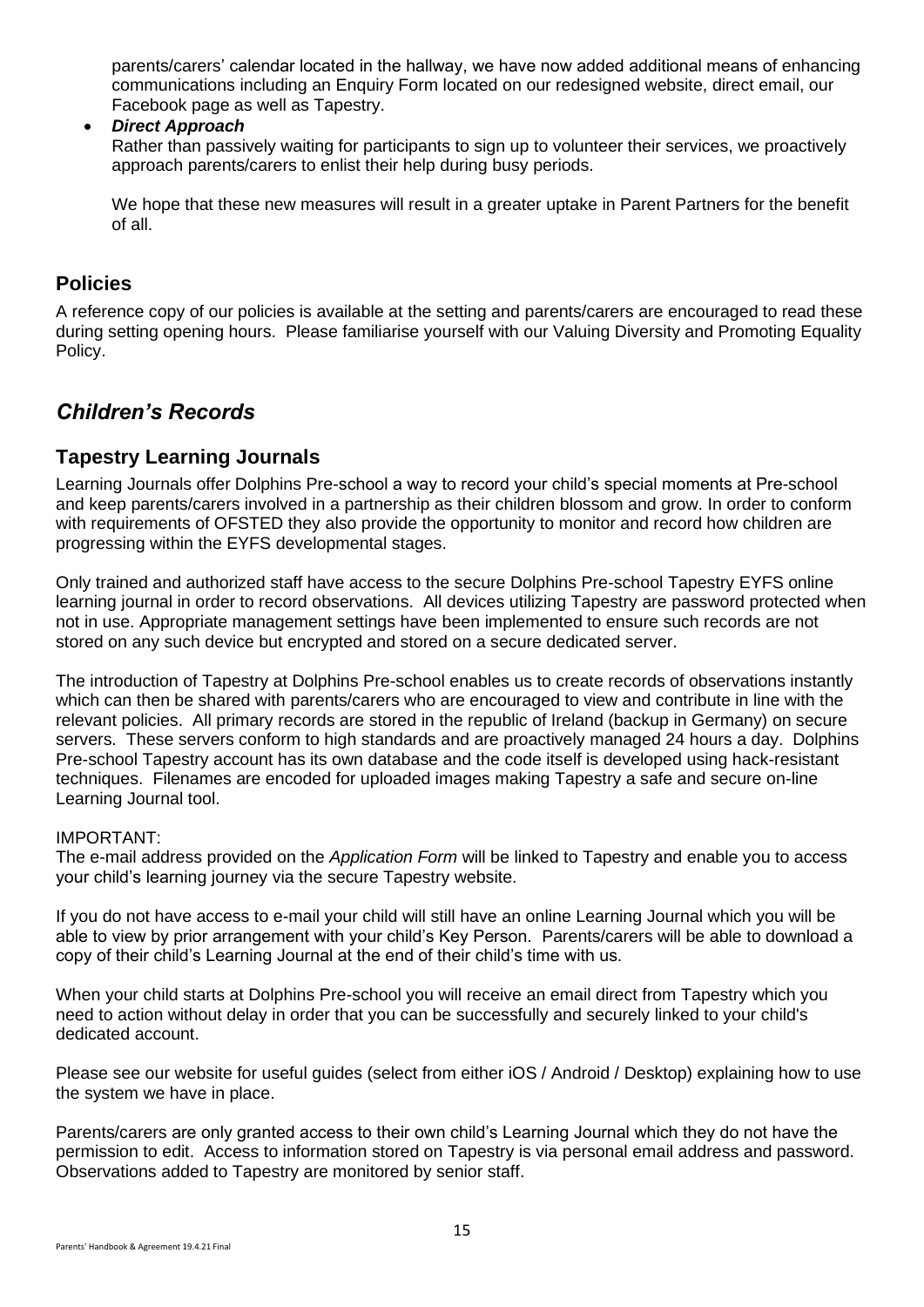#### *Tapestry Terms of Use*

**Do** feel free to view your child's learning journal. (Please note: The number / frequency of observations will vary according to duties staff perform within the setting. Our priority remains spending quality time interacting with and caring for the children).

**Do** contribute observations to your child's learning journal. (Please note: Only photos should be used, NOT videos as these are unable to be included as part of your child's final learning journal).

**Do not** use Tapestry to communicate with Dolphins Pre-school staff. Other established forms of communication exist for this purpose, (email, in person, phone, website etc.).

**Do not** use your child's learning journal as if it were a forum, blog, social media channel, etc. Please remember this is your child's unique Learning Journal that builds into a treasured snapshot of their time whilst attending Dolphins Pre-school.

**Do not** disclose login details to unauthorised users / store login details on public devices.

## <span id="page-16-0"></span>*Safeguarding and Promoting Children's Welfare*

### <span id="page-16-1"></span>**Mobile Devices**

Parents/carers and visitors are requested not to use their mobile phones whilst on the premise and are only permitted to use mobile devices to record images of their children taking part in authorised Pre-school activities as dictated by the Principal, Deputy Principal or Head of Operations. The staff, supported by the parents/carers are responsible for ensuring that pictures and images taken of children are done so in a way that reflects the protective ethos of Dolphins Pre-school. Such images are only for parents/carers personal use and must not be freely distributed.

## <span id="page-16-2"></span>**Social Media**

Dolphins Pre-school recognises that social media has become a part of everyday life for many individuals and families, including both staff and parents/carers. Social media allows for the free and easy exchange of information, opinions and images. With particular regard to images of children and to enable Dolphins Preschool to comply with its Safeguarding requirements, it is necessary to set our terms around the use of social media in connection with how Dolphins Pre-school is presented publicly.

The Dolphins Pre-school Social Media policy covers (but is not limited to) the following social media channels:

- Facebook
- Instagram
- WhatsApp
- **Twitter**
- LinkedIn
- Personal Blogs

Dolphins Pre-school recognises that parents/carers and their families may be regular users of social media and has no intention to curtail their use of it beyond reasonable requests to adhere to Safeguarding regulations and professionalism. Dolphins Pre-school also recognises that such parents/carers may not be wholly familiar with the requirements of Safeguarding, so the following procedures are provided:

- Remember nothing you put onto social media can be considered entirely private, no matter how strong your privacy settings are.
- Be cautious on how you discuss Dolphins Pre-school in conversations on social media. Do not reveal:
	- a. The location of Dolphins Pre-school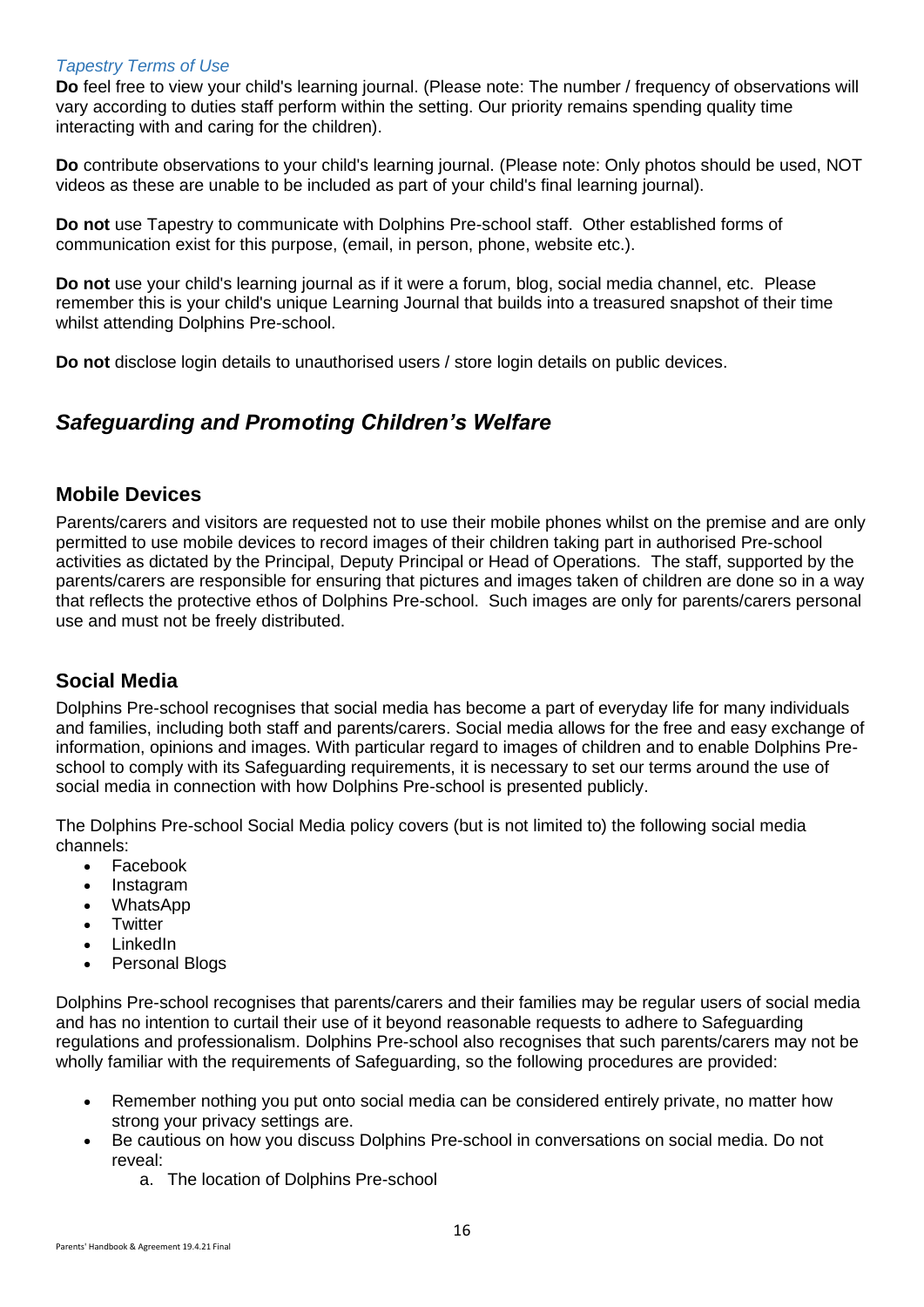- b. The names of staff/visitors/volunteers/work placement students working at Dolphins Preschool, or anything else that could reveal their identities.
- c. The names of other children and their parents/carers who attend Dolphins Pre-school, or anything else that could reveal their identities.
- If you have any negative opinions or concerns about any aspect of how Dolphins Pre-school is run, do not discuss it on social media. Such concerns should always be reported immediately so that they can be investigated, discussed and resolved formally.
- If any opinions are discussed on social media which result in any detrimental effect on Dolphins Pre-school, its employees, its children or its parents/carers, then Dolphins Pre-school will follow formal proceedings to investigate.
- Do not create any social media friendships with staff/visitors/volunteers/work placement students at Dolphins Pre-school – this is so that the correct professional relationships are maintained between staff and parents/carers.
- Dolphins Pre-school will make an exception to this rule if a parent/carer has an existing relationship with an employee/visitor/volunteer/work placement student. This rule no longer applies once your child has left Dolphins Pre-school.
- If you become aware of any conversation taking place on social media about Dolphins Pre-school and the tone of that conversation is critical of individual staff members/visitors/ volunteers/work placement students, or of the organisation, then it must be reported immediately to the Principal for investigation.
- The Mobile Devices Policy instructs parents/carers that any photographs they take at Dolphins Preschool's special events are for personal use only.

## <span id="page-17-0"></span>*Children's Safety and Security on the Premises*

## <span id="page-17-1"></span>**Late arrival**

Parents/carers who are late need to ring the doorbell (since entry through the east external door is not possible because it is locked and bolted) and wait for a member of staff to open the door. Visitors use the same procedure.

## <span id="page-17-2"></span>**Sickness**

Children should not attend the Dolphins Pre-school while suffering from conjunctivitis and please do not send children to Dolphins Pre-school when they are poorly. Parents/carers will be telephoned to collect children whom we decide are not well enough to be at pre-school. Children should not return to the Dolphins Pre-school for 48 hours after a bout of sickness/diarrhoea. Similarly, children who have been prescribed antibiotics should be kept at home for 48 hours after the antibiotics are first administered.

Infectious diseases and head-lice should be notified to us as soon as possible so that we can inform other parents/carers. (We do not inform other parents/carers of the child's name.)

In event of your child becoming infested with head-lice, this condition must be treated before the child returns to pre-school. For managing medicines we adhere to the Government's guidance. Please seek advice from the Dolphins Pre-school Health & Safety co-ordinator if you are not sure about the isolation/infectious periods of contagious ailments.

Children should not attend Dolphins if they have a condition which has necessitated the administration of Calpol/Nurofen or similar medicines as this masks the symptoms and the child may be infectious.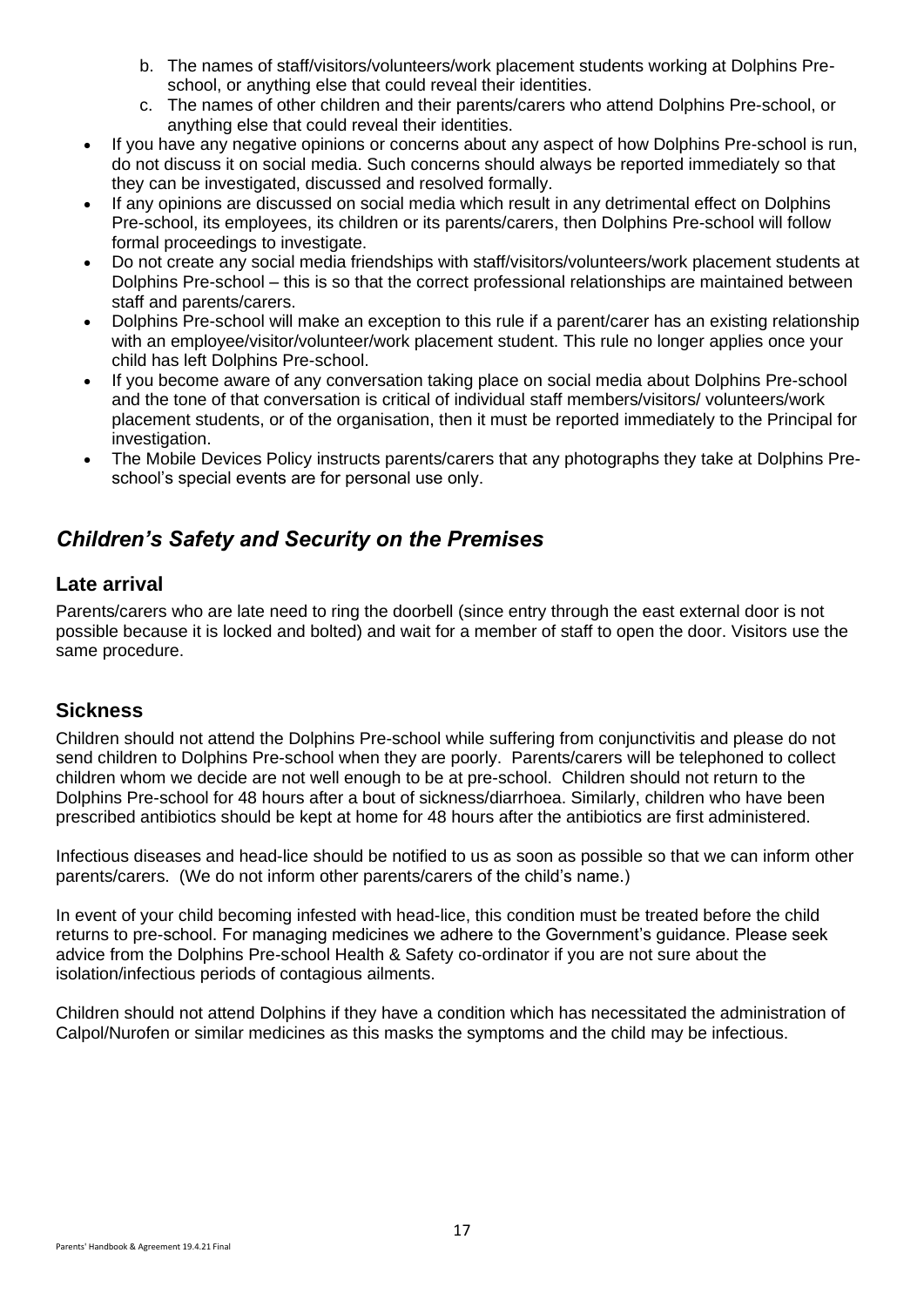## <span id="page-18-0"></span>*Late or Uncollected Children*

## <span id="page-18-1"></span>**Late Arrival/Early Collection of Children**

We have been advised by the finance department, who are responsible for the administration of government funding, that children's funding entitlement will only be paid for the actual funded time spent at Dolphins Pre-school. Some allowances will be made for planned holidays and there is a "tolerance" allowance for absences due to sickness and other non-avoidable absences. Children arriving late for sessions, after registration has finished, (15 minutes after the start of each session) may have their funding deducted for the time missed of the session. This lost funding will then need to be reimbursed directly to Dolphins Pre-school by the child's parent/carer.

## <span id="page-18-2"></span>**Late Collection of Children**

Dolphins Pre-school takes the issue of lateness in collecting children very seriously. The Children's Act 1989 (revised 2004) imposes a duty of care on pre-schools to protect children and to act in their best interests.

If a parent/carer is unavoidably delayed due to an emergency they must endeavour to contact Dolphins Pre-school to say that they will be late collecting their child and arrange what action should be taken by Dolphins Pre-school to look after the child in the interim.

The following guidelines have been given to the Dolphins Pre-school:

- Two members of staff should remain with the uncollected child
- Staff telephone all numbers given on the child's *Application Form*
- If staff are unable to speak with anyone then a member of staff will go to the child's home
- If it is not possible for the staff to remain at the Dolphins Pre-school with the child (because of commitments such as collecting their own children/grandchildren from school) then as a last resort Social Services have to be informed
- Dolphins Pre-school staff are not permitted to take Dolphins Pre-school children

Children not collected on time will remain in Dolphins Pre-school's care until collected or in the care of Social Services. If it has not been possible to remain at the Dolphins Pre-school with the collected child, a note will be left on the Dolphin's east door informing the parents/carers as to where their child has been taken and where to collect them from.

Persistent lateness in collecting a child from Dolphins Pre-school amounts to abandonment and will result in:

- 1. A verbal warning being given, and if lateness persists then
- 2. A written warning will be given, and if lateness still persists then,
- 3. A report will be made to Front Door for Families\* \*Front Door for Families is made up of professionals with different areas of expertise who work together to assess, decide and coordinate how best to support children, young people and their families where there are concerns

As staff need to be paid for remaining at the Dolphins Pre-school after normal session tomes, parents/carers will be charged this cost for having their child looked after for non-emergency late collection. If a child is to be collected by someone other than their usual adult then we should be advised of this in writing. In an emergency, if a child is to be collected by someone unknown to Dolphins Pre-school then parents/carers should telephone to alert us to this change. Should they wish to do so, parents/carers may also advise us in confidence of a chosen word which they should also give to the person nominated to collect their child.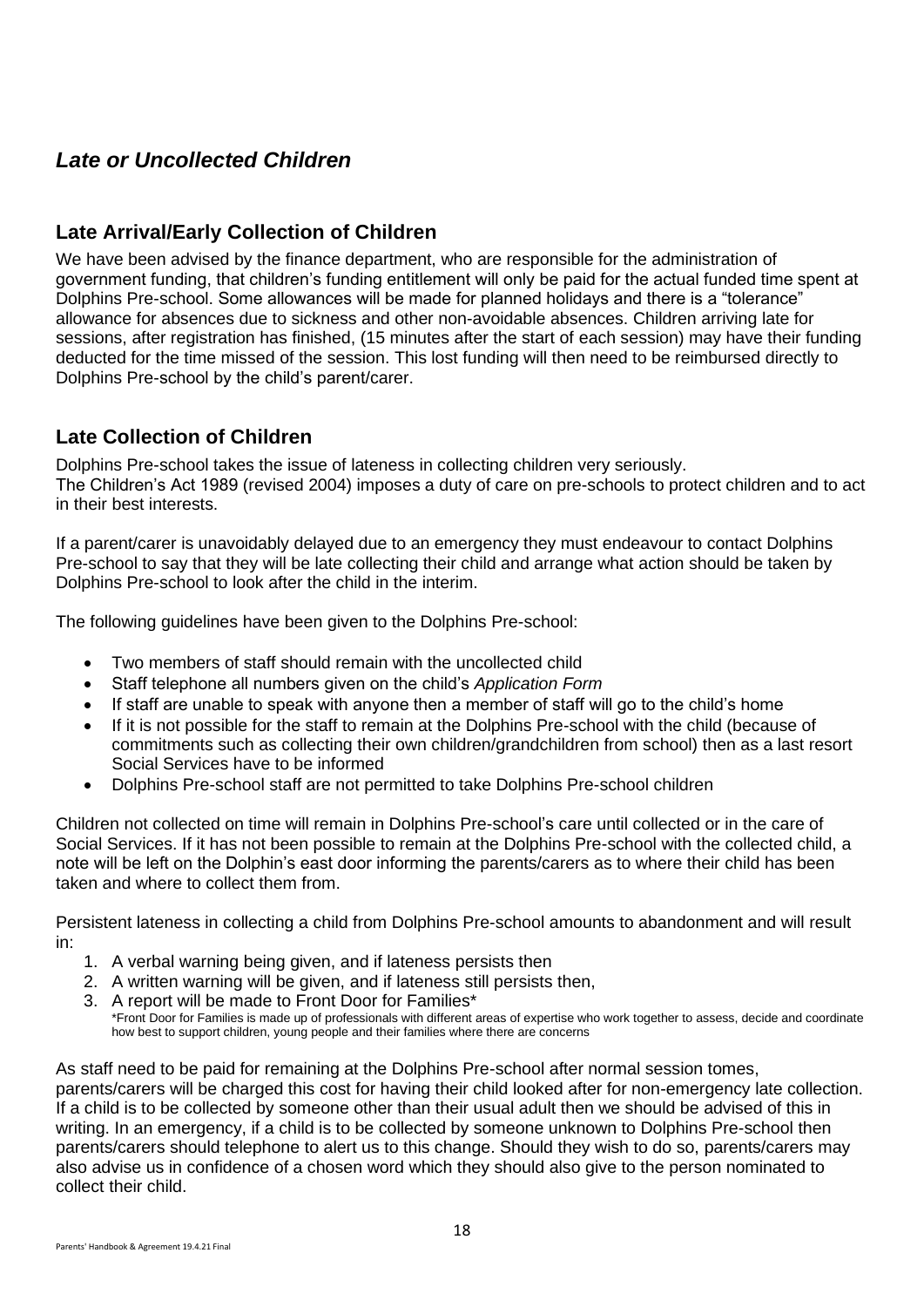If any adult is deemed to be in an unfit state to take a child from our care then we may report this to the Child Protection Unit.

## <span id="page-19-0"></span>*General Information*

## <span id="page-19-1"></span>**Children's clothing**

In the course of their "messy play" and developing independence in using the toilet, Dolphins Pre-school children should not be worried about spoiling their clothes. We have a uniform of a fleece and T-shirt bearing the Dolphins Pre-school logo which children are expected to wear. Trousers, skirts and other clothing should be simple and without elaborate fastenings such as braces or zips. Please avoid sending girls to school wearing long skirts as they get caught up in the bikes and are not suitable for independence at toilet time. Open-toed sandals are not appropriate footwear for pre-school and please avoid shoes with laces unless your child can tie them independently. All footwear should be suitable for climbing, running, skipping, cycling etc. To enable them to make the most of their outdoor play, children should bring a warm jacket and waterproof clothes, including wellingtons, every day. Crocs are useful Summer footwear, especially for water play. Please mark all removable garments, footwear and sun hats with your child's name. Every Dolphins Pre-school child is given two laminated name-tags, one for self-registration and the other to identify items on your child's cloakroom peg.

## <span id="page-19-2"></span>**Nappies**

Children brought to Dolphins Pre-school sessions should be clean and dry. In the event of any "little accidents" during the course of a session, we will change the child's clothing, as required. Depending on the toilet training status of your child, you should provide a change of clothes in a named bag to be left in the cloakroom. If your child is still in nappies, you must provide spare nappies, wipes and nappy sacks in a named bag to enable us to change them when necessary.

## <span id="page-19-3"></span>**Food and Drink**

As part of the Dolphin's policy on healthy eating, we do not allow chocolate, sweets or fizzy drinks in lunchboxes. Whole grapes, cherry tomatoes, large blueberries and olives are a choking hazard for young children. If you put these items in your child's lunchbox/snack then please ensure that you cut them up lengthways. Chewing gum is also a choking hazard for young children and is not allowed at Dolphins Preschool. Children are entitled to one-third of a pint of milk a day and this is offered at one of their sessions. Water is available and provided as necessary. All children should also bring a named flask of water every day. Please avoid cartons or pouches of juice (as unfinished cartons leak in lunchboxes) and any little choking hazard "tops" must be removed at home.

## <span id="page-19-4"></span>**Snack**

Parents/carers should provide a piece of fruit or other healthy snack in a named food/freezer bag or pot which should be placed in the snack box opposite the self-registration board. If children require fruit to be cut up, this should be prepared at home. Dolphins Pre-school provide a drink (milk or water) every morning. Snacks are taken during free-flow snack time (45 minutes in mid-morning) with adult supervision. Parents/carers whose children have special dietary needs should provide an alternative drink in a (named) flask or plastic bottle.

## <span id="page-19-5"></span>**Lunch Arrangements**

Children attending all-day sessions and also those attending afternoon sessions should bring their own lunch in a named lunchbox. We are unable to refrigerate the children's lunches so please include an icepack in the container to ensure that perishable food remains fresh.

If parents/carers wish to provide a hot meal for their child to eat at lunch time we recommend purchasing a food flask which keeps food hot for hours.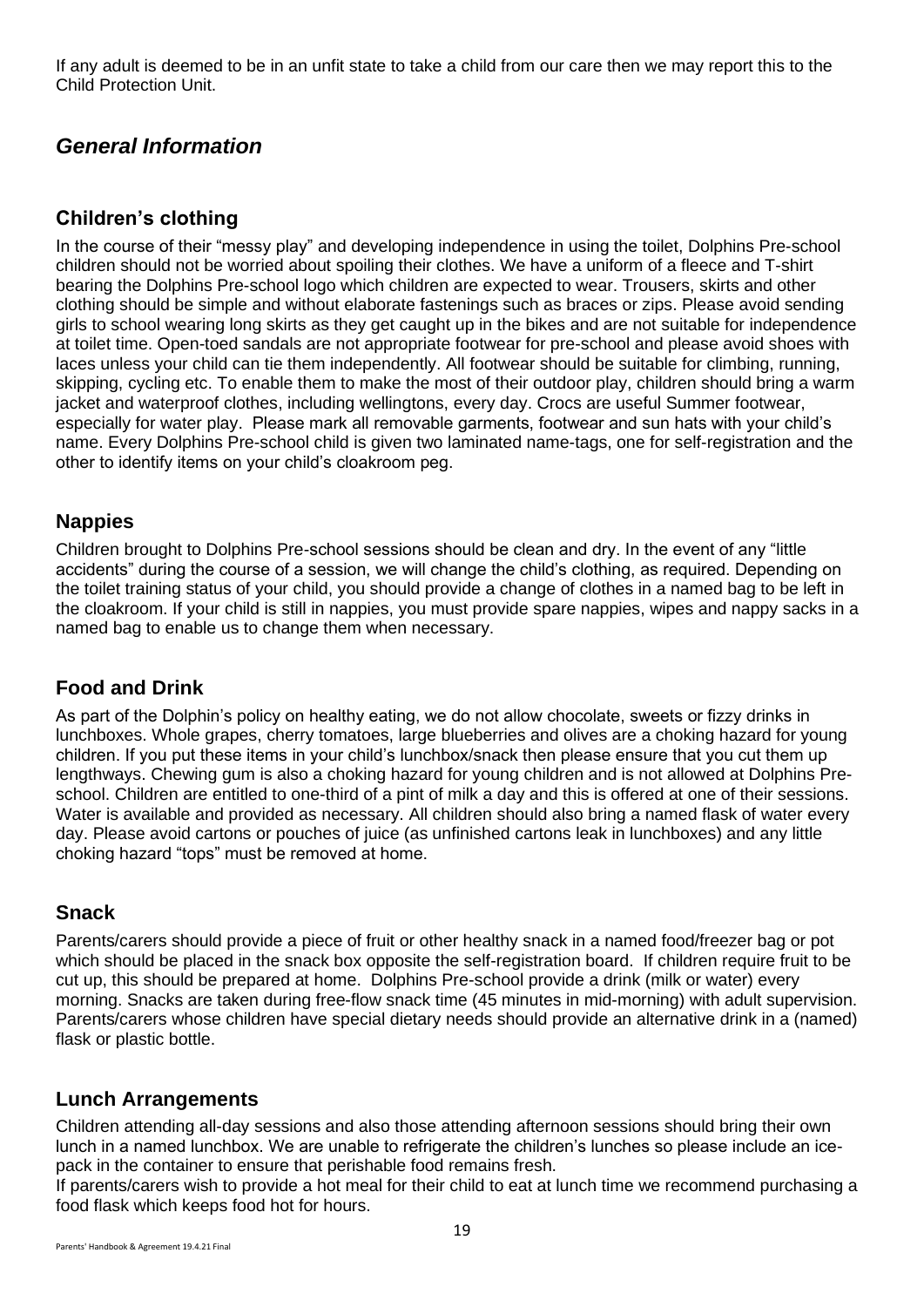## <span id="page-20-0"></span>**Name Tags/Self Registration**

At the start of each session, parents/carers should help their children to find their magnetic name tag for self-registration from one of the two white boards in the hallway. You should also help your child to find a cloakroom name tag. You will find these filed alphabetically in pockets in the canvas holder which is also in the hallway, near the entrance. Please hang your child's lunch box on any of the pegs in the East corridor cloakroom area before entering the main room. Once in the main room, your child should place their magnetic name tag on the Magnetic White Board used for self-registration. This is situated to the right of the staff kitchen entrance.

The cloakroom name tags should be hung with your child's coat and spare clothes bag from any one of the pegs in the West cloakroom area, which is situated at the far end of the main room. The cloakroom name tags help us to identify your child's personal belongings. Young children do not always recognise their belongings but will eventually recognise their personal "tag". All of your child's personal items (hats/coats/lunch-boxes/flasks/etc.) should be clearly marked with a personal name label.

## <span id="page-20-1"></span>**Children's Individual Storage Trays**

Each Dolphins Pre-school child is assigned a storage tray clearly labelled with the child's name tag. Among other uses, the tray provides temporary storage for the child's art work and for our written communications to parents/carers. Parents/carers should check their respective child's tray and remove the contents when they come into the main room to collect their child at the end of a session.

## <span id="page-20-2"></span>**Photographs**

The photograph of your child that you e-mail to us (see *Application Form* section 1) is used to identify your child's individual storage tray, for self-registration and for snack time.

## <span id="page-20-3"></span>**Birth Certificate**

You are required to e-mail us a copy of your child's birth certificate (see *Application Form* section 1). This is a requirement for Early Years Free Entitlement (EYFE), which your child will be eligible for in the term after your child's 3rd birthday.

## **Birthdays**

We celebrate each child's birthday by giving them a birthday card, singing 'Happy Birthday', blowing out candles on a cake and giving the child the opportunity to wear our special birthday hat. We recognise that parents/carers often like to bring in sweet treats to share with the other children, but we suggest alternatives such as a new copy of a favourite book as a donation to the Dolphins Pre-school library. Children particularly enjoy having a favourite story from home shared with the group.

## <span id="page-20-4"></span>**Kindness Tree**

We celebrate acts of kindness by displaying children's names on our 'Kindness Tree' and sharing the act with everyone in the group.

## <span id="page-20-5"></span>**Dolphins Pre-school Uniform**

We expect children to wear the Dolphins Pre-school uniform (fleece and T-shirt). These can be purchased from Dolphins Pre-school: fleeces £16, T-shirts £6. From time to time we may have second-hand items of uniform available to purchase (Fleeces £6, T-shirts £3).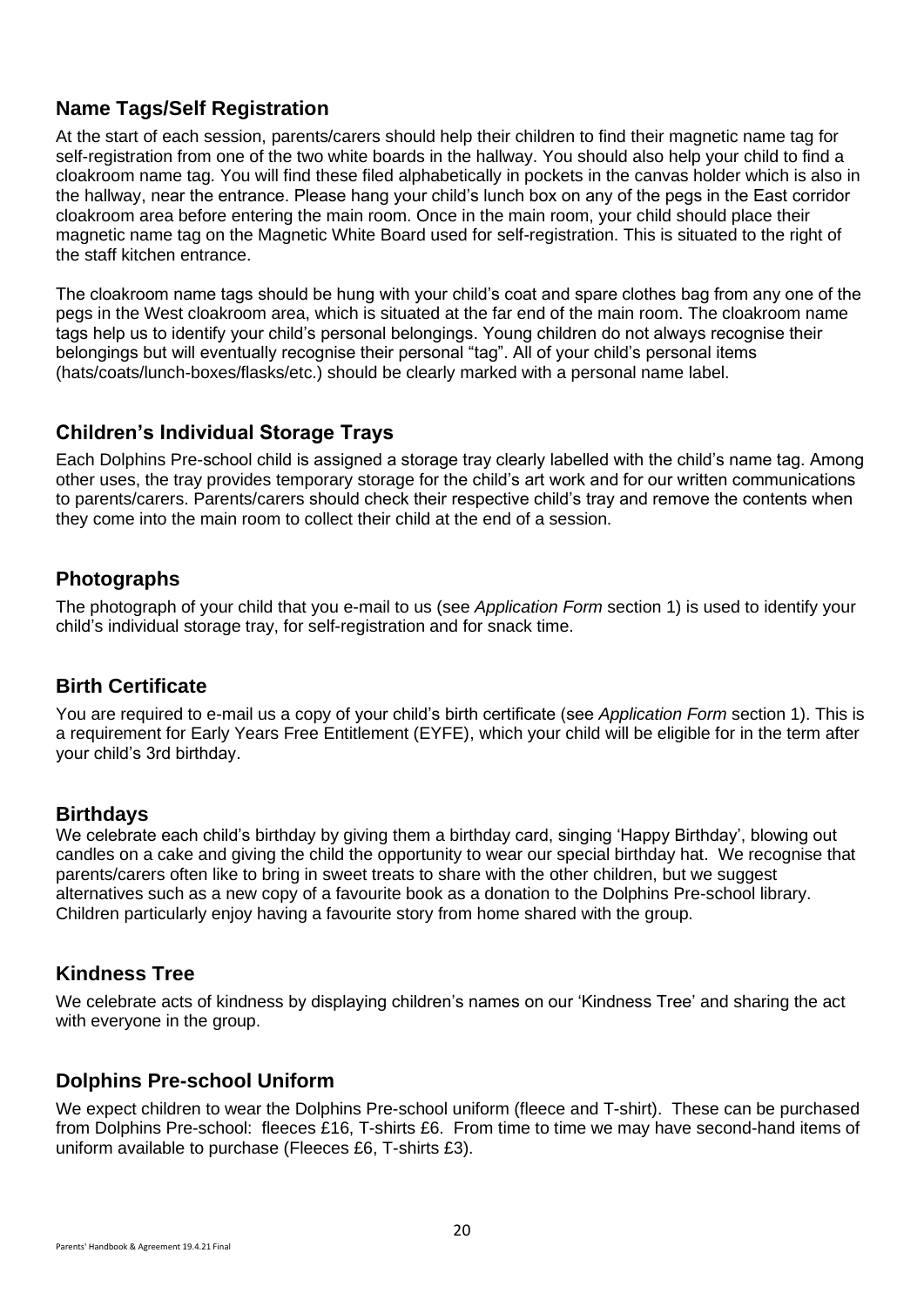## <span id="page-21-0"></span>**Toys from Home**

We request that children do not bring toys from home into the setting. The exception to this is comfort toys/items such as blankets/soft toys which help the child during the settling-in period.

## <span id="page-21-1"></span>**Confidential Matters**

Parents/carers may request to speak in private and in confidence with the Principal/Deputy Principal/Head of Operations or other members of staff either during Pre-school hours or at an alternative mutually agreed time. Please do not hesitate to approach us to discuss any matter which is giving concern.

### <span id="page-21-2"></span>**Parking Restriction**

Please only used marked parking bays and do not park on hatched yellow boxes which are for emergency access at all times. This car park is intended for use by users of the pavilion (i.e. Dolphins Pre-school staff and parents/carers).

## <span id="page-21-3"></span>*Contingency Plans*

### <span id="page-21-4"></span>**Severe Weather**

In adverse weather we will make any announcements via social media and email in the event that we are unable to open.

## <span id="page-21-5"></span>**Loss of utilities**

Loss of power / water could, potentially, have a severe impact on Dolphins Pre-school and may require us to close. Dolphins Pre-school requires electricity for lighting, power, ITC needs (including land-line phones) and – in winter time - heating purposes (i.e maintaining ambient temperature within the building). Similarly, water is required for the safe operation of the setting mindful of sanitation and general healthcare.

We will endeavour to contact parents/carers via email/social media/telephone to inform them of any decision to close Dolphins Pre-school explaining the reason for doing so and request them to either collect their children early / not to bring them into Dolphins Pre-school as applicable.

## <span id="page-21-6"></span>*Agreement*

## <span id="page-21-7"></span>**Our Obligation to You**

Dolphins Pre-school will endeavour to inform you as soon as possible whether your application for a place has been successful. You must confirm your acceptance of the place in writing and pay the registration fee which will secure the place.

Dolphins Pre-school will provide the agreed sessions for your child (subject to any days when Dolphins Pre-school is closed). Any changes of opening hours / closures will be notified at the earliest opportunity.

Dolphins Pre-school will comply with the requirements of the Early Years Foundation Stage and Ofsted registration in regards to the services we provide for your child.

Dolphins Pre-school will provide you with access to our policies and procedures, which outline how we satisfy the requirements of the EYFS in everyday practice; and will notify you in the event of changes to our policies and procedures.

Dolphins Pre-school will maintain appropriate insurance in respect of the setting.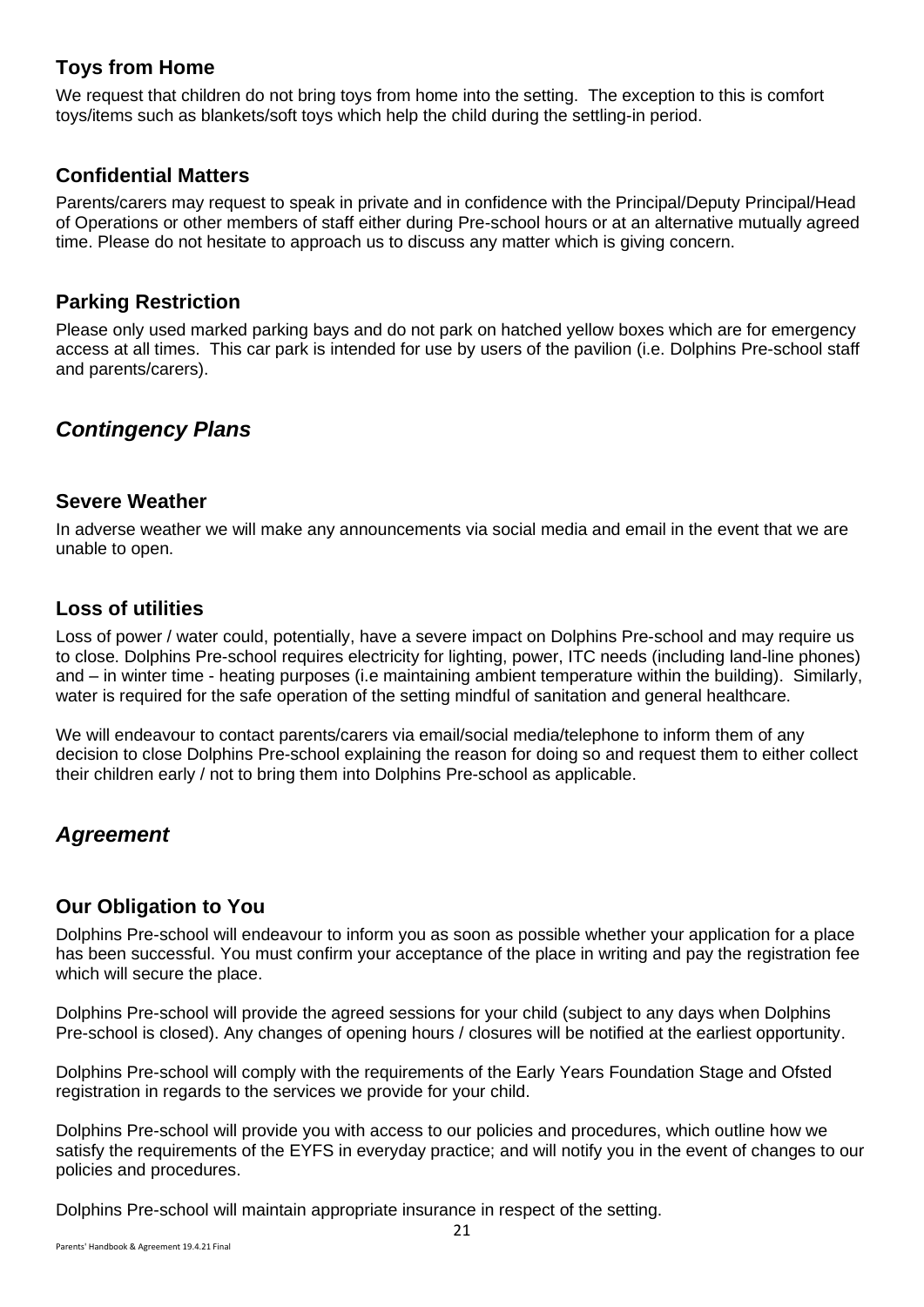Dolphins Pre-school will make every effort to accommodate siblings of those already attending Dolphins Pre-school. However, we cannot guarantee places will be available.

## <span id="page-22-0"></span>**Your Obligation to Dolphins Pre-school**

You must complete and submit the online *Application Form* (together with any additional documentation required) before your child can commence attending Dolphins Pre-school.

You must notify Dolphins Pre-school immediately of any changes to the information you have provided and keep Dolphins Pre-school informed of any other necessary information that may affect the services we provide for your child.

The *Application Form* includes medicine consent and emergency treatment authorisations which must be completed prior to your child attending.

You must read and abide by our policies and procedures.

You must make yourself available as and when required to discuss the progress of your child or any factor relating to his/her place with Dolphins Pre-school at mutually agreed times.

You must immediately inform Dolphins Pre-school if your child is suffering from any contagious disease, or if your child has been diagnosed by a medical practitioner with a notifiable disease. For the benefit of other children attending you must not allow your child to attend whilst they are contagious and pose a risk to other children during normal daily activities.

You must keep Dolphins Pre-school informed of the identity of the persons who will be collecting your child. If the person who is due to collect your child is not usually responsible for collecting then proof of identity may be required. If Dolphins Pre-school is not reasonably satisfied that the person collecting your child is who is expected, we may not release your child into their care.

You must inform Dolphins Pre-school immediately if you are not able to collect your child by the official collection time. You must make arrangements for another authorised person to collect your child as soon as possible. A late collection charge will be applied (please refer to the current fee schedule for details).

You will inform Dolphins Pre-school as far in advance as possible of any dates on which your child will not be attending.

You will provide Dolphins Pre-school with at least four weeks notice (EYFE) or 12 weeks notice (nonfunded sessions) your intention to decrease the number of hours your child attends or to withdraw your child (and end this Agreement). If insufficient notice is given you will liable for corresponding fees / charges detailed above

You must inform Dolphins Pre-school if your child is the subject of a court order and provide a copy of such orders on request.

## <span id="page-22-1"></span>**Payment of fees**

Dolphins Pre-school fees are detailed above and shall be notified in advance of your child undertaking the sessions in question. Dolphins Pre-school may review these fees at any time but shall inform you of revised charges at least four weeks before these take effect. If you do not wish to pay the revised charges, you may end the Agreement by giving notice as detailed above.

All fees must be paid in advance. Failure to do so will result in charges being imposed.

All payments must be made in accordance with the directions above. If you require proof of payment it is your responsibility to seek this. Charges will be imposed as detailed above.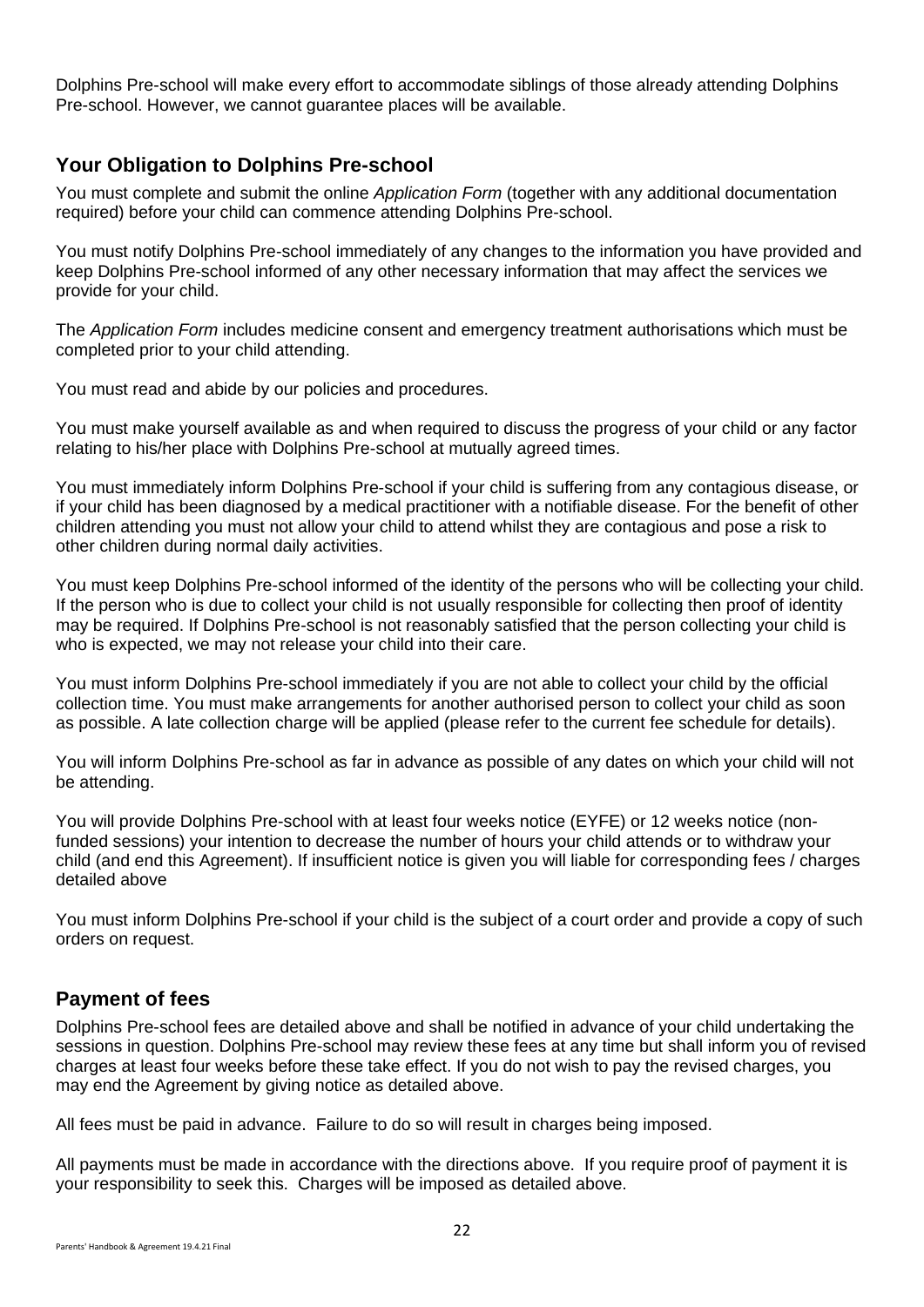If the payment of fees is outstanding for more than 14 days then Dolphins Pre-school reserved the right to terminate this Agreement by giving you 14 days' notice in writing. Upon termination of this contract the child shall cease forthwith to be admitted, and the notice to so terminate shall be regarded as a formal demand for all outstanding monies.

No refund will be given for periods where the place is unfulfilled due to illness or holidays on the part of either party. We are closed on bank holidays and for INSET training to support continuing professional development for the benefit of children and families; no refund is given for this closure as this has already been taken into account when calculating your child's fees. Dolphins Pre-school accepts no liability for other costs which you may incur if you are unable to obtain childcare for any reason.

## <span id="page-23-0"></span>**Suspension of a child**

Dolphins Pre-school may suspend the provision of childcare to your child at any time if you have failed to pay fees due.

Dolphins Pre-school does not support the exclusion of any child on the grounds of behaviour. However, if your child's behaviour is deemed by staff to endanger the safety and well-being of your child and/or other children and adults, it may be necessary to impose a suspension whilst we try to address these issues with you and external agencies as appropriate.

## <span id="page-23-1"></span>**Termination of the Agreement**

Details of how to terminate the agreement are contained within the Parents Handbook.

Dolphins Pre-school may immediately end this Agreement if:

- You have failed to pay your fees
- You have breached any of your obligations under this Agreement and you have not or cannot put right that breach within a reasonable period of time after we have drawn it to your attention
- You behave unacceptably, as Dolphins Pre-school does not tolerate any physical or verbal abuse or threats towards staff
- Dolphins Pre-school takes the decision to close
- If it becomes apparent that the support Dolphins Pre-school is able to offer your child is insufficient to meet his/her needs

## <span id="page-23-2"></span>**General**

If Dolphins Pre-school has to close due to events / circumstances beyond our control (e.g. storm, flood, fire, snow, lightning, aircraft, impact, earthquake, infection, disease, explosion, loss of utilities, riot, civil commotion, malicious damage, theft, subsidence, ground heave, landslip, but not limited to these) the fees will continue to be payable in full and Dolphins Pre-school shall be under no obligation to provide alternative childcare to you.

If you have any concerns regarding the services provided by Dolphins Pre-school, please refer to our relevant policies.

Dolphins Pre-school reserves the right to refuse to admit your child if they have a temperature, sickness, diarrhoea or a contagious infection or disease on arrival at the setting; or to ask you to collect your child if they become unwell whilst in our care, in line with our relevant Policies. Fees will continue to be payable in full and Dolphins Pre-school shall be under no obligation to provide alternative childcare to you.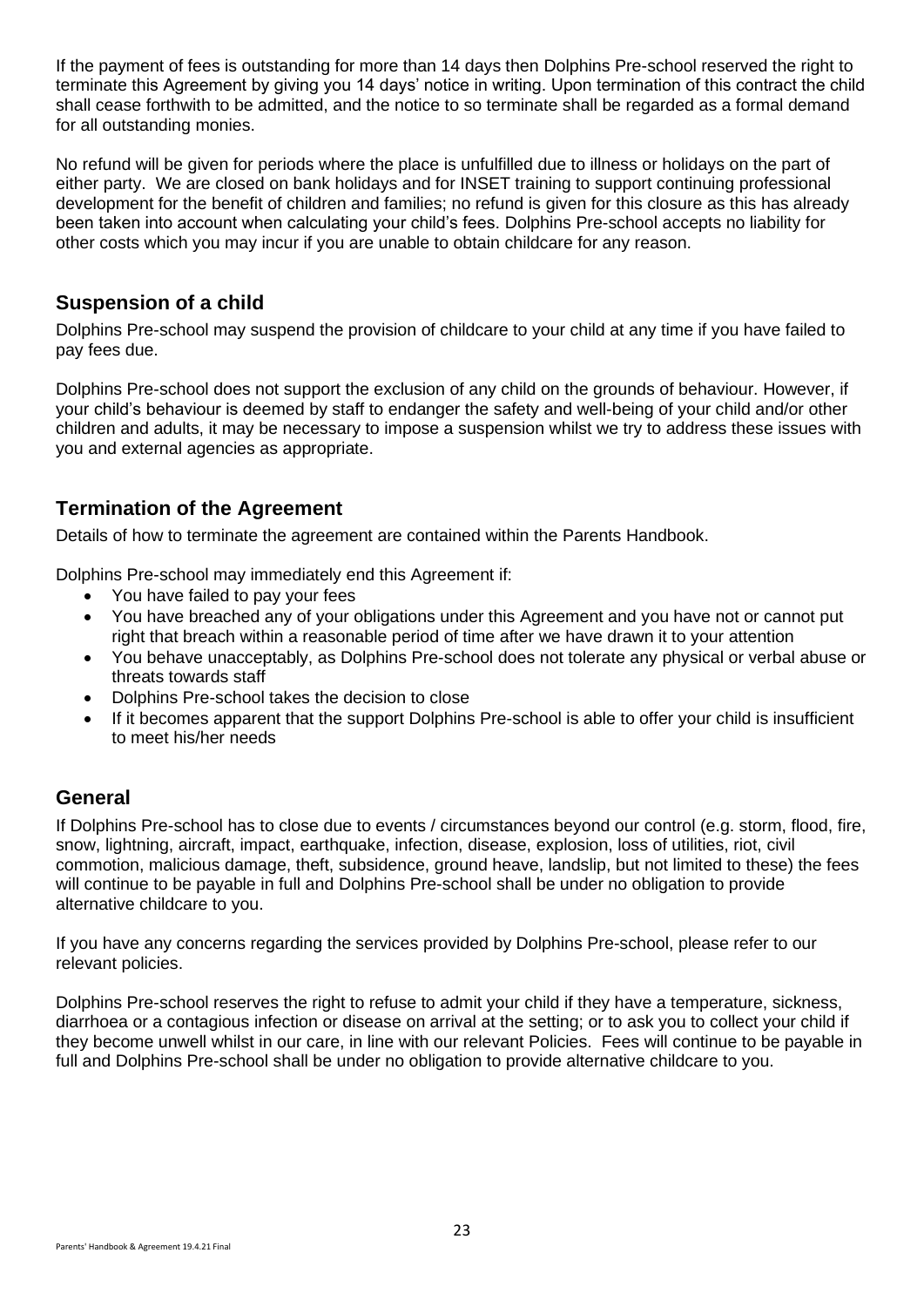## <span id="page-24-1"></span><span id="page-24-0"></span>**Child & Parent/Carer Details**

These are as detailed on the application form.

## <span id="page-24-2"></span>**Setting and Attendance details**

You have completed an agreement with **each setting** your child attends for their EYFE of '15' or '30' hours per week in order to ensure that funding is paid fairly between them.

Please note: Your child can attend a maximum of two sites in a single day and if your child attends more than one setting BHCC will distribute the funding appropriately between the settings. If your child is eligible for the extended 30 hour entitlement and is splitting this between more than one setting, you have informed Dolphins Pre-school where your child is having their universal ('15 hour') entitlement as setting A, and the extended entitlement as setting B

## <span id="page-24-3"></span>**Early Years Pupil Premium (EYPP) Agreement**

Additional funding may be available through the Early Years Pupil Premium (EYPP), paid to providers for the provision of extra support for children of families in receipt of certain benefits and children who are looked after or have left the care of the local authority through adoption or special guardianship. EYPP is used to improve teaching and learning facilities and resources so as to impact positively on your child's progress and development.

- You confirm that you wish Dolphins Pre-school to claim EYPP for your child
- You confirm your agreement for them to use information supplied by you on my application form
- You confirm that you will provide evidence of eligibility where necessary, e.g. copy of the adoption certificate or a copy of the special guardianship/residence order

## <span id="page-24-4"></span>**Disability Access Fund (DAF) Agreement**

If your child is three or four, is receiving Disability Living Allowance (DLA) and is receiving EYFE he or she is eligible for the Disability Access Fund (DAF). DAF is paid to Dolphins Pre-school. The purpose of DAF is to support providers to make reasonable adjustments and build the capacity of their setting to support children with disabilities.

- You confirm that you have informed Dolphins Pre-school if your child is in receipt of Disability Living Allowance (DLA)
- You confirm that, if your child is splitting their EYFE across two or more providers, you have nominated Dolphins Pre-school as the setting where you would like the local authority to pay the DAF

## <span id="page-24-5"></span>**Parent/Carer/Guardian with legal responsibility Agreement**

Your name and address are as provided upon the application form

- You confirm that the information you have provided is accurate and true. You understand and agree to the conditions set out in this document and authorise Dolphins Pre-school to claim EYFE funding as agreed above on behalf of your child.
- You understand that Brighton & Hove city council will check the information you provide with neighbouring local authorities to check that you are not over-claiming EYFE for your child
- You agree that the information you have provided can be shared with Brighton & Hove City Council (BHCC) and Department for Education (DfE), who will access information from other government departments to confirm your child's eligibility for the two year old, or three and four year old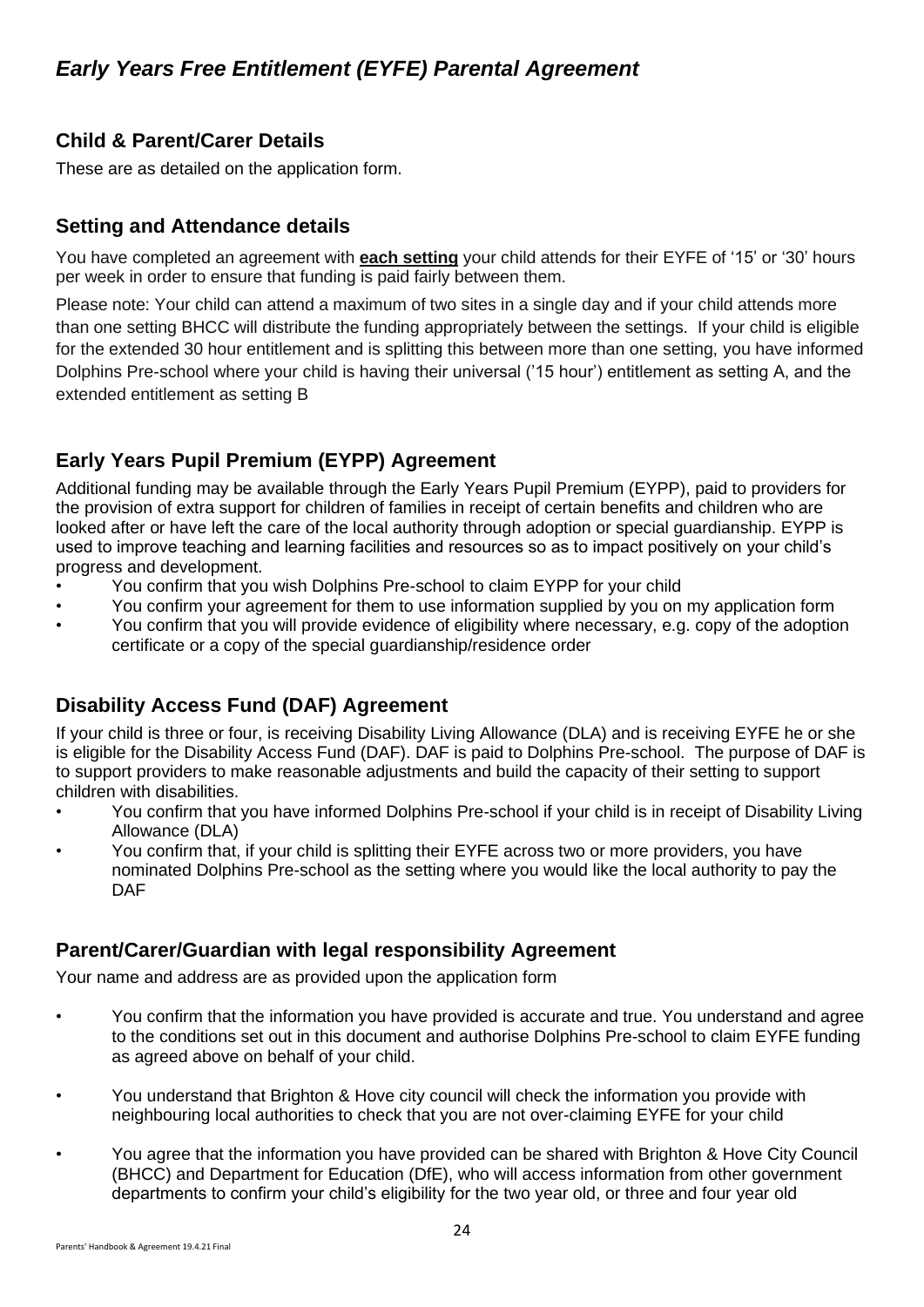extended entitlements and enable this early years/childcare setting to claim Early Years Pupil Premium (EYPP) or Disability Access Fund (DAF) on behalf of your child.

- You understand that your EYFE is a maximum of 15 (or 30 if eligible) hours a week, 38 weeks a year.
- You understand that the EYFE may be stretched across the whole year for a total of 570 (or 1140 if eligible) hours. If my child's EYFE is stretched this will be for more than 38 weeks a year but for fewer than 15 (or 30 if eligible) hours a week.
- You understand that if your child attends more than one childcare setting (including a maintained school nursery class) their EYFE hours cannot exceed 570 (or 1140 if eligible) hours a year.
- You understand that if your child leaves their early years/childcare setting you must give Dolphins Pre-school notice as required by Dolphins Pre-school, and that you will be charged by Dolphins Preschool if you do not.
- You understand that this agreement will be made available, by Dolphins Pre-school, to Brighton & Hove City Council (BHCC) upon request.
- You understand that if your child's EYFE hours vary from those agreed, these will be confirmed in writing by Dolphins Pre-school

## <span id="page-25-0"></span>**Data Privacy**

In collecting your data for the purposes of checking your eligibility for the free entitlements, Brighton & Hove city council is exercising the function of a government department. Brighton & Hove city council is authorised to collect this data pursuant to Section 13 of the Childcare Act 2006.

Brighton & Hove city council is the data controller for purposes of the EU General Data Protection Regulation and any UK laws supplementary to this, and is registered as a data controller with the Information Commissioner's Office (ICO) under registration number Z5840053.

Brighton & Hove city council is committed to protecting your personal information. As a data controller they have a responsibility to make sure you know why and how your personal information is being collected in accordance with relevant data protection law.

Why they are processing your data

They are collecting your data for the purpose of

- enabling them to pay Dolphins Pre-school for their provision of the early years free entitlement for your child, including for any supplementary entitlements
- supporting your child's teaching and learning
- monitoring early years and childcare provision

Brighton & Hove city council have a legal basis for collecting this data as they have a legal obligation under the Childcare Acts 2006 and 2016.

Brighton & Hove city council will process special category data regarding your child's ethnicity, disability (where applicable) and this will be done on the basis of Substantial Public Interest: processing is necessary for reasons of substantial public interest, on the basis of Union or Member State law which shall be proportionate to the aim pursued. Data may be used in accordance with the Equality Act 2010.

Your anonymised data may be shared with Brighton & Hove city council Department for Families, Children and Learning, and the government's Department for Education for statistical purposes.

Brighton & Hove city council will hold your data for six years' following the term after your child's fifth birthday.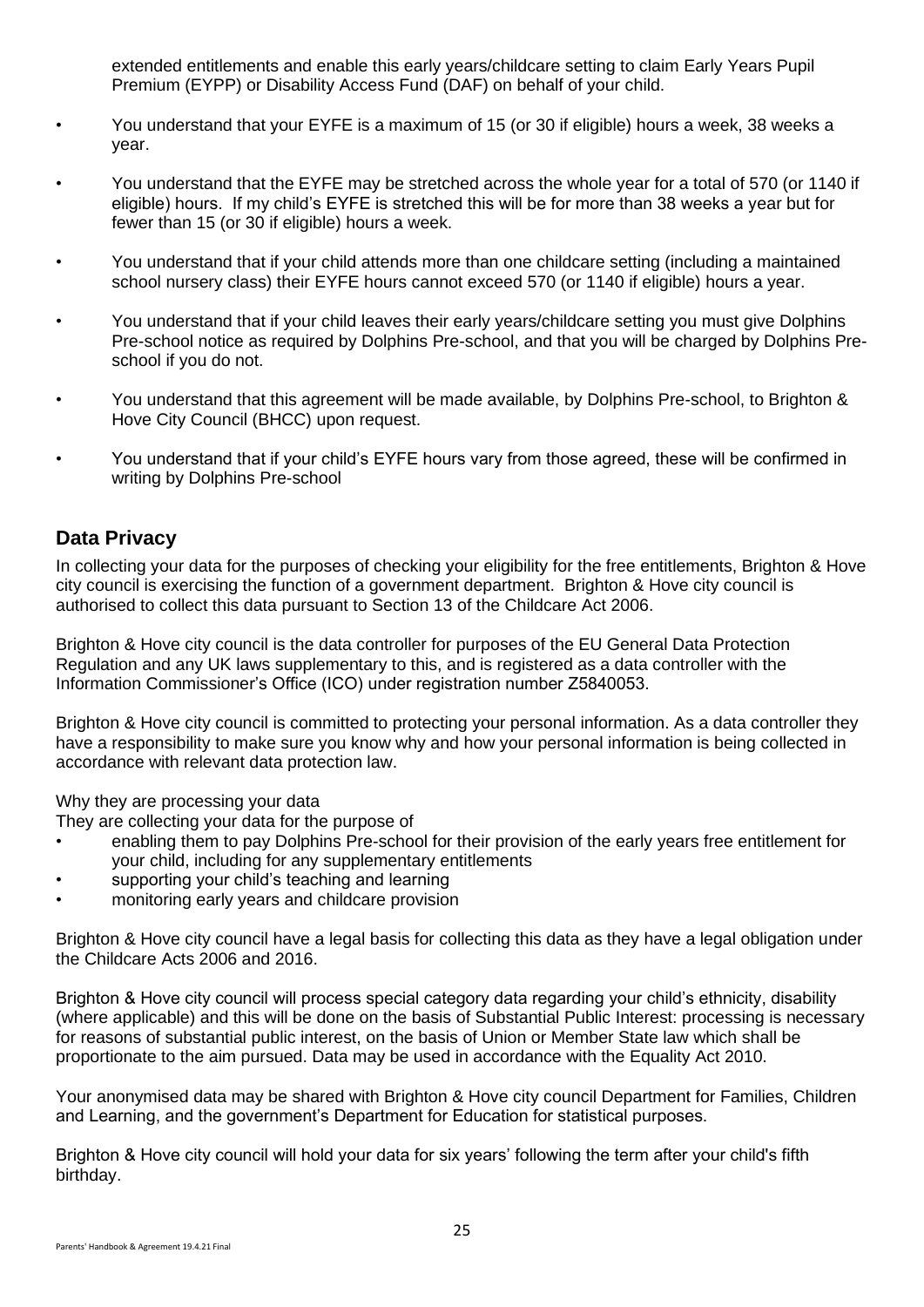Your information rights

- You have the right to access a copy of the data held about you and your child and an explanation of the purpose for it.
- If you believe that information held is inaccurate, you have the right to request that it be changed.

Further information

If you wish to exercise any of your information rights, please contact our Data Protection team on 01273 295959 or data.protection@brighton-hove.gov.uk

Brighton & Hove city council has appointed a Data Protection Officer (DPO) in conjunction with East Sussex county council and Surrey county council. If you wish to be referred to the DPO, the Data Protection team can do so.

## <span id="page-26-0"></span>*Dolphins Pre-school Data Protection Policy*

### <span id="page-26-1"></span>**1. Introduction**

Dolphins Pre-school is required to collect and process data for a number of purposes concerning its staff, contractors, parents/carers, children and any other individual who comes into contact with the Pre-school. In gathering and using this data Dolphins Pre-school is committed to protecting all individual's rights of freedom and privacy.

Dolphins Pre-school is fully committed to full compliance with the requirement of the General Data Protection Regulation (GDPR). In line with this, this policy describes how personal data must be collected, handled, managed and stored in order to comply with the company's data protection standards and the law.

#### *Why This Policy Exists*

This data protection policy sets out the rules that all personal data collected, processed, stored, shared and disposed of on behalf of Dolphins pre-school is compliant with the obligations of the General Data Protection Regulation (GDPR).

This policy has been put in place to ensure Dolphins Pre-school:

- Complies with the requirements set out by GDPR
- Protects the rights and privacy of any individual it holds data on, including but not limited to; staff, contractors, parents/carers and children
- Reduces the risk of a data breach
- Has a clear and consistent approach to the collection, storage and management of data

#### *Relevant Legislation*

The General Data Protection Regulation (GDPR) has been in force since 25th May 2018. It applies to all organisations who offer services to monitor or process the personal data of subjects residing in the EU. Failure to comply with the GDPR can result in fines up to 4% of annual global turnover or €20 million.

#### *Policy Scope*

This policy applies to UK operations:

- Settings operated by Dolphins Pre-school
- Offices and other sites operated by Dolphins Pre-school
- All staff and volunteers employed by Dolphins Pre-school
- All contractors, suppliers and other people working on behalf of Dolphins Pre-school

This policy applies to all data that the company holds relating to identifiable individuals, even if that information technically falls outside of the Data Protection Act 1998.

This can include (but is not limited to):

- Names of individuals
- Postal addresses
- Email addresses
- Telephone numbers
- Photographs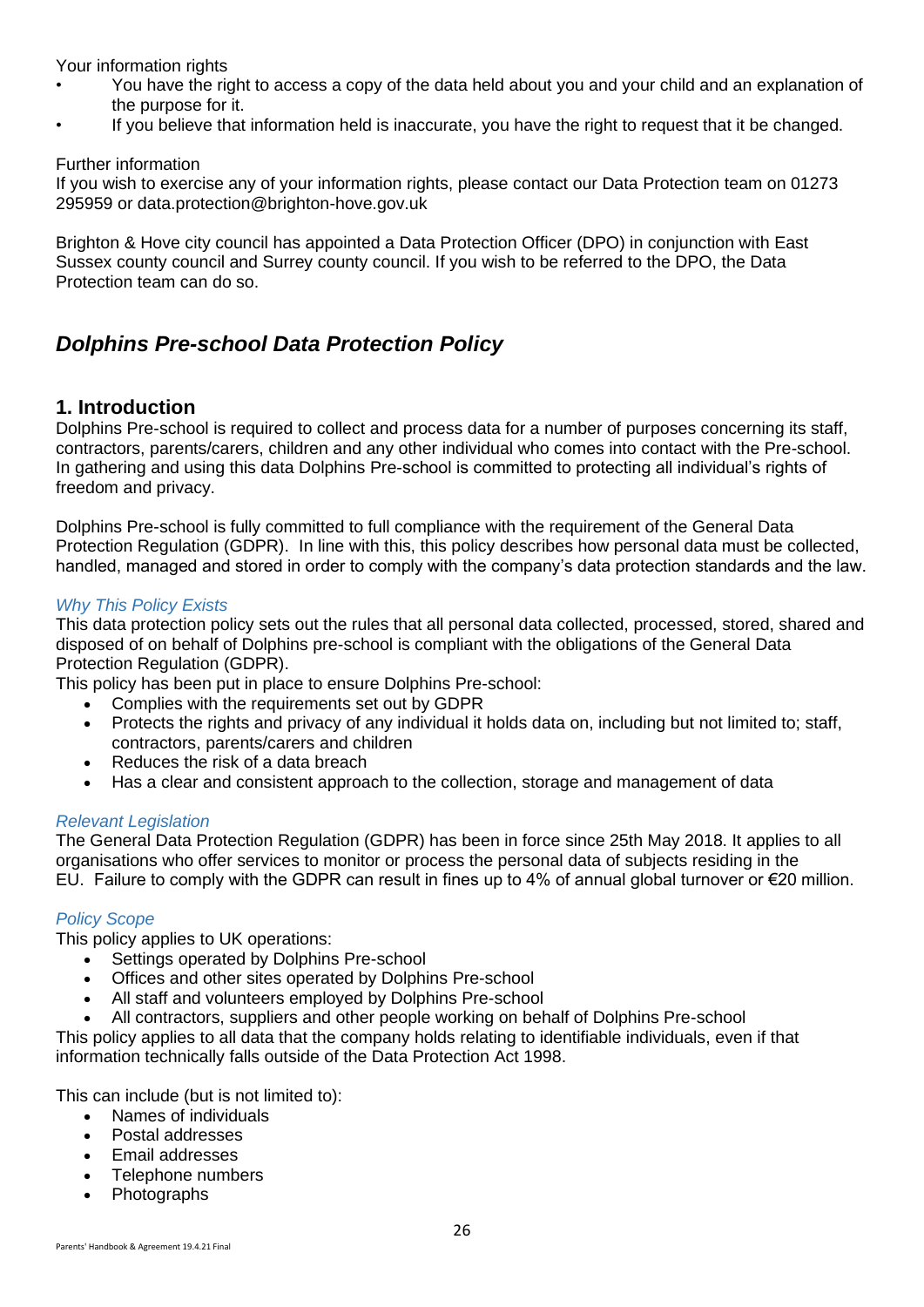- Wage and salary information
- Bank account details
- Medical records
- Date of births
- Copies of identification
- Curriculum Vitaes (CVs)
- Staff performance records
- Disciplinary records
- Accident and incident records
- Any other information relating to individuals

## <span id="page-27-0"></span>**2. Data Protection Policy Statement**

Dolphins Pre-school is fully committed to ensuring full compliance with the requirement of the General Data Protection Regulation (GDPR).

Dolphins Pre-school will:

- Protect the fundamental rights and freedoms of natural persons personal data
- Be lawful, fair and transparent in relation to how personal data is collected, stored and processed
- Collect data for relevant specified, explicit and legitimate purposes
- Keep accurate, up to date and detailed registers of personal data held
- Keep data for no longer than is required for the purposes it was collected
- Process data in a manner that ensures appropriate security of the personal data, including protection against unauthorised or unlawful processing and against accidental loss, destruction or damage
- Keep data secure with appropriate and technical and organisational measures taken to protect the information
- Process data in line with the right of the individual

## <span id="page-27-1"></span>**3. Roles and Responsibilities**

All members of staff who work for Dolphins Pre-school have a responsibility to ensure that data is collected, stored, processed and disposed of appropriately.

The following people have key responsibilities:

Sheila Gavan (trading as Dolphins Pre-school)

Sheila Gavan has overall responsibility for the implementation of the Data Protection Policy throughout the business.

She will:

- Ensure that the requirements of GDPR are understood and effectively managed
- Ensure that appropriate resources are provided to effectively implement the Data Protection Policy
- Ensure that a competent individual is appointed to manage data protection

#### Data Protection Officer – Head of Operations

The Data Protection Officer (DPO) oversees and has managerial responsibility for data protection in the business. The DPO will ensure:

- There are adequate resources available for the business to be legally compliant with GDPR and the policies, procedures and management systems in place are robust and effective
- The business is registered with the Information Commissioner Office (ICO) and will co-operate with any of their requests or investigations
- A data protection policy is in place and reviewed on a regular basis
- Employees are aware of their obligations to comply with the GDPR and other data protection laws
- Monitoring of compliance with the GDPR and reviews of the policies, procedures and systems are undertaken to ensure they are effective
- Training, advice and information is provided to employees and business contacts when necessary in relation to data protection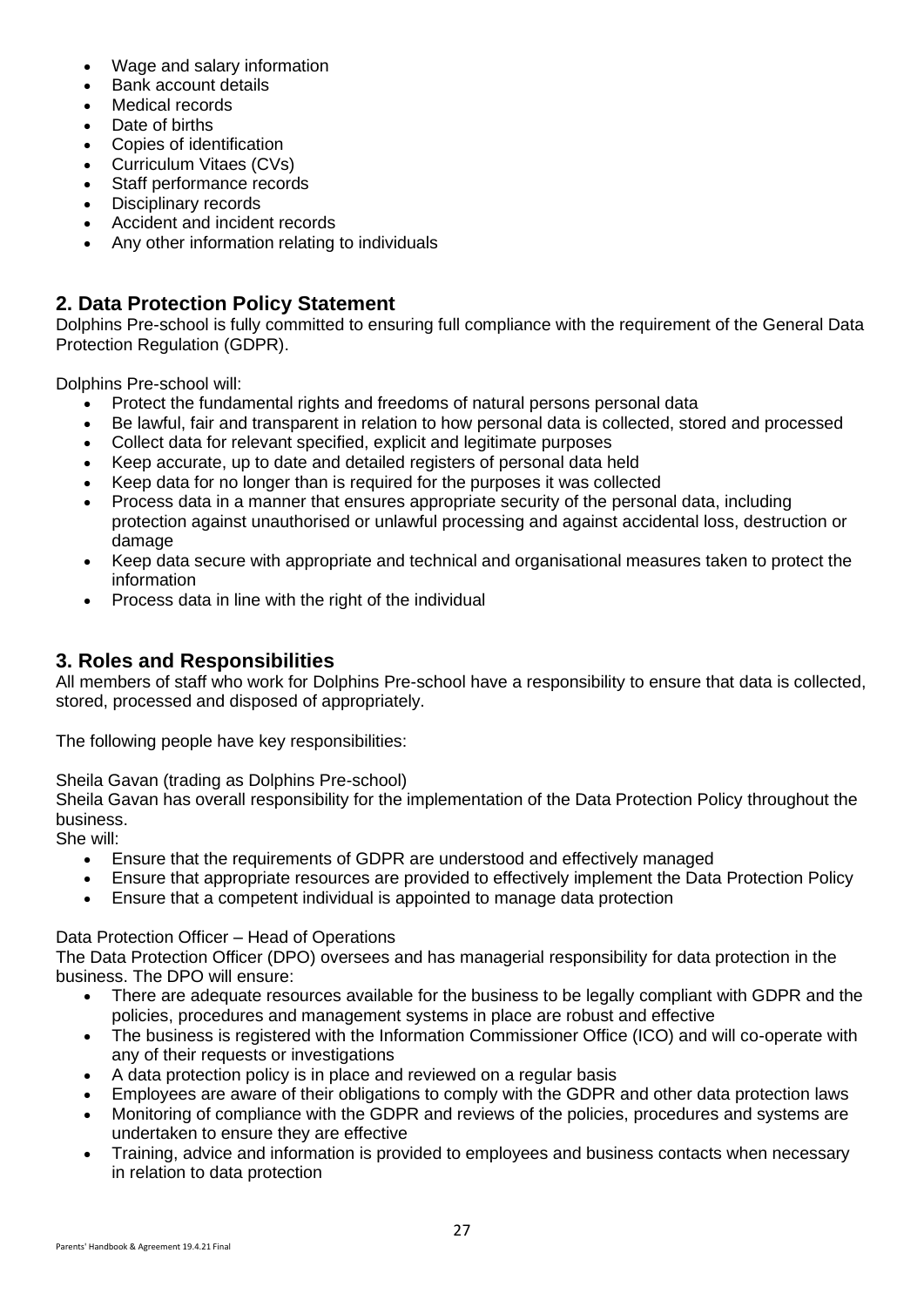- Data breaches are notified to the Information Commissioner within 72 hours of being made aware and an investigation is undertaken in response to the data breach
- An effective system is in place for compiling information requested as part of a Subject Access Request in line with the timescales detailed in GDPR
- Contracts with third parties are checked to ensure they are consistent with this Policy
- Maintaining the registers that hold personal data or software information
- Undertaking investigations into data breaches
- Co-ordinating and managing Subject Access Requests
- Monitoring and actioning correspondence relating to data protection
- Devising and delivering data protection training
- Monitoring the website, and shared folders to ensure they are accurate and include up to date information on Data Protection and Privacy
- Ensure all systems, services and equipment used for storing personal data meet acceptable security standards
- Perform regular checks and scans to ensure security hardware and software is functioning properly
- Investigate and address any suspect anti-virus or spam
- Evaluate any third-party services the company is considering using to store or process data
- Give advice and feedback on any concerns regarding IT or security systems that may affect the abilities of Dolphins Pre-school to meet the requirements of this Policy and the GDPR
- ensure all marketing materials abide by data protection principles
- Ensure that consent is collected for the distribution of all direct marketing material
- Ensuring any changes in the way we use data for marketing purposes is communicated to parents/carers and the DPO
- All staff are trained and familiar with their duties under the Data Protection Policy
- Any collection, processing, management and disposal of personal data is done so in line with the Data Protection Policy
- A Data Protection Impact Assessment is completed when deemed necessary, for instance when acquiring a new software system

### *Staff Guidelines*

All Dolphins Pre-school employees are required to comply with the following guidelines to ensure all personal data held by the company is used, stored and managed in the most appropriate way possible:

- Data should only be used for its original purpose and only by those who need it for their work
- Data concerning individuals must not be communicated to other persons or organisations unless required to do so by law or under an approved contract
- Care should be taken when sharing data that you have checked the identity of the individual and the organisation they are representing and you are confident they have a legitimate need for the information
- Take sensible precautions to ensure all personal data is kept secure. This should include locking computers when leaving a desk and making sure no personal data is left out in view of other people.
- Use secure passwords when storing digital data and usernames and passwords should never be shared
- Data should be regularly reviewed and updated, and if found to be out of date or no longer required for its original purpose, it should be updated or deleted and disposed of in the manner detailed in the Retention and Disposal Guidance
- Employees should request help from the DPO if they are unsure of any aspect regarding data protection
- Documents containing personal data should be disposed of in line with the Retention and Disposal Guidance, with confidential waste bins being used before collection with our approved waste contractor. Documents that contain personal data should not be placed in general waste bins.
- Dolphins Pre-school will provide training to all employees to help them understand their responsibilities when handling data
- Employees should ensure that the data held on HR software is reviewed at least annually and updated

Staff that work from home or undertake work in locations other than those under the management of Dolphins Pre-school should also comply with the following guidelines:

• Where possible use a Dolphins Pre-school approved device that has been installed with approved software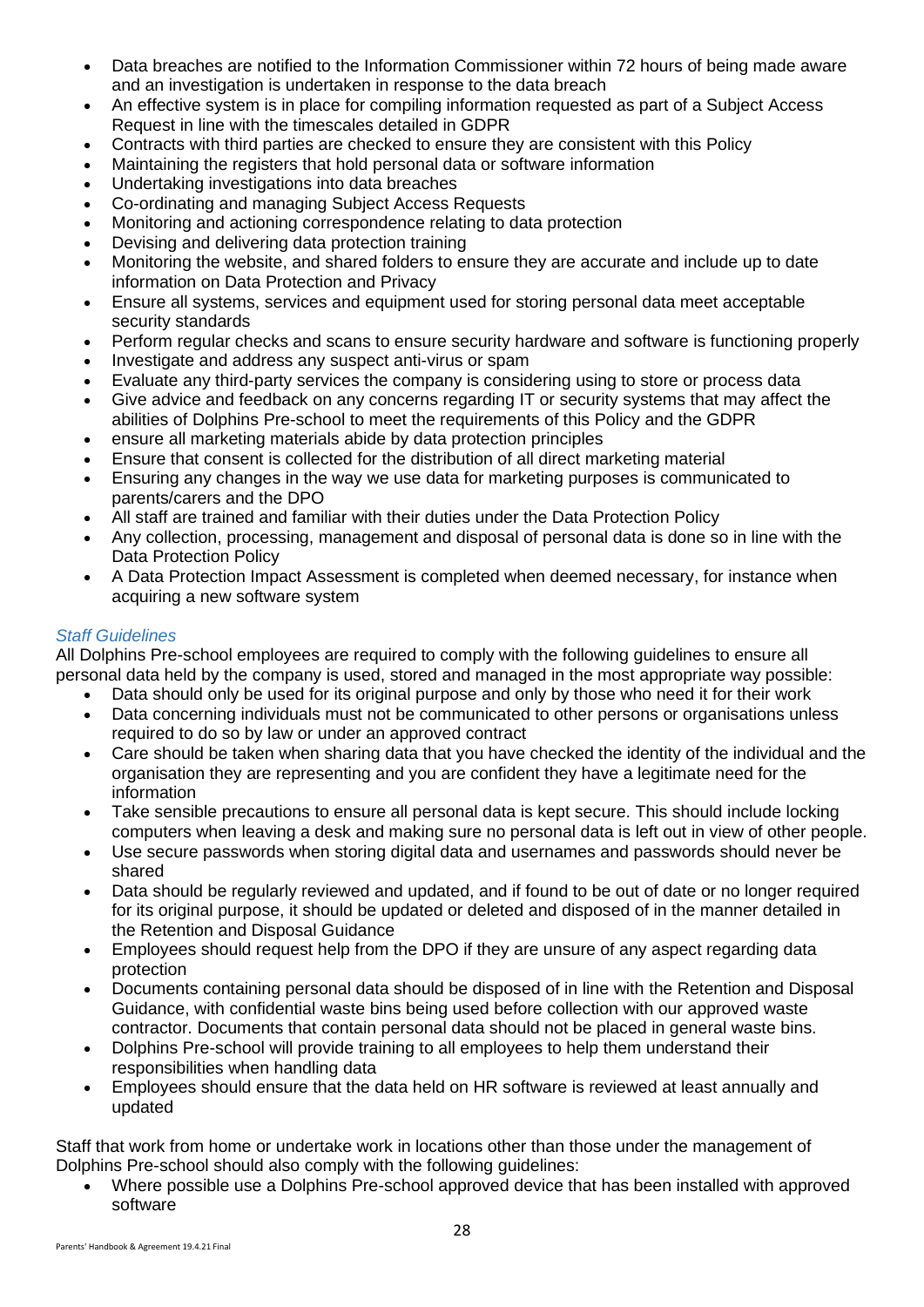- Data should not be transferred onto a personal USB stick
- Employees should avoid leaving sensitive information out on display or in vehicles
- Computers should be password protected and locked when left unattended
- Documents containing personal data should be taken to the Pre-school to be placed in a confidential waste bin, burned or shredded. They should not be placed in general waste bin.

## <span id="page-29-0"></span>**4. Personally Identifiable Data**

Dolphins Pre-school only collect, process and store personal data where we have a valid lawful basis to require it. We do the following to be transparent:

- Provide information to data subjects in our Privacy Policy on where data is held, the lawful basis and how long we store it.
- Only use data for its original purpose, where we wish to use it for a different purpose, we will notify you of this and request your consent
- Keep data in as few places as necessary
- Update our data regularly using annual declaration requests
- Provide you with any information we hold on you when we receive a Subject Data Request
- Where an individual contests the accuracy of personal data, Dolphins Pre-school will restrict processing until the personal data has been confirmed and updated

#### *Children's' Data*

As a childcare provider Dolphins Pre-school collects, holds and processes a lot of children's data. There is an increased need to protect children's personal data because they are classed as vulnerable individuals. Where a child is under the age of 16, consent for the processing of the child's data is required from the child's parent or guardian.

Additional care should be taken when handling or sharing children's data to ensure that it is shared with only those that need to know the information. Some data such as medical data will need to be shared with staff to ensure that any emergency medical care can be given when needed however this should not be shared with people outside the organisation unless there is a legal requirement to do this.

#### *Staff Data*

We collect, hold and process data on employees as part of our legal responsibilities and in order that we can support and manage them in their work. Certain personal data on employees is held on our HR software and employees should ensure that they check the information held is accurate on a regular basis.

#### *Sensitive Personal Data*

Dolphins Pre-school has recognised that special categories of personal data need to be processed as part of our business activities and this data needs additional protection to manage the risk. The data we collect is detailed in our Dolphins Pre-school data audit.

Sensitive personal data is only processed when explicit consent is given or when the processing is necessary for substantial public interest reasons which must include measures to protect the interests of the data subject.

#### *Criminal Convictions and Offences*

Dolphins Pre-school, as a childcare provider is required by law to review the history of employees in relation to historic criminal convictions and offences. As required by the GDPR we have provided information on this data below.

Capita carry out the DBS check – no criminal conviction history is stored by Dolphins Pre-school only the DBS number

Information given, consent agreed, and DBS check date

## <span id="page-29-1"></span>**5. Collecting and Processing Personal Data**

Dolphins Pre-school will only collect and process personal data when at least one of the following lawful processes apply: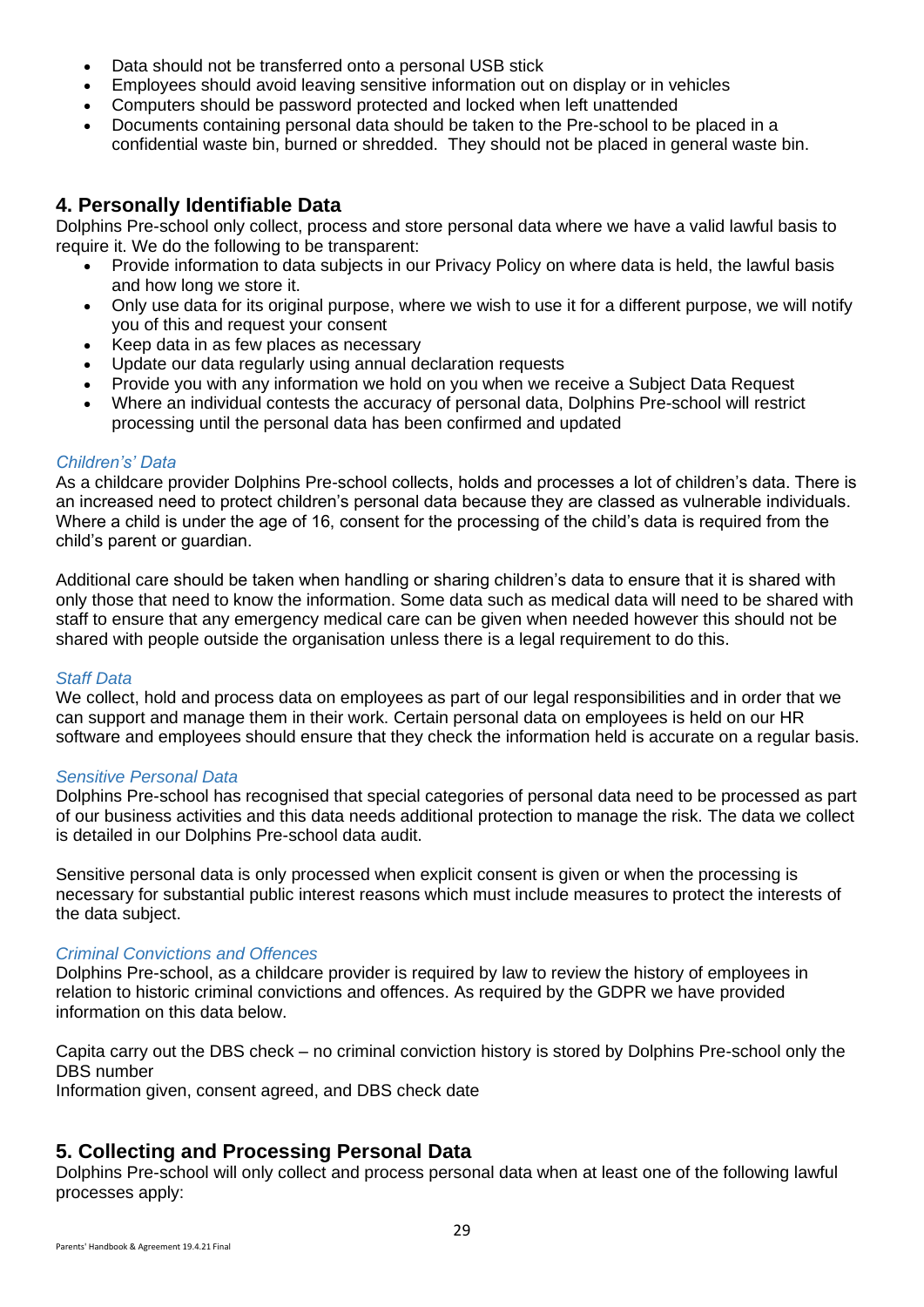- Consent: A data subject has given consent to the processing on his/ her personal data
- Contract: Processing is necessary for the performance of a contract
- Legal obligation: Processing is necessary for compliance with a legal requirement
- Vital interests: Processing is necessary to protect the vital interests of the data subject
- Legitimate interests: Processing is necessary for the legitimate interests pursued by the data controller or third party unless there is a good reason to protect the individuals' data which override those legitimate interests

Dolphins Pre-school makes automatic decisions on the processing and use of data where it is:

- Necessary for the entry into or performance of a contract
- Required to comply with the law
- Based on the individuals explicit consent

#### *Processing Parent and Child Data*

All personal data regarding a parent, guardian, carer and child processed by Dolphins Pre-school is mandatory in order to fulfil the requirements of the contract. Failure to provide this information will result in the child being declined a place at the nursery.

#### *Processing Employee Data*

All personal data regarding an employee processed by Dolphins Pre-school is mandatory in order to fulfil the requirements of the contract. Failure to provide this information will result in the individual being unable to be join Dolphins Pre-school as an employee.

#### *Consent Management*

Where processing is based on consent, Dolphins Pre-school shall demonstrate that the data subject has consented to the storage and processing of his/ her personal data. For the collection of personal data which relies on explicit consent, data subjects are given the opportunity to freely give their consent to us processing that data for the specified purpose. Some examples of where explicit consent (outside the terms and conditions of the contract) is required are detailed below:

#### *a. Consent for photographs*

Dolphins Pre-school recognises the taking of photographs is not compulsory for the fulfilment of a contract and is not required for legal reasons. Considering this, parents/carers are given the opportunity to give or withdraw their consent for photographs of their child to be taken, displayed or used in various ways by Dolphins Pre-school. This information is collected as part of the application.

#### *b. Consent for Marketing*

Dolphins Pre-school recognises individuals are required to give explicit consent to be contacted for marketing purposes. Parents/carers given the opportunity to freely give their consent to being contacted for marketing purposes. Consent is given in a granular manner to show clearly what is being agreed to. This information is collected as part of the application.

#### *c. Other consents*

For further processes where we require consent for additional functions or needs, an additional consent forms will be used.

### <span id="page-30-0"></span>**6. Data Security, Retention, Storage and Disposal**

#### *Responsibilities and Procedures*

Dolphins Pre-school is committed to ensuring we do not hold personal data for longer than necessary. Dolphins Pre-school retains different types of data for different periods of time due to the law or business need. All data should be stored only in the location(s) detailed in the Dolphins Pre-school Data Audit and all staff are required to follow retention guidelines to ensure compliance with the GDPR.

#### *Hard Copy/ Paper Records*

When data is stored in paper format and not in use, it should be kept in a secure place where unauthorised people cannot gain access to it. The following procedures should be followed when handling paper documents. These guidelines also apply to electronic data which has been printed.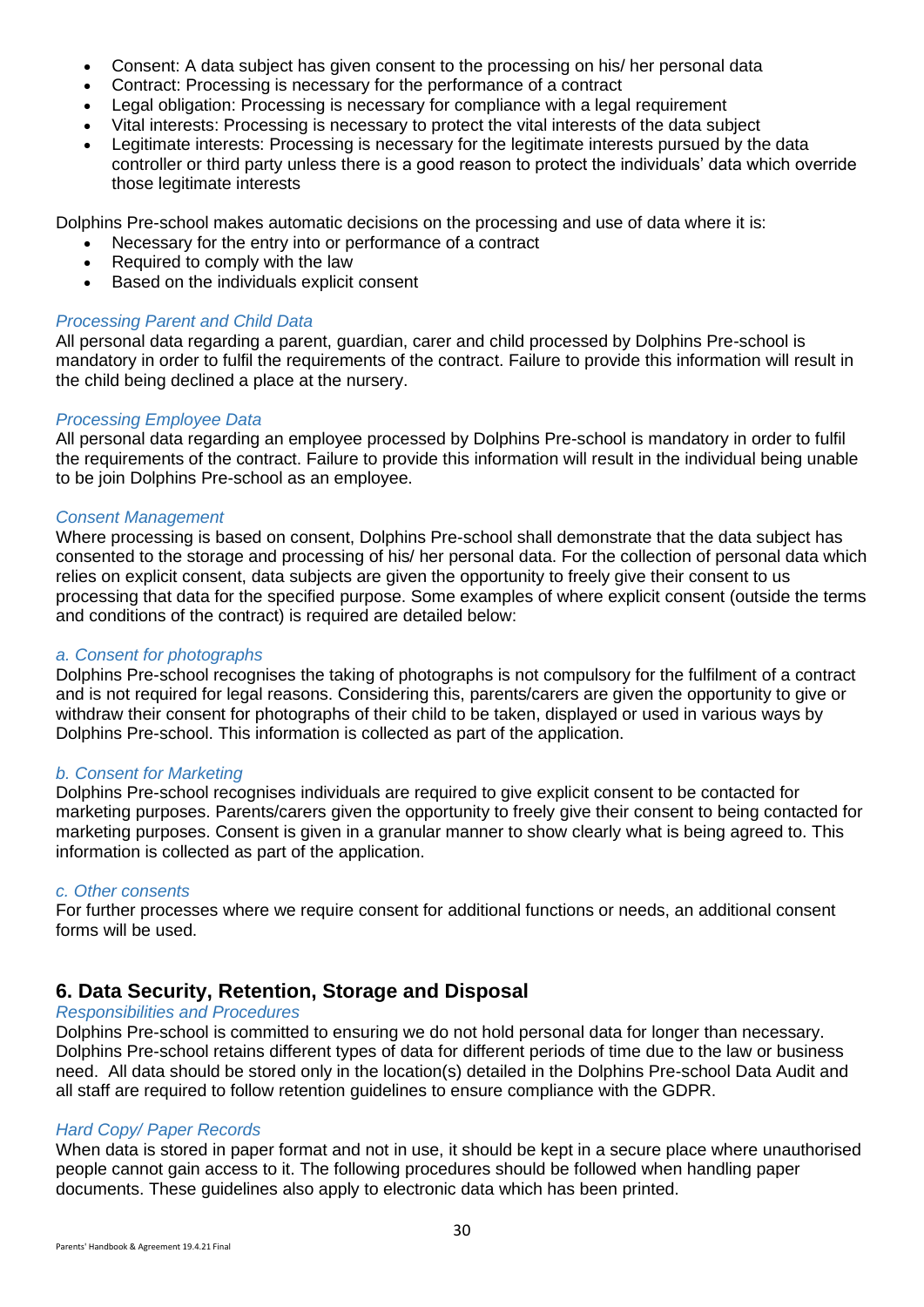- Paper files containing personal data should only be handled by those within Dolphins Pre-school that need it to complete an essential task and should not be shared unless it is necessary to do so
- When not in use, paper documents should be kept in a secure environment such as locked in an office
- Paper or printouts containing personal information should not be left out
- Printouts where the data is no longer required should be securely disposed of in the confidential waste bin or shredded
- Procedures are in place to securely dispose of confidential waste

#### *Soft Copy/ Electronic Records*

When data is stored electronically, measures should be put in place to prevent data from unauthorised access, deletion, virus' and malicious hacking attempts

- Staff should be trained and be given information as to where the correct and secure place to save data is
- Data should be protected by password which is regularly changed and never shared, even with those within the organisation
- Data should be backed up frequently
- Data should never be downloaded or saved directly onto personal devices
- All servers and computers containing personal data should be protected by security and anti-virus software and a firewall
- Where possible removable media devices, such as a USB stick should not be used, where they are required, they should be kept in a secure locked environment and wiped once they have been used for the purpose
- All staff should ensure computers or laptops are secured when left unattended.

#### *Cyber Security*

Dolphins Pre-school ensures that all data is kept secure with appropriate technical and organisational measures taken to protect the information. Dolphins Pre-school ensures all business devices have appropriate anti-virus, firewall and spam software to help minimise access to files and identify any areas of concern.

E-mails are checked regularly for viruses. However, no liability is accepted for any viruses which may be transmitted in or with e-mails.

#### *Disposal of Documents*

Employees must ensure that documents are only kept for the retention period set out for that particular type of data. All documents that exceed this retention period or are no longer required should be placed in a Confidential Waste bin, bag marked as 'confidential waste' or shredded. Any waste that is being stored before collection should be kept in a secure location such as a locked office to prevent unauthorised access.

#### *Disposal of IT Hardware*

Computer hardware that comes to the end of its use, should be wiped and any personal or sensitive data removed. Once this has been completed, the equipment must be destroyed.

### **7. Data Sharing and Processing**

#### *Third Party Sharing and Processing*

Dolphins Pre-school may need to share personal data with organisations outside of Dolphins Pre-school, we refer to these as 'third parties'. This may be for a variety of reasons but where this is necessary Dolphins Pre-school ensures all third parties who process data on behalf of Dolphins pre-school (the data controller) have robust systems in place to comply with the conditions set out in GDPR.

Third parties who process data on behalf of Dolphins Pre-school may be required to sign a Data Confidentiality Agreement. This outlines how we expect each organisation as a data processor, to handle the data we share with them. Failure to adhere to the obligations set out in the Data Confidentiality Agreement would result in us reviewing our partnership with them as this may lead to a data breach.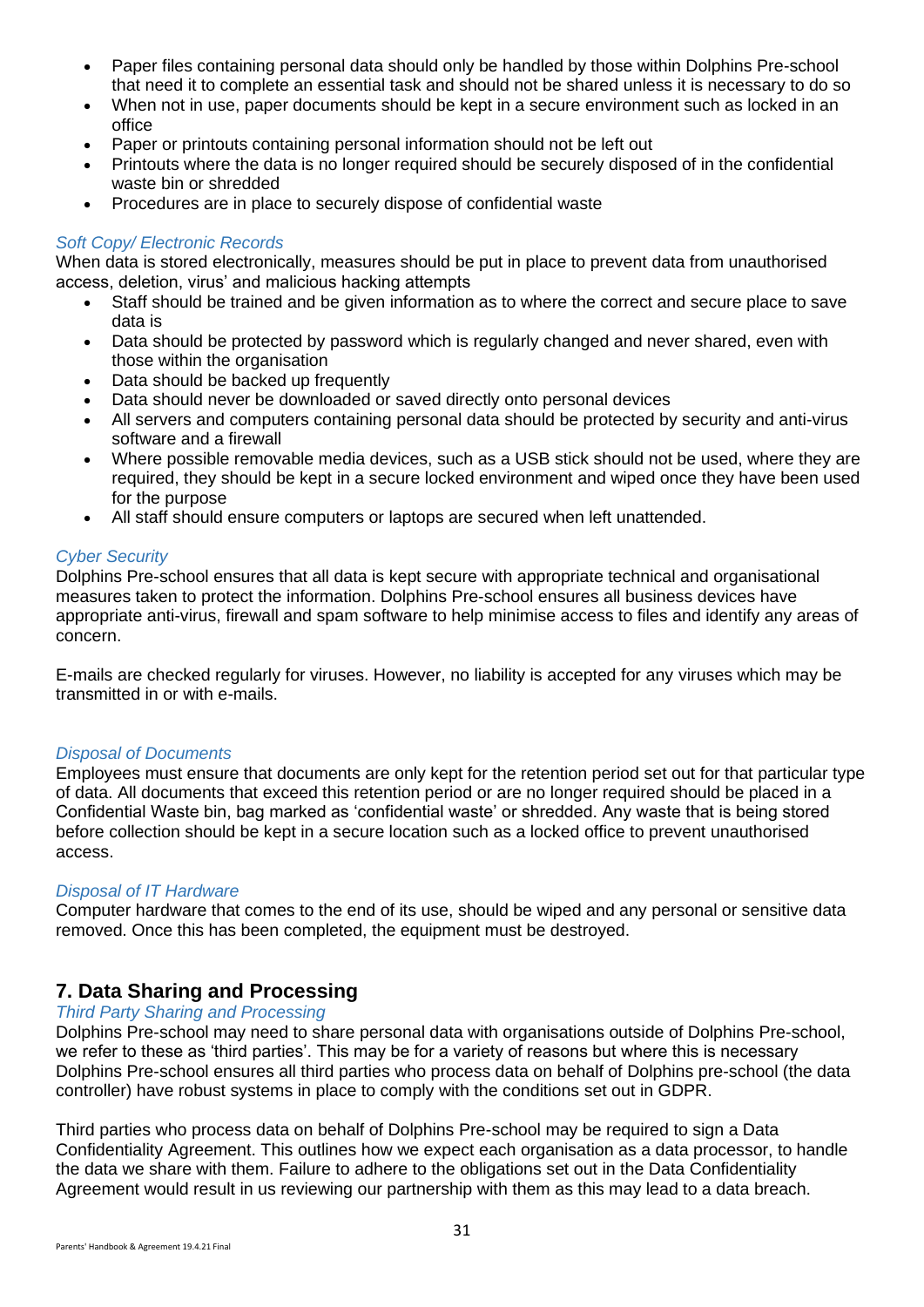Some organisations who we share data with such as Public Bodies or very large organisations, may not be able to sign our Third Party Data Confidentiality Agreement, where this is the case we try to ensure that we have information on their Data Protection Policy and arrangements to ensure that we are satisfied that they are compliant with the GDPR.

In relation to the sharing of data with Third Parties Dolphins Pre-school will take reasonable steps to ensure:

- Reasonable steps are taken to ensure secure measures are in place to protect individuals' personal data
- A written contract or confidentiality agreement is set out establishing what personal data will be processed, the purpose for processing and how long the data will be held
- Third parties are informed about data subjects who wish to access, erase or rectify their personal data
- Personal data is only disclosed to third parties outside a formal contract or agreements where there is a legal obligation to do so
- The T&Cs within the contract with a third party meet the requirements of the GDPR
- Data subjects have given their explicit consent to disclose their personal data to third parties or are agreeing to the terms of a Dolphins Pre-school contract
- The disclosure of data is necessary to protect the vital interests of the data subject

### *Internal Sharing of Data*

The subsequent guidelines should be followed when sharing data internally

- Data should never be shared via email unless the email is adequately protected
- Emails containing personal data should be deleted after being dealt with / saved within the appropriate software system and any hard copy file in line with the Management, Retention and Disposal guidelines
- Personal data should only be shared with those who need to have it and care should be taken when sharing personal data via email that it is sent to the correct recipient
- Data should not be shared over the phone or in person unless the individual is known to you or their identity has been confirmed

## <span id="page-32-0"></span>**8. Social Media**

Dolphins Pre-school use Facebook and other social media outlets as a means to communicate positive messages about the organisation. They are updated with regular posts showing a selection of the activities for children, news and special offers.

All photographs of children used on the Dolphins Pre-school Facebook page require parents/carers' consent. Photos are not to be posted on this or any social media or internet sites without this consent. The consent should be updated at least once a year to ensure the parents/carers are still happy for images to be used.

We are not responsible for any social media groups which are detached from Dolphins Pre-school and have been set up by parents/carers such as forum groups.

## **9. GDPR Provisions**

#### *Privacy Notices*

The Dolphins Pre-school Privacy Notices outline the following information:

- what personal data we collect
- how we process the data
- the lawful basis in which we process
- the purpose for processing
- who we share data with and why
- how long we hold it for
- where it is stored and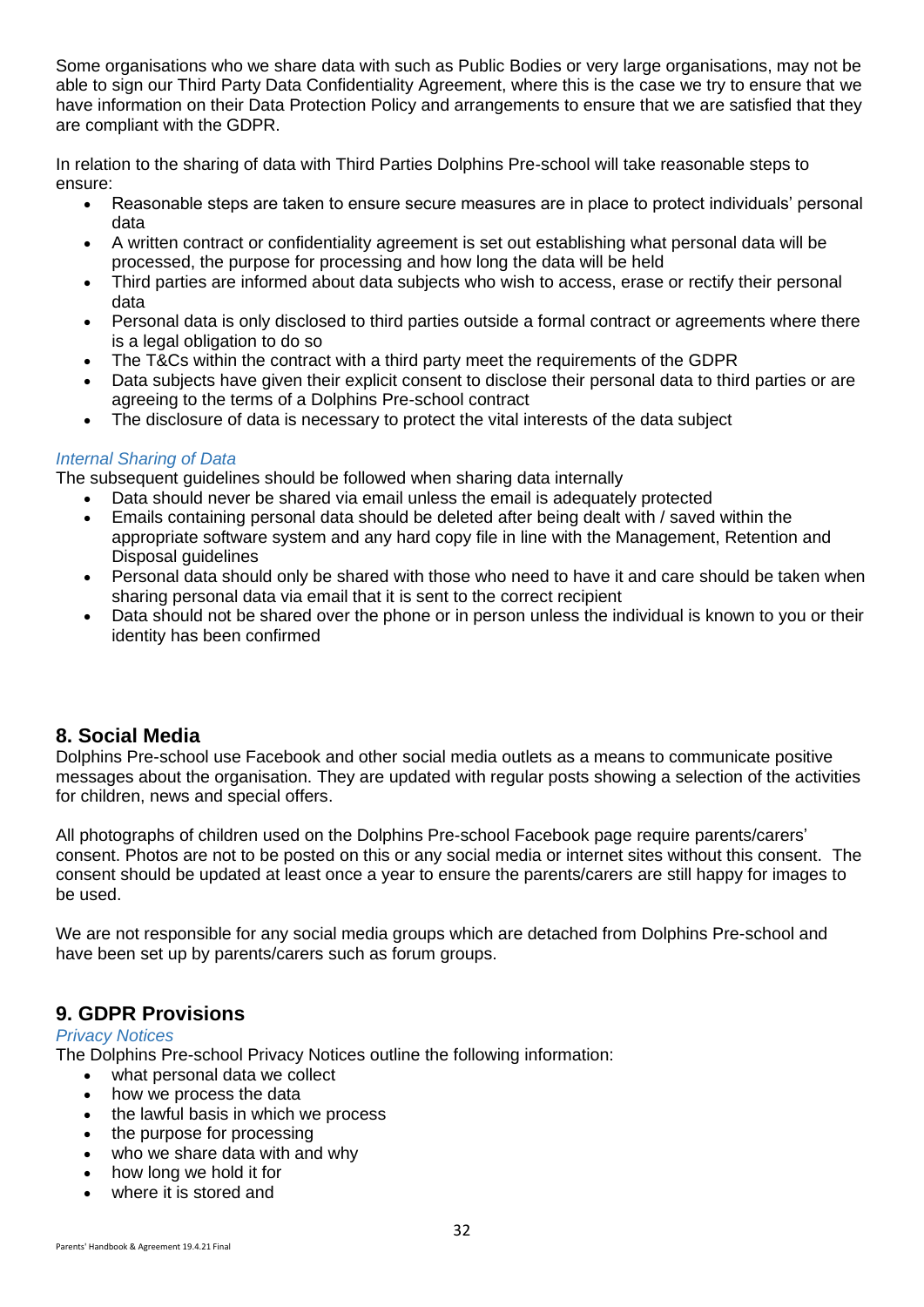#### • the rights of the data subject

The privacy notices are available on the Dolphins Pre-school website or upon request.

#### *Privacy by Design and Default*

Dolphins Pre-school as the data controller shall implement appropriate technical and organisational measures to ensure that by default, only personal data necessary is used for each specific purpose of processing. Dolphins Pre-school will also (where deemed necessary) follow data protection principles such as data minimisation to protect the rights of the data subject by implementing appropriate technical and organisational measures, such pseudonymisation.

## <span id="page-33-0"></span>**10. Data Subject Rights**

#### *Subject Access Requests (SAR)*

The personal data collected and held by Dolphins Pre-school remains the property of the Data Subject and therefore they retain the right to know what information we hold on them, where it is held and for what purpose. Under the GDPR we are aware of our legal obligations to provide a copy of the data, free of charge and without undue delay and at the latest within one month of a request on receiving a Subject Access Request (SAR).

Dolphins Pre-school reserve the right to refuse or charged for information if the SAR is manifestly unfounded or excessive. We will inform the Data Subject of this within one month of the request and provide information as to why it has been refused or why a charge has been requested.

#### *Right to be Forgotten*

A Data Subject has the right to ask Dolphins Pre-school to erase his/her personal data and cease further dissemination of the data. The right to be forgotten will not be available where we are under contract with the Data Subject or we hold the data to meet legal requirements. If personal data has been disclosed to third parties where possible, we are required to inform them about the erasure of personal data.

#### *Right to Rectification*

A Data Subject has the right to request that we rectify inaccurate or incomplete personal data concerning him/ her. If such personal data has been disclosed to third parties where possible these third parties will be informed. We will take steps to correct inaccurate or incomplete data as soon as practicable after becoming aware of it. We would always aim to have this completed and the Data Subject be advised of the action taken within one month.

#### *Right to Object*

A Data Subject has the right to object to the processing of their data where it is used for direct marketing, research, statistical analysis, for legitimate interests or the performance of a task in the public interest. Where a Data Subject objects to Dolphins Pre-school having their data for these purposes, we will no longer process the personal data and inform the Data Subject when this has been actioned. We will assume the Data Subject is removing consent for the data to be used in that way and remove this from our systems.

### <span id="page-33-1"></span>**11. Reporting Breaches**

All Dolphins Pre-school employees who are aware that a data breach has occurred should report the breach to their line manager and the Data Protection Officer. The Data Protection Officer will then ensure that the breach is recorded.

#### *High Risk Breaches*

Dolphins Pre-school are required under the GDPR to notify the Information Commissioners Office of a high risk data breach, where the breach is likely to result in a risk for the right and freedoms of the individual. Dolphins Pre-school will report the breach within 72 hours of first becoming aware of the breach. Dolphins Pre-school will also notify the individual concerned directly and advise them of what is being done to manage the risk.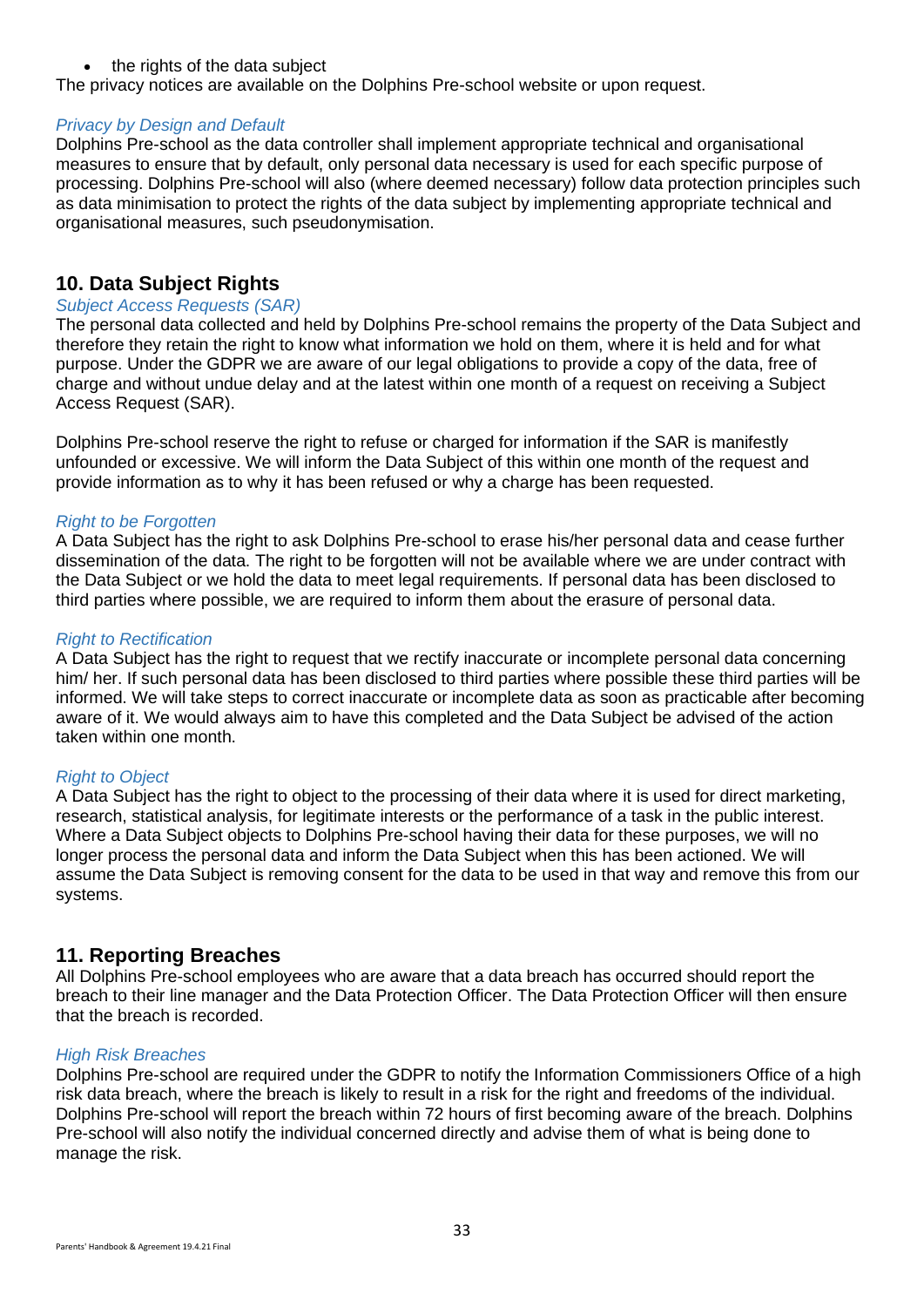## <span id="page-34-0"></span>**12. Monitoring**

#### *Data Audit*

The Data Audit outlines what information is held, what lawful process the data fits into, where the data is held, how long the data is held for, who has access, and whether the data is shared with any third parties.

#### *Data Breach*

The Data Breach Log is a centralised log for all data breaches to be recorded. All staff members are required to record their breach in this register along with the action taken and whether the ICO have been notified.

#### *Subject Access Request*

The Subject Access Request Log is a centralised log for all subject access requests to be recorded. This includes the name of the requester, the date of request and the date of completion.

### <span id="page-34-1"></span>**13. Complaints**

Dolphins Pre-school is fully committed to protecting the privacy of individuals and complying with the General Data Protection Regulation (GDPR). We will do our best to investigate any complaints from Data Subjects in accordance with our Complaints Procedure.

If you are unhappy with our handling of a SAR or have concerns with how we handle data, please let us know and we will try and resolve the issue. If you are still unsatisfied, you have the right to contact the Information Commissioners Office and raise a concern with them. They can be contacted on: <https://www.ico.org.uk/concerns/> or 0303 123 1113.

### <span id="page-34-2"></span>**14. Training and Awareness**

Dolphins Pre-school recognises that most staff in the course of their work will come into contact with personal data and endeavours to provide information, training and support to all employees to assist them in collecting, storing, processing and disposing of personal data.

#### *Data Protection Training*

All staff members are required to undertake data protection awareness training. New employees will undertake data protection training as part of the induction to ensure they are familiar with our Data Protection Policy and accompanying guidance documents. All staff members are encouraged to read this policy along with the assisting protocols and guidance documents to ensure compliance.

#### *Data Protection Support*

Data protection support is provided by Dolphins Pre-school

Employees should familiarise themselves with this policy and other relevant data protection protocols and guidance. Employees who fail to comply and as a result cause a significant data breach may face disciplinary action. Each incident will be assessed on a case-by-case basis.

#### *Data Protection and Privacy Policy*

Your privacy is important to Dolphins Pre-school so we have developed a number of privacy notices which cover how we collect, use, process, transfer and store your personal information. All your personal Information shall be held and used in accordance with The General Data Protection Regulation (2018). Our full Data Protection Policy can be accessed by contacting our Data Protection Officer (DPO).

Dolphins Pre-school is the data controller of your Information and is required to collect and process data for several purposes concerning its staff, contractors, parents/carers, children, website users and any other individual who comes into contact with the company. In gathering and using this data Dolphins Pre-school is committed to protecting all individuals' rights of freedom and privacy.

The policies below are intended to inform you how we gather, define, and utilise your personal information such as name, address, email address and mobile phone number.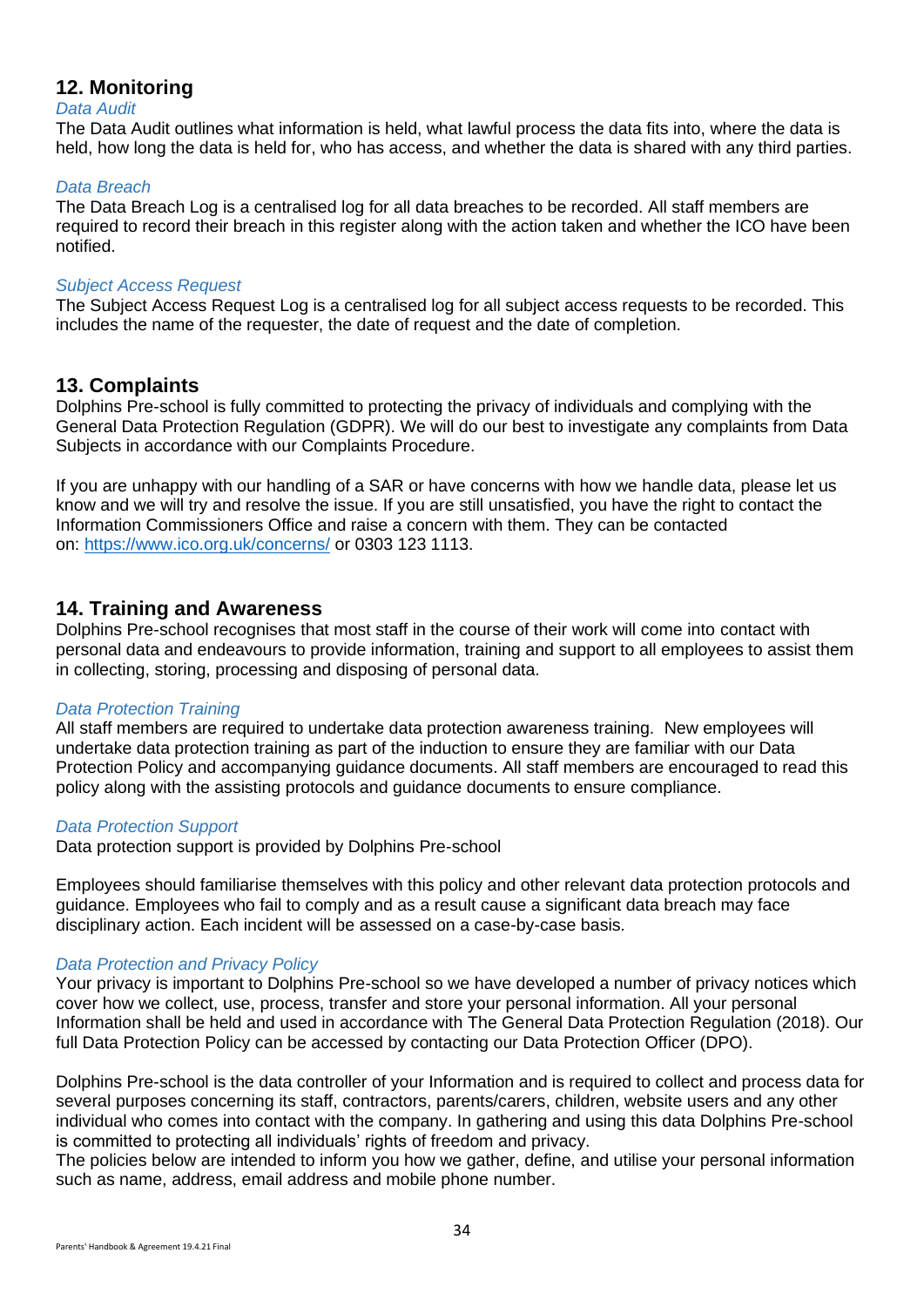#### *Privacy Policy for website users*

*What personal data we collect about you as a visitor to our website*

When you visit our website, you may provide us with two types of information:

- Personal Information you provide to us on an individual basis
- Registration website use information collected as you and others browse our website.

We maintain the highest standards of security, however the transmission of information via the internet is not completely secure. So, whilst we will do our best to protect your Information, we cannot ensure the security of your data transmitted to our website.

Any information you submit is sent at your own risk. Once we have received your Information we will use strict procedures and security features to minimise the risk of unauthorised access.

Similar to other commercial websites, our website uses a technology called "cookies" (see explanation below. "What Are Cookies?") and web server logs to collect information about how our website is used. Information gathered through cookies and web server logs may include the date and time of visits, the pages viewed, time spent at our website, and the websites visited just before and just after our website.

#### *How we use the information you provide to us*

Dolphins Pre-school use your Information in the following ways:

- to ensure that content from our website is presented in the most effective and efficient manner for you and your computer;
- to allow you to register, request information or order any products and services available on our website where you choose to do so;
- to notify you about changes to our service;
- in accordance with your authorisation at the point of registration;
- if you have given your consent at the point of registration, to contact you with information about products, services and special offers that you request from us, or that we feel may be of interest to you or to ask you to participate in one of our surveys. We may pass your Information to carefully selected third party organisations:
- if we buy or sell any business or assets in which case we may disclose your Information to the seller or buyer of such business or assets;
- if we are under a duty to disclose or share your personal data to comply with any legal obligation or in order to enforce or apply our terms and conditions and other agreements or protect the rights, property, or safety of our customers, or others. This includes exchanging information with other companies and organisations for fraud protection and credit risk reduction.

## *How we protect your information*

*Storage of data*

The data you provide to us via the website we will hold in our software systems. Data relating to you and your child will be kept at Dolphins Pre-school. Personal data held within a software system will be securely protected with individual logins, which will only be given to those who need to access the data.

#### *Your data subject rights*

You may request access to all your Information that we collect online and maintain in our database by writing / emailing our Data Protection Officer (DPO) via our website.

We are obliged under GDPR to complete your request within 1 month of receipt of the request.

#### *Your Consent*

By using our website, you consent to our collection and use of your Information as described in this Privacy Policy. If we change our privacy policies and procedures, we will post those changes on our website to keep you aware of what information we collect, how we use it and under what circumstances we may disclose it.

Where we store your personal dataData and Information that we collect from you may be transferred to and stored at a destination outside the European Economic Area ("EEA"). You consent to our sending and storing Your Information outside the EEA. We will take all steps reasonably necessary to ensure that your Information is treated securely and in accordance with this Privacy Policy.

*Cookies What Are Cookies?*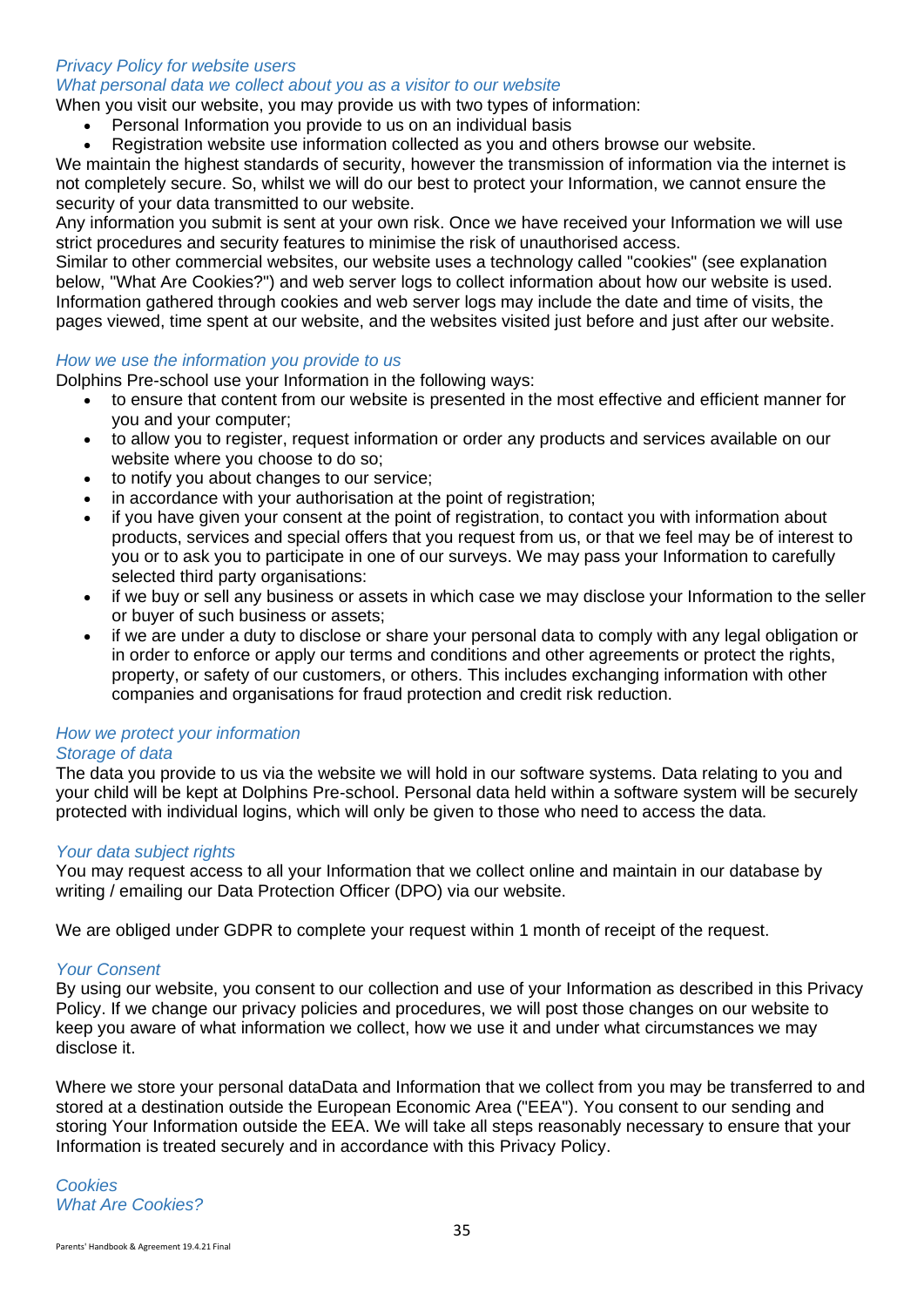A cookie is a very small text document, which often includes an anonymous unique identifier. When you visit a website, that site's web server/computer asks your computer for permission to store this file in a part of your hard drive specifically designated for cookies.

Each website can send its own cookie to your browser if your browser's preferences allow it, but (to protect your privacy) your browser only permits a website to access the cookies it has already sent to you, not the cookies sent to you by other sites, therefore private information supplied to one web site cannot be read by another organisation.

A more detailed look at how we use cookies on the Dolphins Pre-school web site can be found by clicking the 'Cookie Settings' button, you will also find further useful information at [https://cookiepedia.co.uk/giving](https://cookiepedia.co.uk/giving-consent-to-cookies)[consent-to-cookies](https://cookiepedia.co.uk/giving-consent-to-cookies)

#### *How We Use Information We Collect from Cookies*

As you browse and navigate around our website, the website uses cookies to differentiate you from other users to prevent you from seeing unnecessary advertisements or requiring you to log in more than is necessary for security.

Cookies, in conjunction with our web server's log files, allow us to calculate the aggregate number of people visiting our website and which parts of the website are most popular. This helps us gather feedback so that we can improve our website and better serve our customers.

Cookies do not allow us to gather any personal Information about you and we do not generally store any personal Information that you provided to us in your cookies.

#### *Privacy Notice for Parents/carers*

Dolphins Pre-school is the data controller for any personal information you provide to us regarding you or your child. This means we decide how your personal data is processed and for what purpose. Dolphins Pre-school is required to collect and process data for a number of purposes concerning its staff, contractors, parents/carers, children and any other individual who comes into contact with the company. In gathering and using this data Dolphins Pre-school is committed to protecting all individual's rights of freedom and privacy to meet the requirements of the General Data Protection Regulation 2018 (GDPR).

#### *What personal data we collect about you and your child*

Dolphins Pre-school contractual responsibilities include but are not limited to the collection of the following personal data:

- Personal details (name, date of birth, gender)
- Attendance information (start date, hours in pre-school)
- Medical and health information
- Personal characteristics
- Dietary requirements and preferences (allergies on intolerances, food likes/dislikes)
- Special Educational Needs information
- Development records

The information we hold about you as a parent or guardian may include:

- Personal details (name, date of birth, national insurance number)
- Contact details (address, phone number, email address)
- Bank details (name of bank, account number and sort code)

We do hold some special category data about you and your child regarding race, ethnic origin, religion and health information. The special category data is only collected as required by the Local Authority or other public bodies for legal and contractual purposes. We comply fully with the requirements of GDPR in relation to special category data and are aware of the sensitive nature of the information.

It is the duty of you, the Data Subject to let us know of any personal data that has changed or is incorrect, we send out annual declaration forms to ensure the data we hold on you is accurate.

How we process your personal data Dolphins Pre-school complies with its obligations under the GDPR by keeping personal data up to date; storing and destroying it securely; not collecting or retaining excessive amounts of data; protecting personal data from loss, misuse, unauthorised access and disclosure and by ensuring that appropriate technical measures are in place to protect personal data. All the data we process,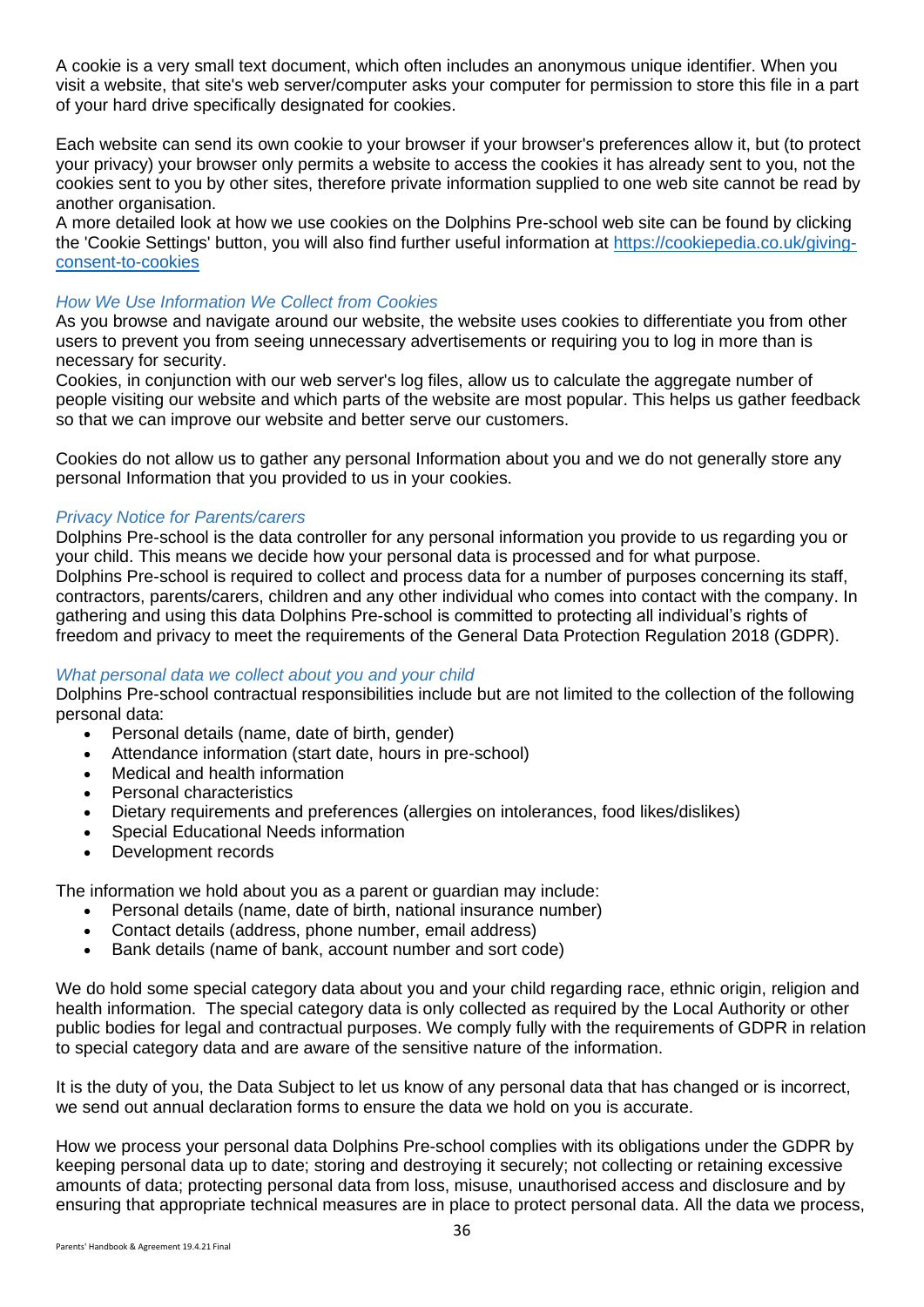we do so to fulfil the contract we have with you.

Dolphins Pre-school hold and processes your data to be able to:

- Provide the appropriate care for your child
- Support your child's learning
- Monitor and report on your child's progress
- Ensure the right first aid and medication is provided to your child in cases where they become ill or have an accident in our care

There is certain data we hold about you as a parent or guardian to be able to successfully carry out the contract. The information we hold about you includes your name and address, contact details, bank details and signatures. We hold this personal data and use it to:

- Be able to contact you in case there is an emergency regarding your child
- Be able to take payment for the childcare we are providing your child
- To provide proof of consent of your agreement to our contract terms and conditions

Whilst much of the data you provide to us is mandatory to carry out the contract you hold with us, some of it is provided on a voluntary basis. To comply with the GDPR we will inform you at the time of collection whether the information you are asked to provide is mandatory. Where personal data is not required for legal or contractual reasons, we will give you the opportunity provide your consent for us to use your data for that purpose.

The lawful basis in which we process this data Dolphins Pre-school collects and process all the information you provide to us as a parent or guardian under the contractual lawful process. It is necessary to process this data to be able carry out the requirements of the contract. Without this data we will not be able to fulfil your contract and thus not be able to keep your child in our care.

The health and medical data you provide to us regarding your child is legally required and is vital to keep your child safe whilst in our care.

Data regarding your child's ethnicity, race and religion is only processed under the requirements of Local Authorities and public bodies and upholding Dolphins Pre-school equal opportunities policy and ensuring we are meeting the Equality Act 2010.

Some data will only be processed if explicit consent is given. This can include the ability to take photographs of your child and using your details for direct marketing. Where this is the case we will ask for your specific consent.

#### *Who collects this data*

Dolphins Pre-school collects most of its data directly from the individual themselves. The information we collect about you and your child will all be obtained from the application form you fill out when you first enrol your child. Additional data is collected as part of the Annual Declaration and on an ad-hoc basis as required.

#### *Storage of data*

All your data is either kept in our software systems or in paper format. Data relating to you and your child will be kept in the pre-school. Personal data held within a software system will be securely protected with individual logins, which will only be given to those who need to access the data. If you wish to see the full version of our policies relating to ICT please contact the Data Protection Officer.

All data stored in paper format will be kept in a safe location where only those who are authorised to access it, can.

#### *Who and why we share this data*

We are legally obliged to pass some of your details on to third parties for legal reasons such as public bodies. This includes Local Authorities, Ofsted, NHS, Police and enforcing agencies. We will not give information about you or your child to anyone outside of the company without your explicit consent unless the law or our terms and conditions allow us to.

We may also share data with organisations for trend analysis. The processing of this kind of data we are not legally required to do and therefore we will ask you for your explicit consent for us to share your data for this purpose

We may share your child's progress data with schools as they transfer from pre-school, however this will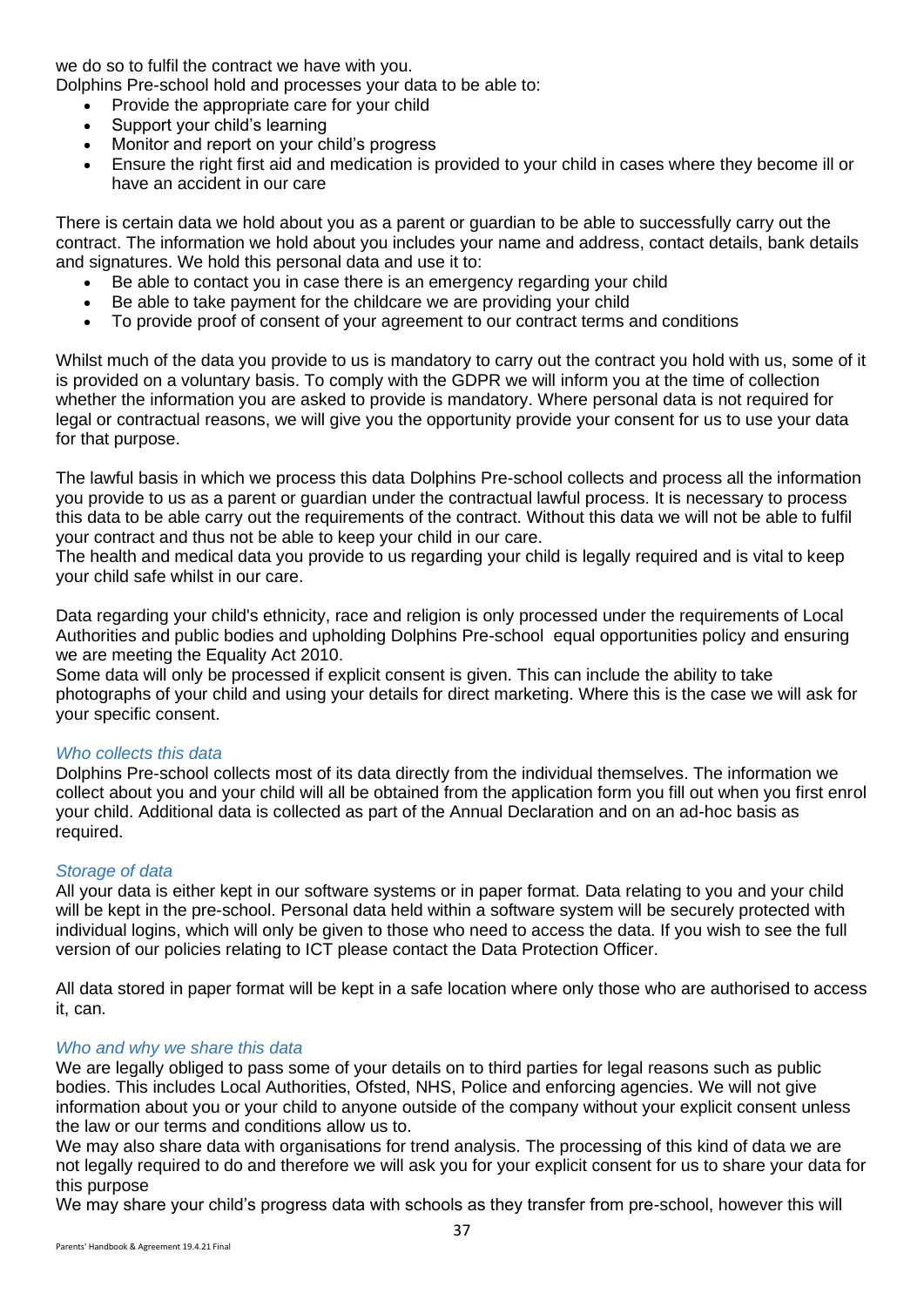only be done with the explicit consent from you as a parent or guardian.

#### *Data retention periods*

Dolphins Pre-school is committed to ensuring we do not hold personal data for any longer than necessary. Data which we hold under contract is subject to specified retention periods. These are detailed within our data audit details of which are available upon request.

#### *Further processing*

If we wish to use your personal data for a new purpose, not covered by this Data Protection Privacy Notice, we will provide you with a new notice explaining this new purpose. Where and whenever necessary, we will seek your consent to the new processing.

#### *Your data subject rights*

Under GDPR you have the right to request access to any of the data held by Dolphins Pre-school about you and your child. If you wish to make a subject access request please contact the Data Protection Officer (DPO).

If you feel Dolphins Pre-school has not handled your or your Child's personal details adequately or you are unhappy with how your data request has been dealt with contact the Data Protection Officer (DPO).

#### *Recruitment*

If you are successful and are offered a position to work for Dolphins Pre-school we will hold your data under contract. Further information on what information we hold on employees, how we store it and how we process this data can be found on the Privacy Notice for Employees below.

If you are unsuccessful we will dispose of any personal data you have supplied us immediately unless you have given explicit consent for us to keep this information.

#### *Privacy Notice for Employees*

Dolphins Pre-school is the data controller for any personal information you provide to us regarding yourself as an employee of Dolphins Pre-school. This means we decide how your personal data is processed and for what purpose.

Dolphins Pre-school is required to collect and process data for a number of purposes concerning its staff, contractors, parents/carers, children and any other individual who comes into contact with the company. In gathering and using this data Dolphins Pre-school is committed to protecting all individual's rights of freedom and privacy and meeting the requirements of the General Data Protection Regulation 2018 (GDPR).

#### *What personal data we collect about you*

Dolphins Pre-school contractual responsibilities include but are not limited to the collection of the following personal data:

- Personal information (name, employee number, national insurance number)
- Contact information (phone number, email address)
- Work absence information (number of absences and reasons)
- Qualification and educational history
- Bank details (name of bank, account number and sort code)
- Medical and health information
- Contract information (start date, hours worked, salary information)

We do hold some special category data about you regarding your race, ethnic origin, religion and health information. The special category data we hold we only process if it is essential for the purpose of a contract or required for legal reasons and is adequately protected because of the sensitive nature of the information. We only use this information for equal opportunity research and feedback.

It is the duty of the data subject to let us know of any personal data that has changed so we can update our records and ensure the data we hold on you is accurate.

#### *How we process your personal data*

Dolphins Pre-school complies with its obligations under the GDPR by keeping personal data up to date; storing and destroying it securely; not collecting or retaining excessive amounts of data; protecting personal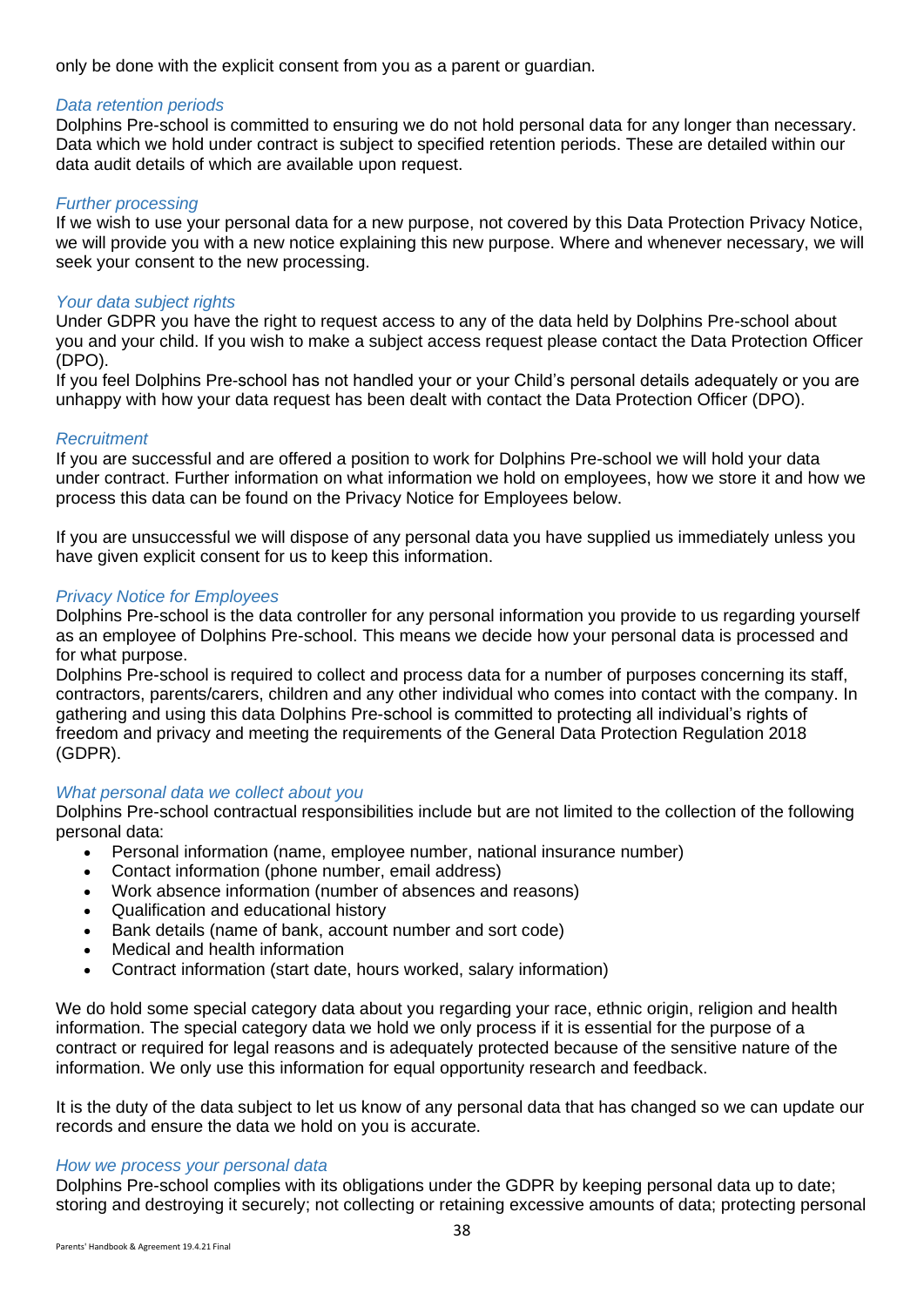data from loss, misuse, unauthorised access and disclosure and by ensuring that appropriate technical measures are in place to protect personal data. All the data we process from employees, we do so to fulfil the contract.

Dolphins Pre-school hold and processes your data to be able to:

- Enable individuals to get paid
- Contact employees when necessary

#### *The lawful basis in which we process this data*

Dolphins Pre-school collects and process all the information you provide to us about yourself as an employee under the contractual lawful process. It is necessary to process this data to be able carry out the requirements of the contract. Without this data we will not be able to fulfil the contract and thus not be able to employ you as a member of staff here at Dolphins Pre-school.

The health and medical data you provide to us is legally required and is vital to keep you safe whilst you are employed with us. It is also under your contract that you supply sick notes to us as evidence of proof of illness and ensure you are paid for these days.

Data regarding your ethnicity, race and religion is only processed for monitoring and upholding Dolphins Pre-school equal opportunities policy and ensuring we are meeting the Equality Act 2010.

#### *Who collects this data*

Dolphins Pre-school collects most of its data directly from the individual themselves. The information we collect about you will be obtained from the application you give us during the recruitment process or new starter pack you fill out when you first become employed with Dolphins Pre-school. Additional data is collected via our payroll system and on an ad-hoc basis as required.

#### *Storage of data*

All your data is either kept in our software systems or in paper format. Employees' data may be held within the department your work for. Bank details are held in payroll. Personal data held within software systems securely protected with logins, which will only be given to those who need to access the data. All data stored in paper format will be kept in a safe environment where only those who need it can access it. This may include being locked away.

#### *Who and why we share this data*

We are legally obliged to pass some of your details on to third parties such as public bodies or civil services. These may include, the police, the courts, HMRC and pension providers. We limit the sharing of data to third parties as far as practicable and only share data where it is necessary for legal reasons or for the processing of the contract.

#### *Data retention periods*

Dolphins Pre-school is committed to ensuring we do not hold personal data for no longer than necessary. We are required by law to hold some of the personal data you provide us for certain periods of time. Medical, health and accident data will not be destroyed and both financial and personal data we will hold for 6 years after you have left, after this period your data will be appropriately disposed of. Further information can be found on our Management, Retention and Disposal of Records Guidance.

#### *Further processing*

If we wish to use your personal data for a new purpose, not covered by this Data Protection Notice, we will provide you with a new notice explaining this new purpose. Where and whenever necessary, we will seek your consent to the new processing.

#### *Your data subject rights*

Under GDPR you as an employee have the right to request access to any of the data held by Dolphins Preschool. If you wish to make a subject access request, please contact the Data Protection Officer (DPO).

If you feel Dolphins Pre-school has not handled your personal details adequately or you are unhappy with how your data request has been dealt with contact the Data Protection Officer (DPO).

#### *Consent*

Dolphins Pre-school is committed to ensuring where consent is required, it is freely given, specific and unambiguous. Where consent is required for additional processing, data subjects are given the opportunity